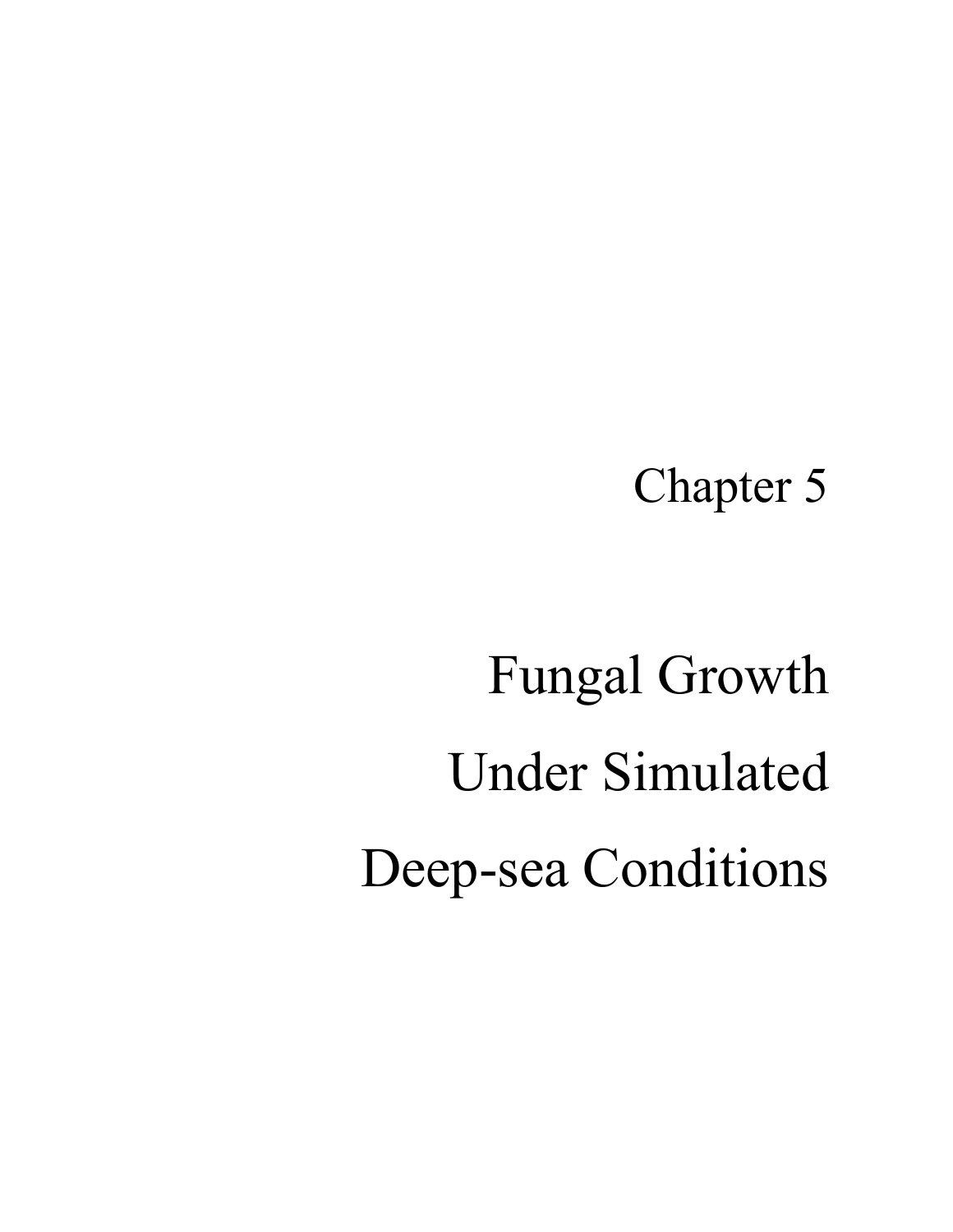### **5.1 Introduction**

Hydrostatic pressure, as distinct from high hydrostatic pressure, is present in all biological environments. In air, the pressure is typically close to normal atmospheric pressure at sea level but it decreases with increase in altitude, simultaneously changing the partial pressure of constituent gases. The aquatic environments present the full range of hydrostatic pressure, from micro-pressures generated by a few centimeters of water column to approximately 1100 bar in the deepest ocean trenches. Microbial activity under elevated pressure, compared with that at 1 atmosphere (1 bar) is inhibited. All aspects of activity, including growth, respiration, and specific biochemical processes, appear to be affected at elevated pressures. Since the report of presence of barophilic bacteria by Yayanos in 1979, the research on these organisms started in full vigour.

The adaptation of animals and microorganisms to the high hydrostatic pressure of deep water has been studied at the cellular, kinetic and molecular levels, using orthodox biochemical and physiological preparations and methods, in conjunction with less familiar high pressure techniques and thermodynamic analysis [Somero, 1992].

Most of the physical parameters for the deep sea, such as salinity  $(34.8 + 0.3)$ ppt), pH (7.8 – 8.0), oxygen concentration (3 - 5 mL O<sub>2</sub> L<sup>-1</sup>) and temperature (> 50 %) of the marine water masses have temperatures of less than  $2 - 4$ °C in the deep sea) are not growth limiting in the deep-sea habitat [Zobell, 1968; Dietrich, 1978; Gage & Tyler, 1991]. The effect of hydrostatic pressure on growth of fungi is the least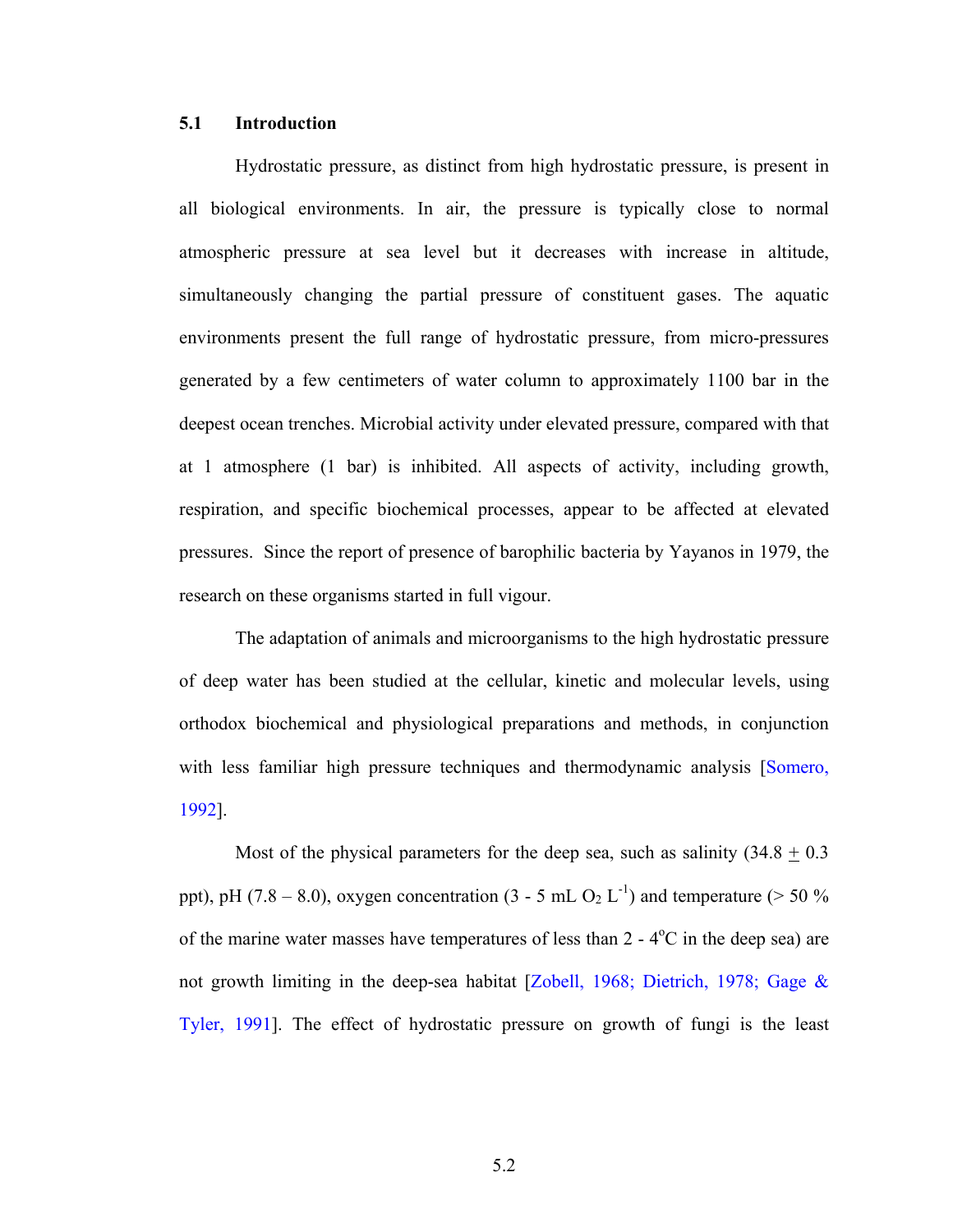investigated physical parameter but results of Zobell & Johnson [1949] and Yamasato *et al*. [1974] indicate a general and broad tolerance, at least in most yeast species.

It is a surprising fact that although the susceptibility of animals in shallow water to high (i.e. deep sea) pressures was established in 1870s, it was only in the 1970s that comparable pressure experiments were carried out on deep water animals to ascertain their short term tolerance to decompression and to high pressure [MacDonald *et al*., 1972; MacDonald & Teal, 1975; Menzies *et al*., 1974]. The basic requirement for these studies was an instrument, which would be able to stimulate the elevated pressure conditions existing in the deep-sea environments. Different types of instruments were used for this, but the majority of the work was carried on bacteria. Lorenz and Molitoris developed one such equipment, modified from an equipment developed for bacteria [Jannasch & Wirsen, 1977 a, b; Helmke, 1979; Schade *et al*., 1980, Bernhardt *et al*., 1987], to cultivate fungi, especially yeasts, under simulated deep sea condition of elevated hydrostatic pressure. With the help of these instruments developed, a lot of studies for bacteria have been carried out, but fungi have remained neglected.

Elevated pressure either inhibits or favours those biochemical processes which occur with an expansion or reduction in system volume, respectively [Somero, 1992a]. The upper pressure limit for life is yet unknown. Pressure-inducible genes, which aid in pressure acclimatization, have been proposed to exist in marine bacteria, which experience large vertical changes in the water column [Bartlett, 1991].

In case of bacteria, the pressure effects on gene expression, membranes, membrane proteins, DNA structure & function, cell division, protein & enzyme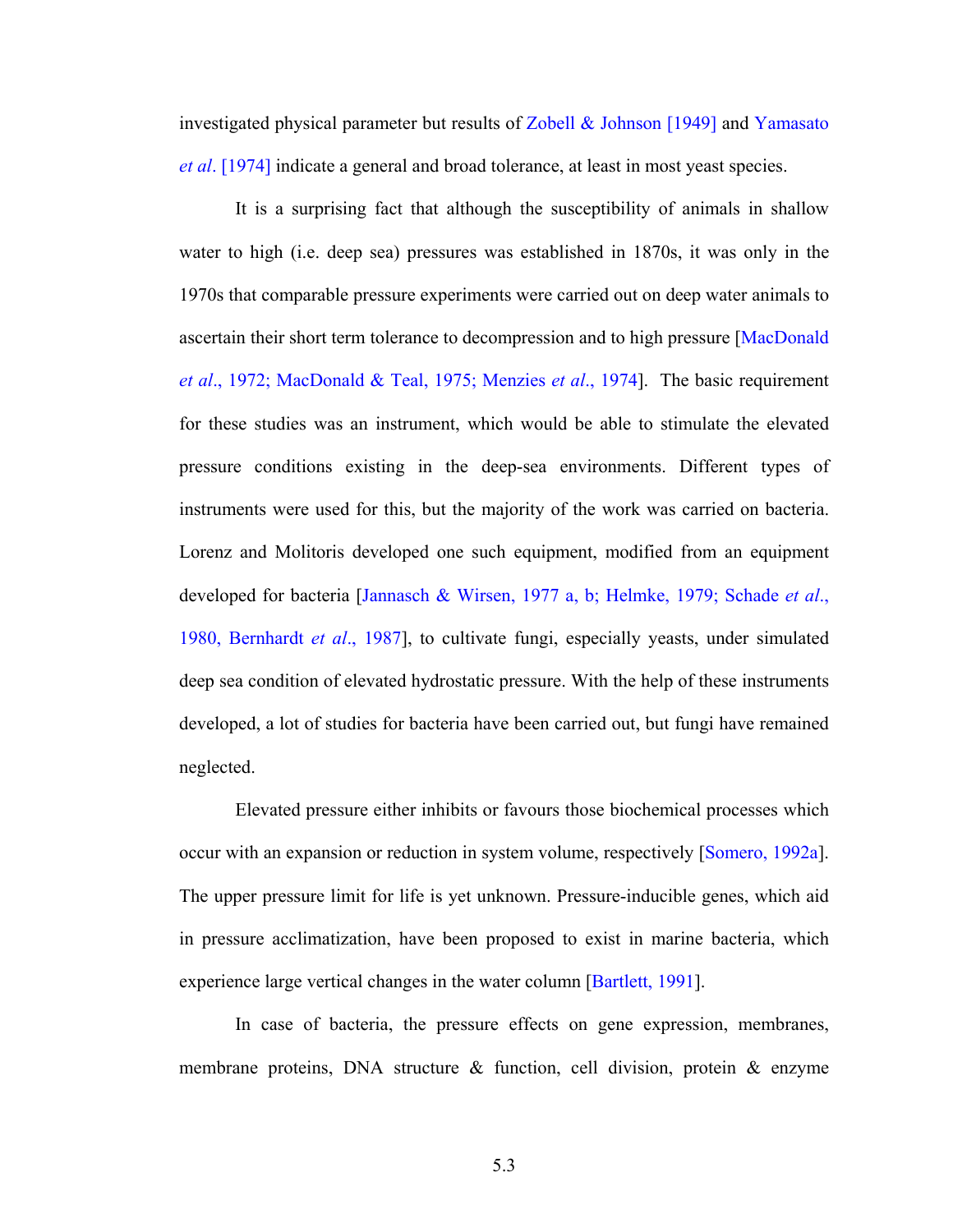functions have been studied in detail (Table 5.1); while in case of fungi the studies have remained restricted only up to their detection in the deep-sea sediments and ability to grow under elevated pressure and produce extracellular enzymes active under elevated hydrostatic pressure [Raghukumar & Raghukumar, 1998].

Despite the fact that the basis for all pressure effects arise from a single influence, namely the change in system volume that accompanies a physiological or biochemical process, high pressure exerts many effects on living organisms, making it difficult to indicate exact pressure - points in cell growth and viability. In addition, pressure effects also depend on other physicochemical characters, like the nutrients [Marquis, 1982], temperature & pH [Marquis, 1994]. Several workers have studied the 'wonder microorganism', *Escherichia coli* extensively for the pressure-sensitive processes. Some of the key pressure-sensitive processes described for *E. coli* have been listed in the table below.

| <b>Process</b>          | <b>Pressure affecting/abolishing</b><br>process (bar) | Reference                                              |
|-------------------------|-------------------------------------------------------|--------------------------------------------------------|
| Motility                | 100                                                   | Meghnathan & Marquis, 1973                             |
| Substrate<br>transport* | 260                                                   | Landau, 1967                                           |
| Cell division           | $200 - 500$                                           | Zobell, 1970; Zobell, 1963;<br>Zobell, 1962            |
| Growth                  | 500                                                   | Yayanos & Pollard, 1969                                |
| DNA replication         | 500                                                   | Yayanos & Pollard, 1969                                |
| Translation             | 600                                                   | Yayanos & Pollard, 1969;<br>Gross <i>et al.</i> , 1993 |
| Transcription           | 770                                                   | Yayanos & Pollard, 1969                                |
| Viability               | 1000                                                  | Pagan & Mackey, 2000                                   |

**Table 5.1 Pressure-sensitive processes in** *Escherichia coli* **[Bartlett, 2002]**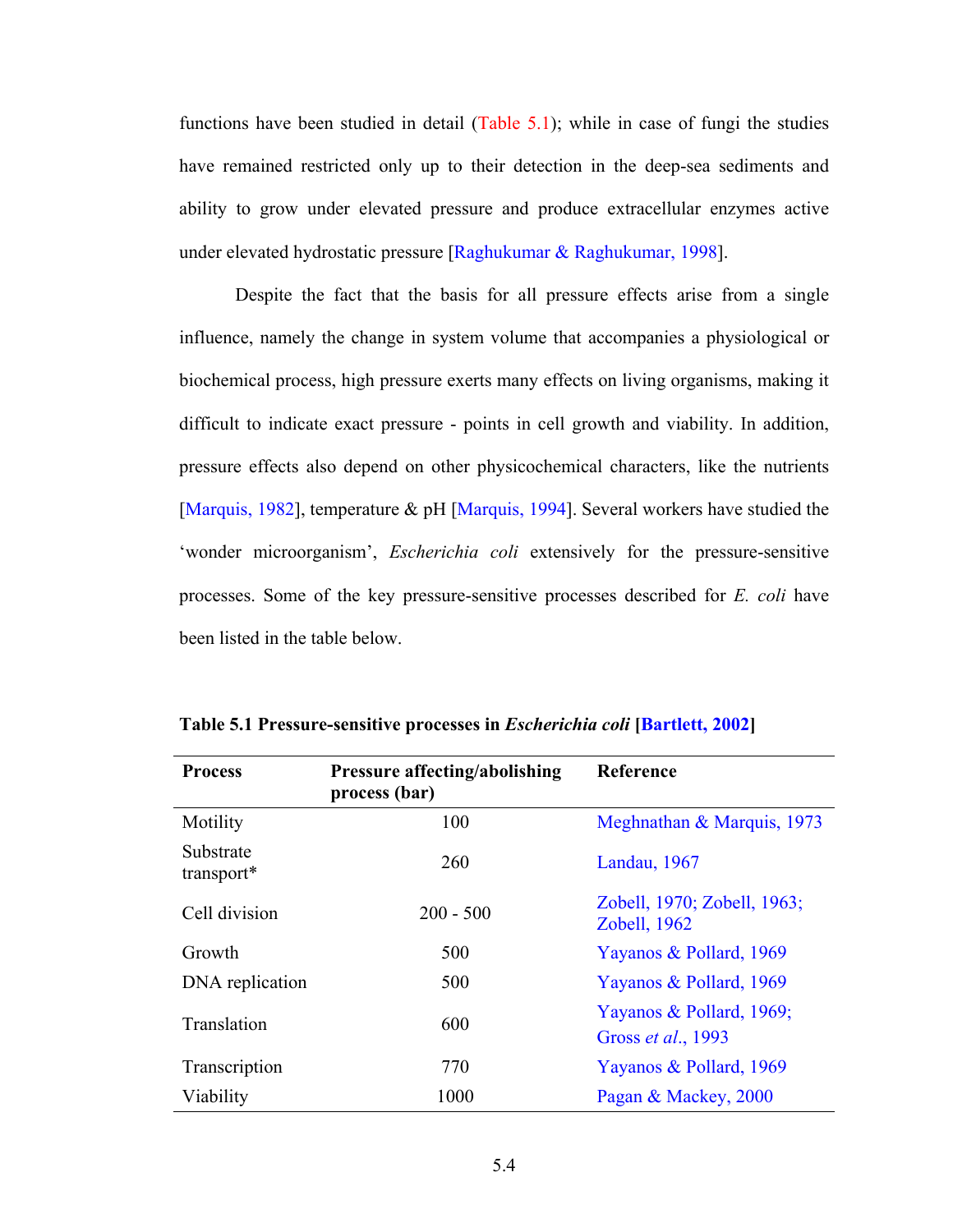Such extensive studies are lacking in case of fungi, with exception of yeasts like *Saccharomyces cerevisiae* and a few species of *Rhodotorula*.

### **5.2 Objectives**

 The main objectives targeted while studying the growth of fungi under elevated hydrostatic pressure were -

- 1. To enumerate the germination of spores under elevated hydrostatic pressure.
- 2. To compare the biomass production by the deep-sea and terrestrial fungi under elevated hydrostatic pressure and low temperature.
- 3. To try and adapt the cultures not showing growth under elevated hydrostatic pressure, to grow under these conditions.
- 4. To study the effect of temperature and pressure on the viability of spores.
- 5. To study the effect of nutrient concentrations on the germination of spores under high hydrostatic pressure.

### **5.3 Methodology**

### **5.3.1 Growth and spore germination under elevated hydrostatic pressure**

All the 181 deep sea fungal isolates obtained using different techniques and nutrient media were examined for spore germination and growth under elevated hydrostatic pressures.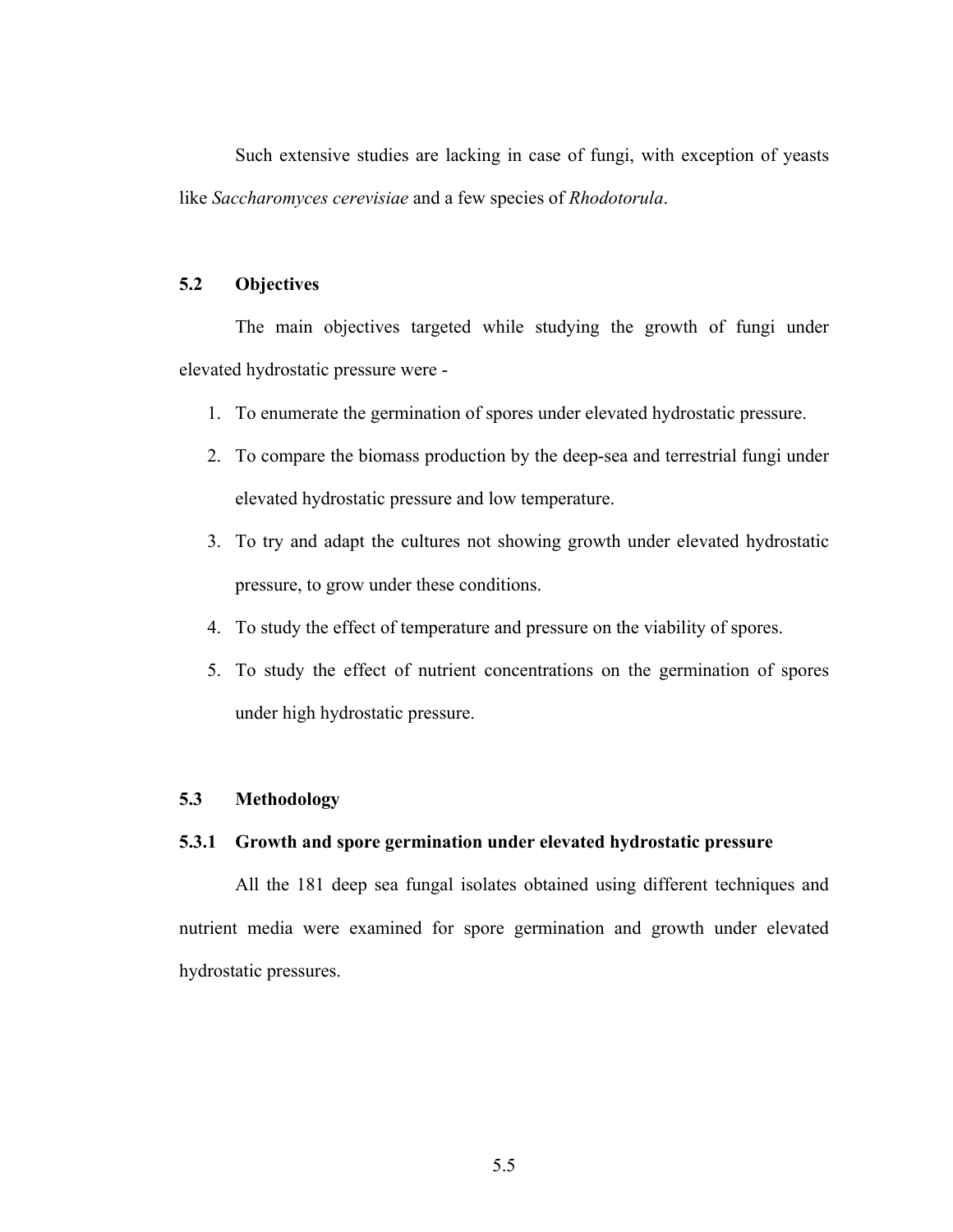### **5.3.1.1 Spore germination**

 The cultures were inoculated onto MEA plates and incubated at 1 bar pressure and 30 °C until sporulating fungal colonies appeared (within 3-5days). 8 mL of autoclaved seawater along with 2 mL 2 %-sterile Tween 80 (added since the spores being hydrophobic, do not mix homogeneously in the solution) was taken in sterile 15 mL centrifuge tubes. Spores were obtained by scraping the surface of the growing fungal colonies with a loop and were suspended in the seawater-tween 80 mixture in the centrifuge tubes. This was mixed vigorously by vortexing the tube for 15 to 20 min. This was used as master stock suspension for all further experiments. To this sterile sea water and tween 80 mixture, 1 mL of spore suspension prepared as described previously was added. The contents were mixed by vigorous vortexing. This is done serially till the appropriate spore count is attained, which is observed after each dilution directly under the microscope by direct examination using Neubauer counting chamber. A drop of conidial suspension was placed on the engraved grid and let to stand for 1-2 min to allow the spores to settle at the bottom. It was covered with a cover slip in such a way that no air bubbles were trapped. The number of spores in the four corners and the middle square were counted. The number of spores mL-1 of the suspension was calculated mathematically as follows:

### *Spores*  $mL^{-1} = A$ verage number of spores in one large square x  $10^4$  cm<sup>-3</sup>

 The disadvantage of the above method was that sometimes an accurate spore count could not be done as germinating spores got trapped in the outer grids and hence could not be quantified giving false counts. As an alternative 25 µL of sample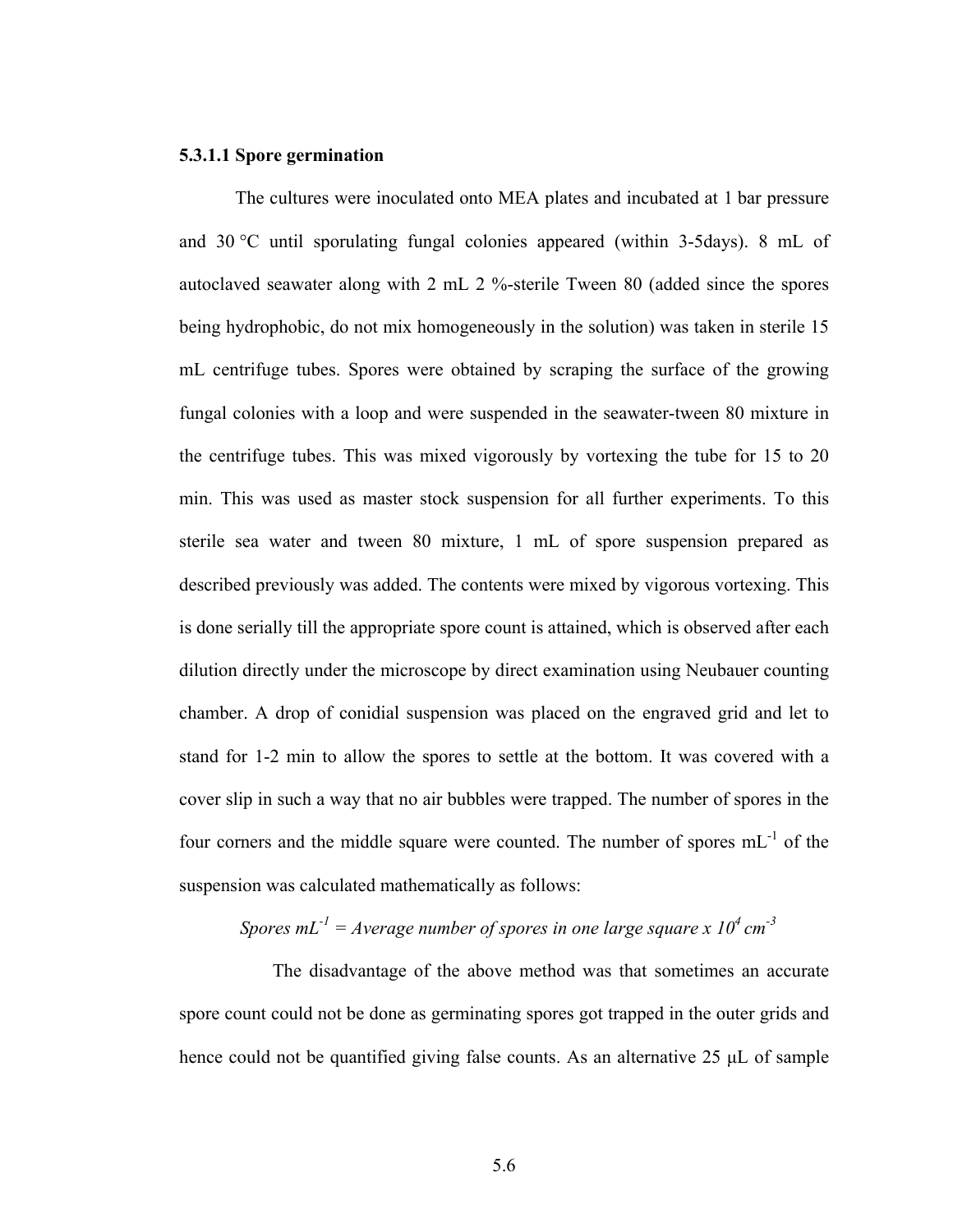was directly observed under the microscope on a plain slide and the total spores present on a whole slide were counted.

The spore concentration in the suspension was calculated as described above. From this suspension, 100 µL was inoculated in 5 mL of MEB. This was incubated for 20 h. At the end of this incubation period, 50 µL was spread-plated on MEA and the plates were incubated at 1 bar and 30 °C until fungal colonies appeared (within 8–10 days). The percentage of germinating conidia was calculated by counting in a Neubar chamber and CFU (colony forming units) on the MEA plates. The plates were observed to determine the dilution at which well-isolated colonies were observed. Based on these results, it was found that a spore concentration of not more than 1,00,000 and with an optimum of 50,000 to 70,000 spores  $mL^{-1}$  was ideal and this was used as the standard for all further experiments.

The spores were then inoculated in MEB to obtain a concentration of approximately 5 x  $10^4$  mL<sup>-1</sup>, in pouches made of sterilized polypropylene and sealed without trapping any air bubbles. These pouches were suspended in deep-sea culture vessel that was filled with sterile water and pressurized to the desired hydrostatic pressure and incubated at  $30^{\circ}$  and  $5^{\circ}$ C. Three replicates were maintained for each treatment. After 7 days of incubation, the deep-sea culture vessels were decompressed gradually (at the rate of 50 bar 15 min<sup>-1</sup>). The percentage of germinating conidia was counted as described above.

The spores of all the cultures including the deep-sea cultures failed to germinate at low temperature of  $5^{\circ}$ C; hence all the further experiments involving spore germination under different conditions were carried out at  $30^{\circ}$ C (5.3.7).

5.7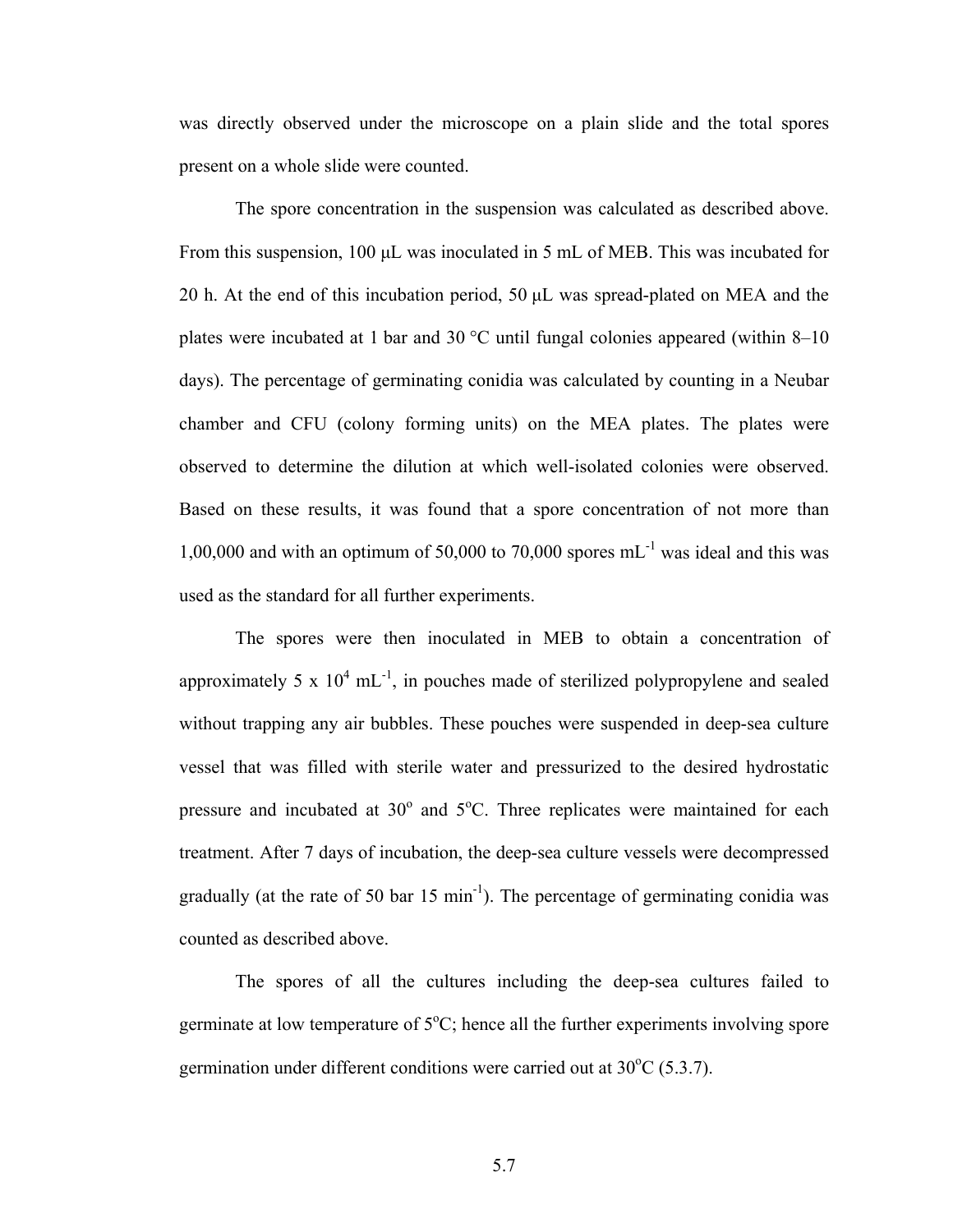### **5.3.1.2 Biomass production under elevated hydrostatic pressure**

The cultures were grown in malt extract broth for 2-3 days (before the onset of sporulation) and the mycelial biomass was homogenized using sterile glass beads. A known weight of the finely broken mycelial suspension were inoculated in malt extract broth (MEB) and incubated under 200 bar pressure at 30 and  $5^{\circ}$ C as described above. After 20 days, the contents of the pouches were filtered over pre-weighed filter papers, dried to a constant dry weight and the difference in the initial and final biomass determined as mycelial dry weight.

Fungi grown under elevated hydrostatic pressure at 5° and 30°C were observed under microscope and their morphology under different culture conditions was recorded by photomicrography.

# **5.3.1.3 Effect of type of inoculum on growth under elevated hydrostatic pressure and low temperature**

In case of a sporulating fungus, the spores germinate to give rise to vegetative mycelia, which in turn give rise to new spores. The requirements for the germination of the spores and the growth of mycelia are quite different. Due to this, spore and mycelia may react differently to the high hydrostatic pressure and low temperature. To investigate this, spores and mycelia (before sporulation sets in) of a deep-sea fungus, # A 4634 (*Aspergillus terreus*) were inoculated in sterile MEB in plastic pouches and incubated at following conditions:

| 1. 1 bar $\&$ 30 <sup>o</sup> C | 2. 1 bar & $5^{\circ}$ C   |
|---------------------------------|----------------------------|
| 3. 200 bar $& 30^{\circ}$ C     | 4. 200 bar & $5^{\circ}$ C |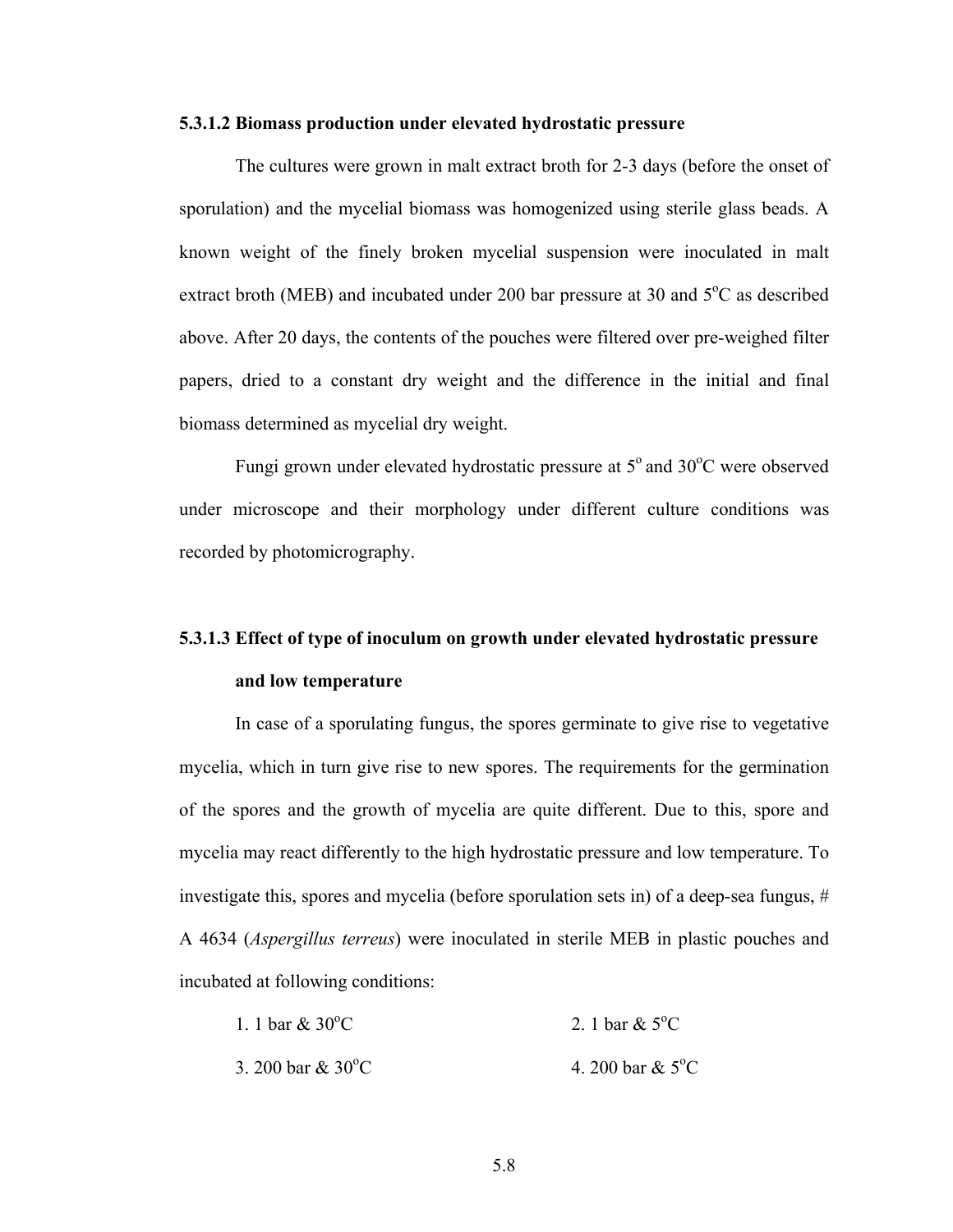After an incubation period of 20 days at the above conditions, the plastic bags were cut open and the results were recorded in terms of biomass produced.

# **5.3.2 Screening and acclimatization of fungal isolates for growth under elevated hydrostatic pressure**

Many of the deep-sea fungal isolates failed to grow at elevated pressures of 300, 400 and 500 bar when incubated at these pressures directly. Therefore, an experiment was carried out to examine if these could be gradually acclimatized to grow at elevated pressures. The cultures were initially grown at 50 bar  $/ 30^{\circ}$ C for 20 days, after which the pressure vessel was decompressed and the bags brought back to 1 bar pressure and checked for growth and viability upon culturing. Cultures that had grown at 50 bar pressure were transferred to fresh pouches under sterile conditions and incubated at 100 bar pressure. This process was continued at 200, 300 and 400 bar pressure. Viability of fungi after exposure to each pressure was tested by growing on MEA at  $30^{\circ}$ C / 1 bar pressure.

# **5.3.3 Comparative growth of deep-sea and terrestrial fungi under elevated hydrostatic pressure**

A comparison was done between the deep-sea isolates, terrestrial isolates (obtained from IMTECH, Chandigarh) and some shallow water isolates (Lakshadweep lagoon) with respect to the biomass production and conidial germination under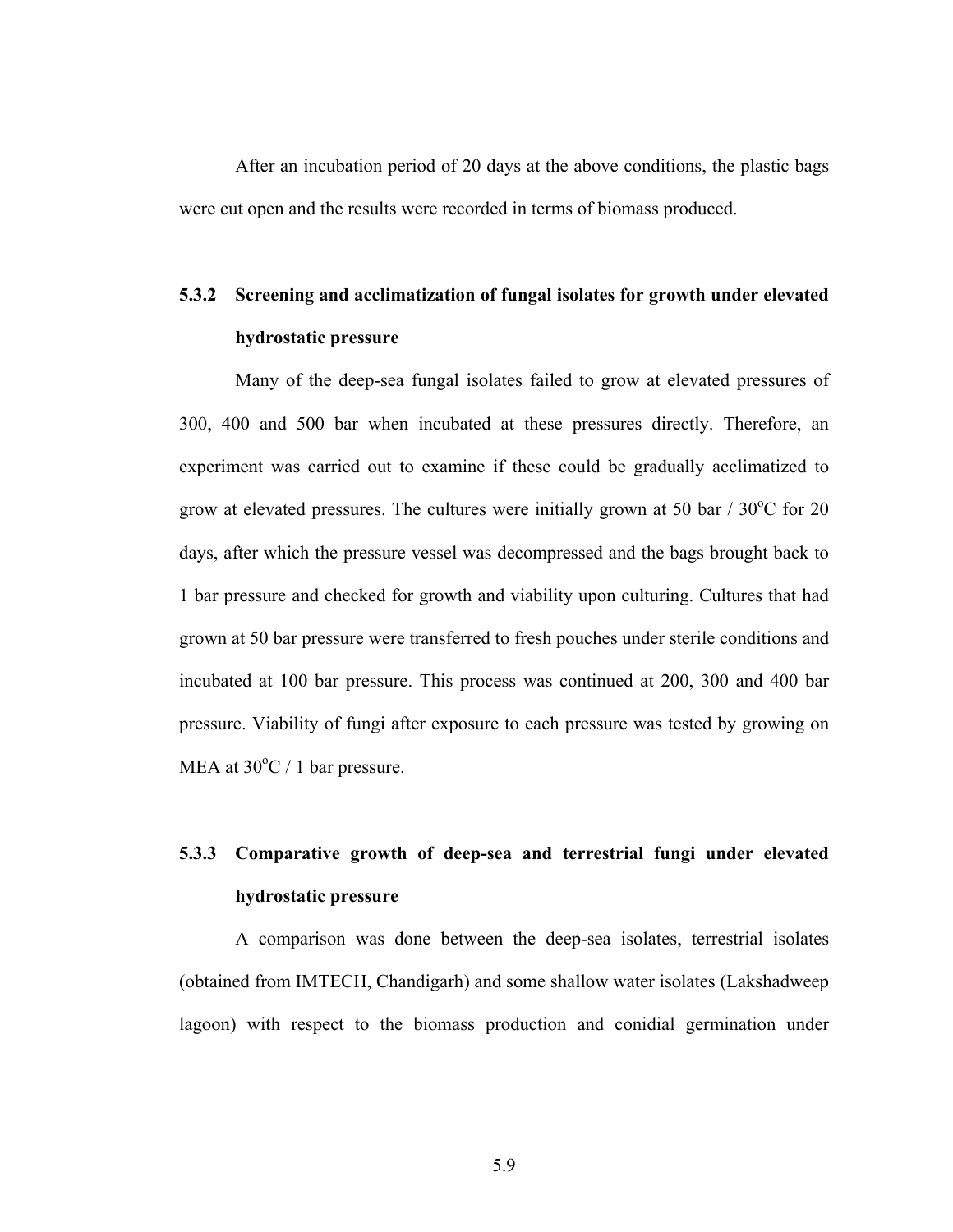elevated hydrostatic pressure at  $30^{\circ}$ Cand  $5^{\circ}$ C. The experimental set up was as described below.

Two isolates of *Aspergillus terreus* (MTCC 279 & MTCC 479) and one *Aspergillus sydowii* (MTCC 635) culture isolated from terrestrial environments obtained from Microbial Type Culture Collection (MTCC, Chandigarh, India) and a few representative deep-sea fungi and shallow water fungi from Lakshadweep coral lagoons were used for this study. Two types of inocula were used. In one, conidia from the fungi were inoculated in malt extract broth containing 1 % glucose and incubated under elevated hydrostatic pressure of 200 bar and different temperatures  $(30 \text{ and } 5^{\circ}\text{C})$  for comparing their germination ability. The number of conidia showing germination were determined microscopically after 5 days of incubation. In the other, fungal mycelia, before sporulation, were broken into fine pieces using sterilized glass beads and inoculated in malt extract broth with 1% glucose. The dry weight of the inoculum was recorded. The cultures were incubated under 200 bar at  $30^{\circ}$ C and  $5^{\circ}$ C for 20 days. The biomass as fungal dry weight was determined as described above.

# **5.3.4 Adaptation of cultures not showing growth under elevated hydrostatic pressure using chemical additive in the growth medium**

The fungal cultures which failed to grow at an elevated pressure of 50 bar (lowest hydrostatic pressure used during the screening at which the cultures were able to grow and survive) were tried to adapt to make them grow at elevated pressures using a chemical additive in the form of DMSO (Dimethyl sulfoxide) in the growth medium.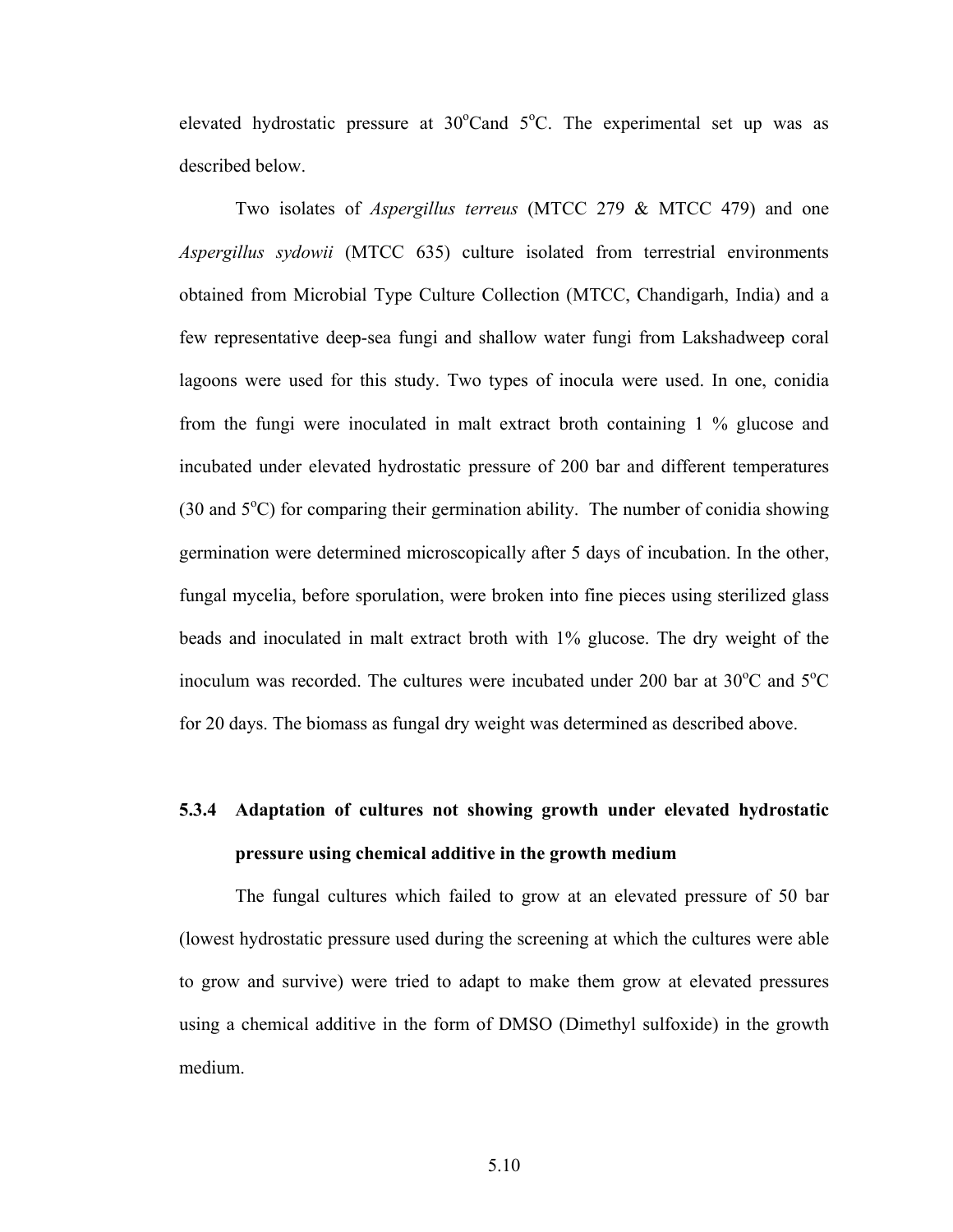Four deep-sea fungal cultures were used for these studies. The medium used for this was MEB with 1% glucose, 1 % DMSO and 1% TTC (2,3,5-Triphenyl Tetrazolium Chloride). DMSO is known to increase stress tolerance [Komatsu *et al*., 1991] while TTC was used as a vital stain [Bǎckor & Fahselt, 2005]. A control medium was used in the form of MEB with 1% glucose. The culture in the form of fresh mycelia, just before sporulation, were inoculated in the above medium (15 ml each) in plastic bags and incubated under an elevated pressure of 200 bar at  $30^{\circ}$ C and 5<sup>o</sup>C. The bags were opened after 20 days of incubation in the above conditions and the results recorded microscopically and in terms of biomass produced.

### **5.3.5 Effect of elevated pressure on viability of spores**

The viability of spores incubated under elevated pressure was checked using five cultures viz. A 4634, NIOCC 20, MTCC 479, A 6137 and A617. The spore suspensions were prepared as described previously and inoculated in MEB to give approximate concentration of 6 x  $10^4$  spores mL<sup>-1</sup> and incubated at 100, 200, 300 and 500 bar at  $30^{\circ}$ C. The viability of spores was checked after 10 days of incubation at the above mentioned hydrostatic pressures by spread plating the spore suspension on MEA plates and incubating at 1 bar  $/ 30^{\circ}$ C. The results were recorded in terms of CFU  $mL^{-1}$ .

### **5.3.6 Effect of low temperature on viability of spores**

As the spores were not showing any germination at low temperature, the viability of spores at low temperature was determined. Four cultures used for this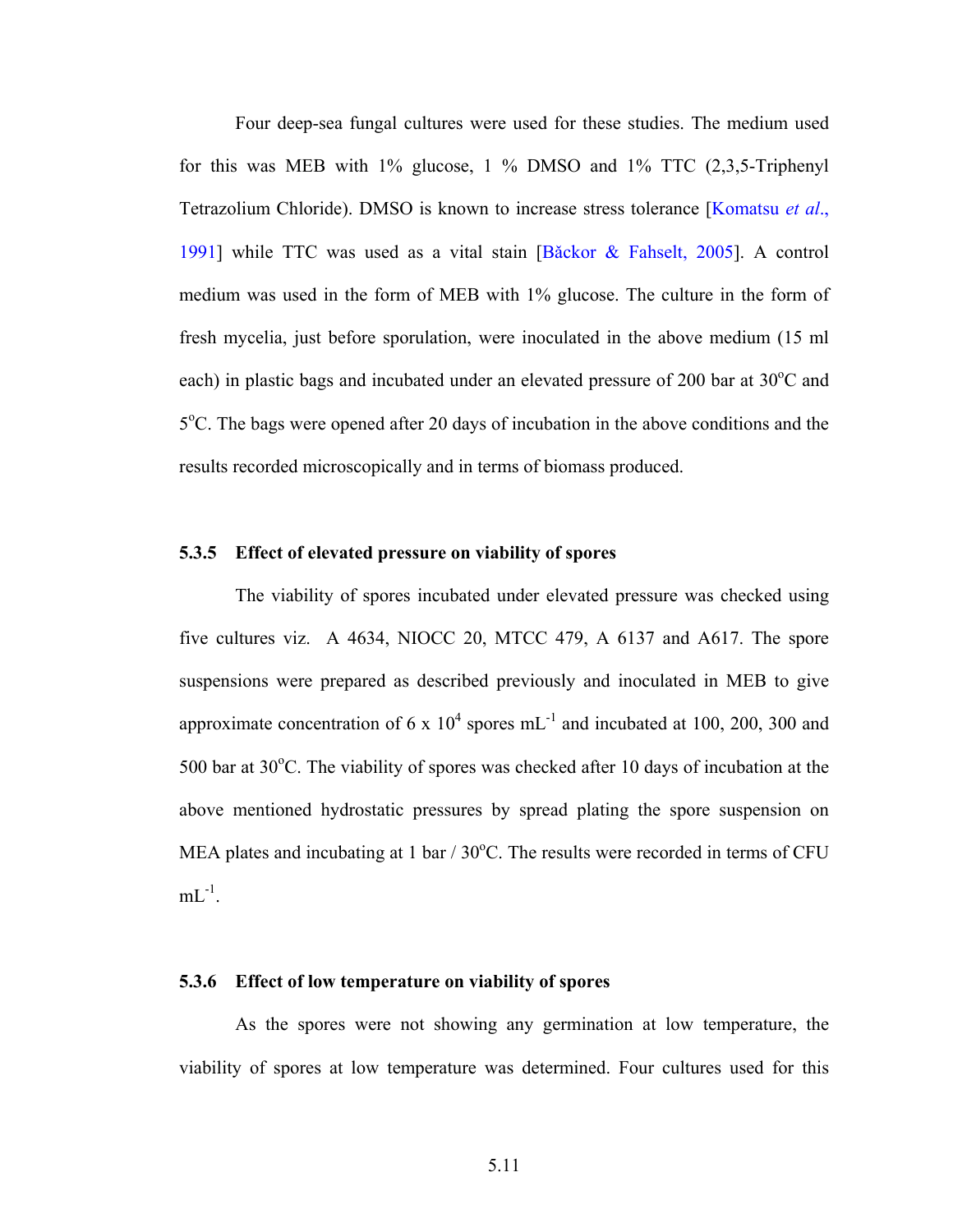study were A 4634, NIOCC 20, MTCC 479 and A617. The spore suspensions were prepared as described previously and inoculated in MEB to give approximate concentration of 6 x 10<sup>4</sup> spores mL<sup>-1</sup> and incubated at 1 bar and 5<sup>o</sup>C. The viability of spores was checked randomly up to 16 days for all the cultures by spread plating the spore suspension on MEA plates and incubating at  $1 \text{ bar}/30^{\circ}\text{C}$ . The results were recorded in terms of cfu mL-1.

# **5.3.7 Effect of nutrient concentration on spore germination under elevated pressure**

The effect of various nutrients and the concentration of the nutrients on the spore germination of the deep-sea and the terrestrial IMTECH cultures were studied. The nutrients were supplied in the form of MEB and sediment extract (described in detail in chapter 8) in different dilutions as 1:10, 1:20, 1:40, 1:60, 1: 80 and 1:100. The sediment extract was prepared from the deep-sea sediments obtained from Central Indian Basin. For preparation of sediment extract, 35 g of sediment was suspended in 100 mL of sterile seawater. To the sediment suspension, EDTA was added (final concentration of 1 %) [http://www.ar.wroc.pl/~weber/ekstrak2.htm] to facilitate the extraction of water-soluble nutrients into the seawater. The whole mixture was kept on a rotary shaker overnight. Next day, the suspension was filtered sequentially through sterile GF/F and  $0.22 \mu$  duraphilic filter papers (Millipore, USA). This filtrate termed sediment extract was used for the further experiment. During the extraction process, antibiotics (penicillin 40,000 U/ 100 mL and ampicillin 0.1 g / 100 mL) were added to the sediment suspension to avoid bacterial growth.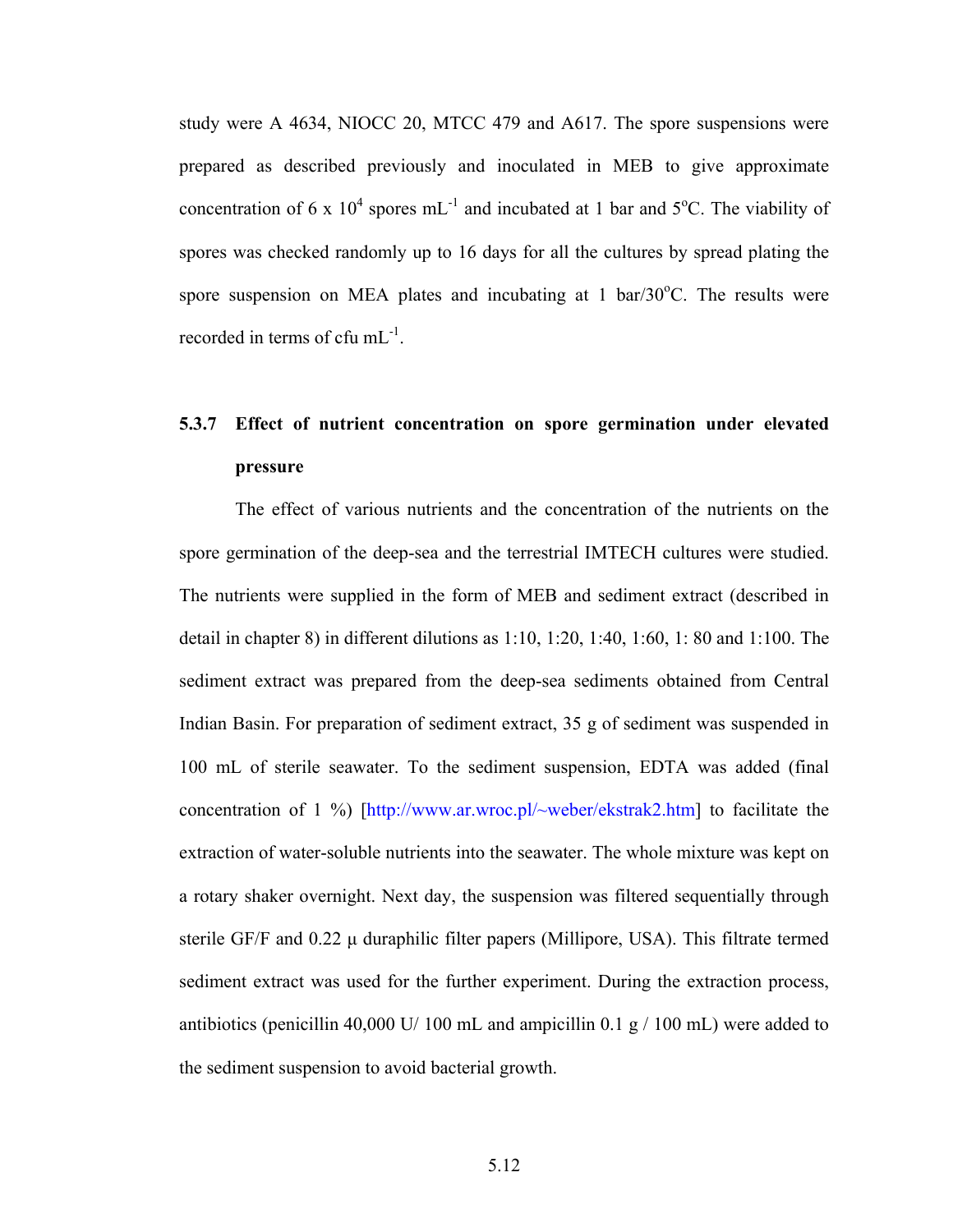Five cultures used for this were A 4634, NIOCC 20, MTCC 479, A 617 and A 6133. The cultures were inoculated on MEA and allowed to grow and sporulate at 1  $bar/30^{\circ}$ C. After the cultures were properly sporulating, the spores were scrapped and suspended in sterile seawater with 2 % tween 80. The mixture was vortexed vigorously to get a homogeneous spore suspension with minimum spore clumps. The spore concentration was estimated by taking the spore count on a haemocytometer. These spores were inoculated in different dilutions of MEB and sediment extract as stated above to give a spore concentration of approximately 5 x  $10^4$  spores mL<sup>-1</sup>. These were incubated at 1 bar for 20 and 24 h and at 500 bar for 10 days. At the end of the incubation period, the spores were examined microscopically for germination and the results recorded in terms of total number of spores showing germination.

 Effect of some additives like sugars on the spore germination of these cultures was also determined. The sugars checked were glucose and sucrose. The spores were inoculated in MEB with 10, 20 and 40 % glucose and sucrose and incubated under the same conditions as described above. At the end of the incubation period, the germinated spores were counted microscopically and the results recorded in terms of total number of spores showing germination.

### **5.4 Results**

### **5.4.1 Biomass production under elevated hydrostatic pressure**

A large number of the fungi (109 in total) did not show growth when directly incubated under elevated pressures of 500, 400 and 300 bar. Spore germination was also not seen amongst all the cultures under elevated pressure. All the cultures failed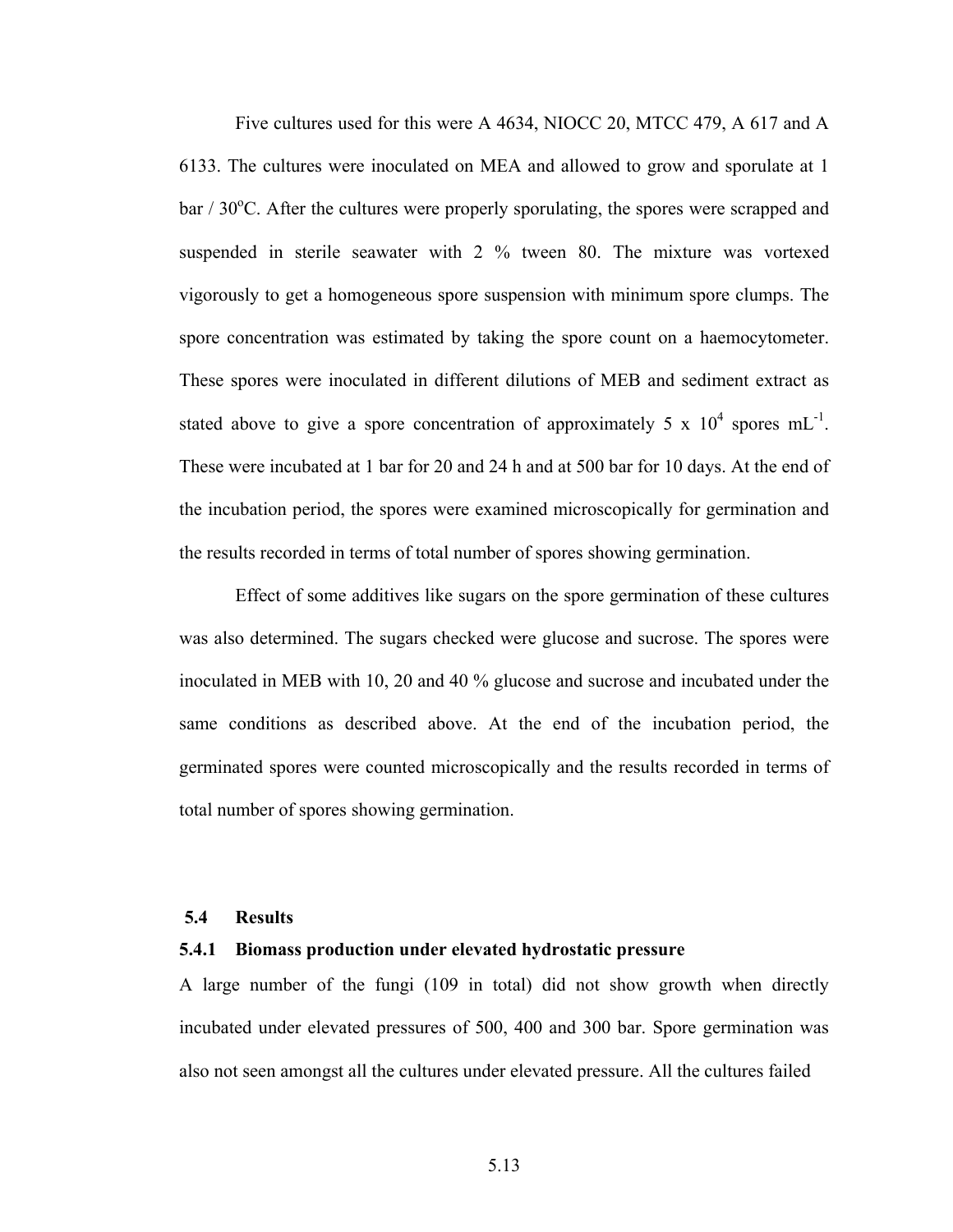| Isolate # | anu temperature continuons<br>Biomass produced (mg dry wt.)<br>Fungi |                            |                              |                            |  |  |
|-----------|----------------------------------------------------------------------|----------------------------|------------------------------|----------------------------|--|--|
|           |                                                                      | 200 bar and $30^{\circ}$ C | 200 bar and<br>$5^{\circ}$ C | 1 bar pressure<br>and 30°C |  |  |
| A 4637    | A. terreus                                                           | 30.0                       | $31.2*$                      | 134.5                      |  |  |
| A 4636    | A. terreus                                                           | 38.4                       | 7.7                          | 132.7                      |  |  |
| A 4634    | A. terreus                                                           | 18.3                       | $19.6*$                      | 156.3                      |  |  |
| A 4633    | A. terreus                                                           | 20.8                       | 19.8                         | 121.3                      |  |  |
| A 4630    | Aspergillus sp.                                                      | 25.6                       | 9.0                          | 126.7                      |  |  |
| A 4628    | A. terreus                                                           | 10.0                       | $13.7*$                      | 118.3                      |  |  |
| A 61 P10  | A. terreus                                                           | 20.6                       | 12.9                         | 125.7                      |  |  |
| A 61 P4   | Unidentified                                                         | 17.8                       | $27.1*$                      | 128.2                      |  |  |
| A 4625    | Unidentified                                                         | 65.2                       | 13.8                         | 140.2                      |  |  |
| A 614     | A. terreus                                                           | 8.1                        | 2.9                          | 59.6                       |  |  |
| A 6137    | Unidentified                                                         | 15.4                       | 6.5                          | 71.6                       |  |  |
| A 3457    | Fusarium sp.                                                         | 21.1                       | 29.6*                        | 228.0                      |  |  |
| A 3449    | Fusarium sp.                                                         | 14.2                       | 10.1                         | 125.8                      |  |  |
| A 3441    | Unidentified                                                         | 31.5                       | 38.9*                        | 178.0                      |  |  |
| A 348     | Non-sporulating                                                      | 4.7                        | $5.4*$                       | 64.3                       |  |  |
| A 3428    | Curvularia sp.                                                       | 4.5                        | $19.3*$                      | 175.7                      |  |  |
| A 61 P63  | Yeast                                                                | 23.4                       | 9.1                          | 249.2                      |  |  |
| A 3426    | Unidentified                                                         | 21.0                       | $22.2*$                      | 234.6                      |  |  |
| A 6136    | Aspergillus sp.                                                      | 20.0                       | 9.1                          | 169.2                      |  |  |
| A 6139    | Unidentified                                                         | 17.5                       | 15.4                         | 171.4                      |  |  |
| A 61 P64  | Yeast                                                                | 12.2                       | $16.8*$                      | 150.7                      |  |  |
| A 6128    | Aspergillus sp.                                                      | 9.3                        | 9.3                          | 165.7                      |  |  |
| A 6126    | Aspergillus sp.                                                      | 9.8                        | 8.9                          | 203.4                      |  |  |
| A 3415    | Unidentified                                                         | 1.7                        | $11.3*$                      | 105.3                      |  |  |
| A 3412    | Aspergillus sp.                                                      | 3.1                        | 1.7                          | 140.0                      |  |  |

**Table 5.2 Biomass produced by a few deep-sea fungi under different pressure and temperature conditions** 

\* Fungi showing better growth at 5°C than at 30°C under 200 bar pressure

to show germination when incubated at low temperature of  $5^{\circ}$ C at both 1 bar and elevated pressures. From the cultures showing growth at 200 bar, 27 isolates were used for biomass production. Amongst these, a few cultures (Table 5.2) were found to show better growth at 200 bar and  $5^{\circ}$ C than at 200 bar / 30 $^{\circ}$ C.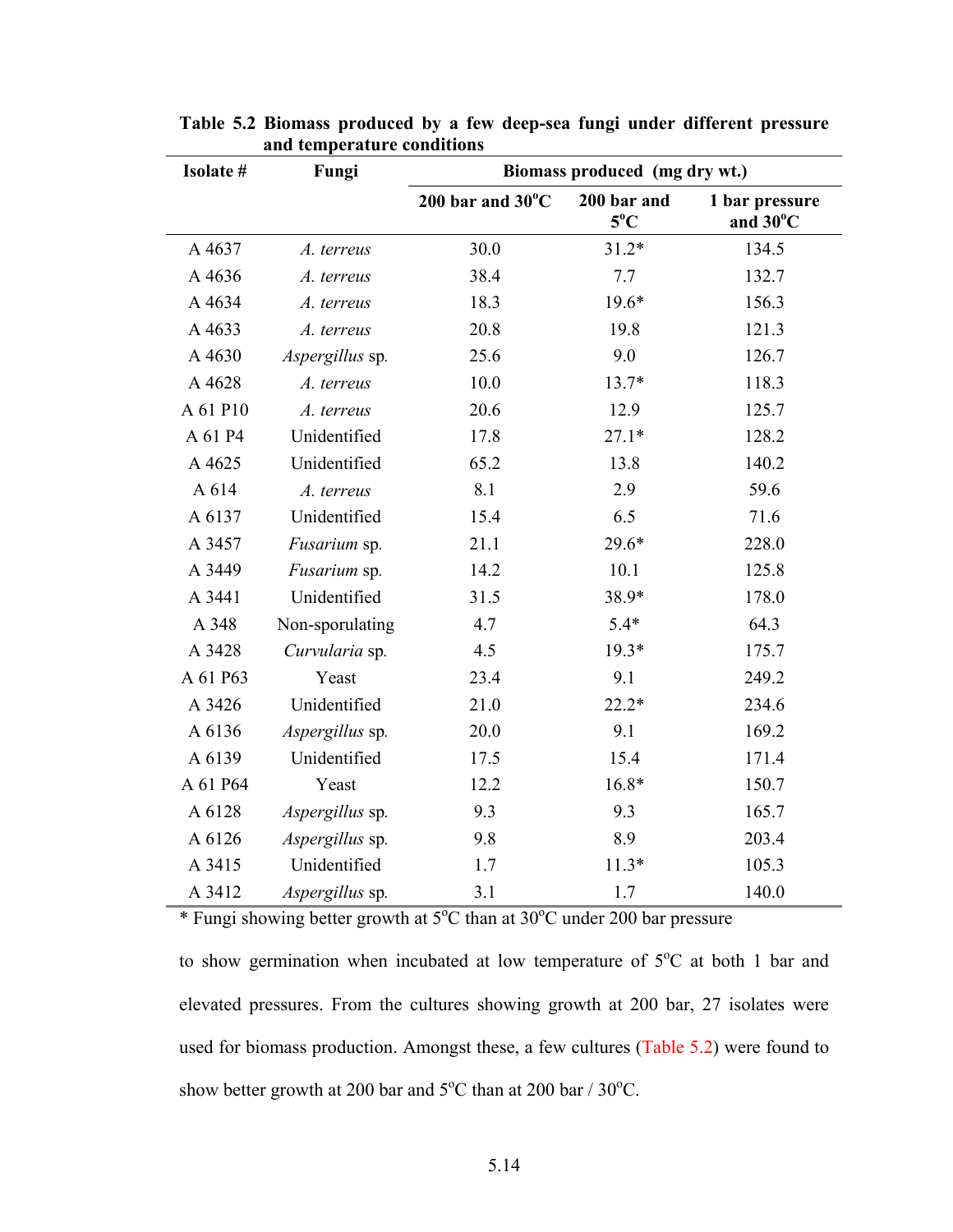### **5.4.2 Effect of type of inoculum on growth at elevated hydrostatic pressure**

 The deep sea *Aspergillus terreus* # A4634, showed a lot difference in the biomass produced when the inoculum was in the form of mycelia and spores (Table 5.3). The biomass produced by the culture was more or less similar at all the four incubation conditions when the inoculum was in the form of mycelia (inoculated just before sporulation sets in). When the spores were used as inoculi, there was a drastic reduction in the biomass produced at  $5^{\circ}$ C at both the pressures, 1 bar and 200 bar (Table 5.3).

| Table 5.3 | Biomass produced by deep sea <i>Aspergillus terreus</i> (# A 4634) at |
|-----------|-----------------------------------------------------------------------|
|           | different hydrostatic pressures and temperatures when the             |
|           | inoculum used was in the form of mycelia and spores                   |

|                | Biomass produced (mg)    |                    |       |                    |  |
|----------------|--------------------------|--------------------|-------|--------------------|--|
|                | <b>Mycelial inoculum</b> | Spore inoculum     |       |                    |  |
|                | 1 bar                    | 200 <sub>bar</sub> | 1 bar | 200 <sub>bar</sub> |  |
| $30^{\circ}$ C | 17.6                     | 134                | 15.7  | 11.6               |  |
| $5^{\circ}$ C  | 12.4                     | 89                 | 0.41  | 02                 |  |

### **5.4.3 Acclimatization of fungal isolates for growth at elevated hydrostatic pressure**

Majority of the 109 fungal isolates that did not grow at 300 bar pressure showed growth at 50 bar pressure (Table 5.4). Decreasing numbers of fungi showed viability and growth when they were gradually subjected to higher pressure. Only 2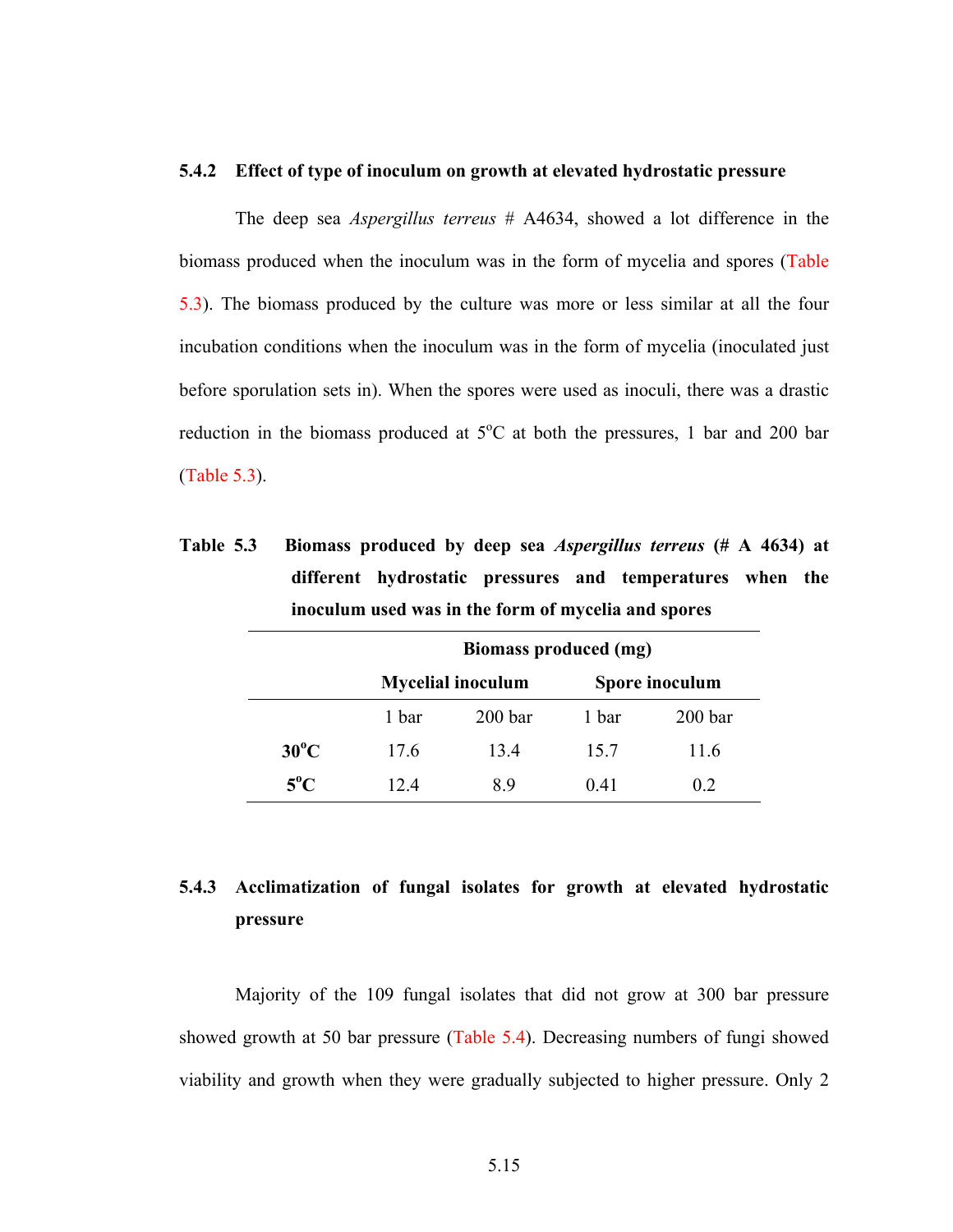strains of *A. terreus* and the yeast # A 344 grew at 300 bar and only the latter grew at 400 bar pressure.

| Total fungi tested $-109$ |           |                     |  |  |
|---------------------------|-----------|---------------------|--|--|
| Incubation<br>pressure    | Surviving | Actively<br>Growing |  |  |
| 50 bar                    | 106       | 74                  |  |  |
|                           | $(97\%)$  | $(68\%)$            |  |  |
| 100 <sub>bar</sub>        | 81        | 42                  |  |  |
|                           | $(74\%)$  | $(39\%)$            |  |  |
| 200 <sub>bar</sub>        | 22        | 16                  |  |  |
|                           | $(20\%)$  | $(15\%)$            |  |  |
| 300 bar                   | 11        | 3                   |  |  |
|                           | $(10\%)$  | $(3\%)$             |  |  |
| 400 <sub>bar</sub>        | 3         |                     |  |  |
|                           | $(3\%)$   | $(0.9\%)$           |  |  |

**Table 5.4 Number of fungi surviving and showing active growth after exposure to sequential increase of hydrostatic pressure** 

All the incubations were done at room temperature. The numbers within bracket represent percentage values.

Most of the fungi used for this experiment were fungi isolated at 1 bar pressure from sediments that were enriched with 1/5 diluted malt extract broth and incubated at 300 bar pressure at  $5^{\circ}$ C for 20 days. Fungi that showed active growth were included in the numbers that show survival.

### **5.4.4 Comparative growth of deep-sea and terrestrial fungi under elevated hydrostatic pressure**

The terrestrial cultures obtained from IMTECH also showed growth at 200 bar

pressure at both  $30^{\circ}$ C and  $5^{\circ}$ C, but the biomass produced by these was less than the

similar deep sea isolate of *Aspergillus terreus* (Table 5.5).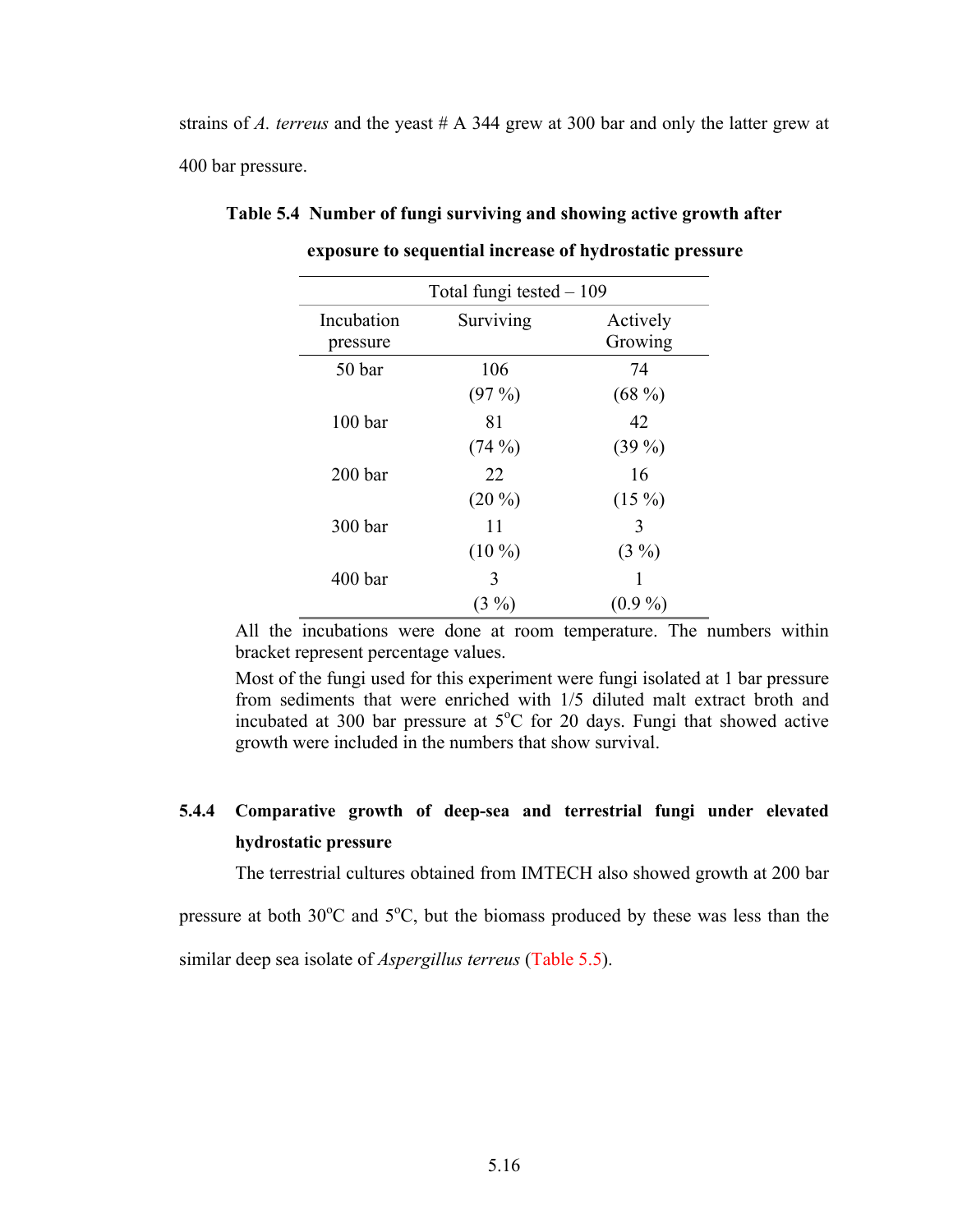**Table 5.5 Comparison of biomass produced by the deep-sea isolates, the terrestrial species obtained from Microbial Type Culture Collection (MTCC), Chandigarh, India and some shallow water cultures obtained from Lakshadweep coral reef slope** 

| <b>Culture</b>                          | Biomass produced by the fungi (mg) |                   |                      |                          |  |  |
|-----------------------------------------|------------------------------------|-------------------|----------------------|--------------------------|--|--|
|                                         | 1 bar / $30^{\circ}$ C             | 200 bars / 30°C   | 1 bar $/5^{\circ}$ C | 200 bars / $5^{\circ}$ C |  |  |
| Aspergillus terreus<br><b>MTCC#279</b>  | 12.7                               | 6.2               | 4.7                  | 6.6                      |  |  |
| Aspergillus terreus<br><b>MTCC#479</b>  | 10.6                               | 7.7               | 4.3                  | 10.4                     |  |  |
| Aspergillus sydowii<br><b>MTCC#635</b>  | 12.6                               | 7.6               | 9.3                  | 6.3                      |  |  |
| Shallow water non-sporulating<br>form 1 | 16.1                               | $\boldsymbol{0}$  | 5.0                  | 9.3                      |  |  |
| Shallow water non-sporulating<br>form 2 | 17.1                               | 7.7               | 10.1                 | 5.7                      |  |  |
| Shallow water non-sporulating<br>form 3 | 13.3                               | 4.9               | 6.7                  | 3.4                      |  |  |
|                                         |                                    | Deep-sea isolates |                      |                          |  |  |
| terreus<br>$A$ .<br>(# A 4634)          | $11.2(0.2)*$                       | 8.9(0.8)          | 5(0.3)               | 9.6(1.1)                 |  |  |
| Aspergillus sp<br>(#A 61 P4)            | 4.6(1.0)                           | 3.0(0.3)          | 2.5(0.6)             | 2.0(0.2)                 |  |  |
| Unidentified<br>(HA 3415)               | 10.5(2.3)                          | 8.0(0.8)          | 6.2(16.0)            | 5.0(0.2)                 |  |  |
| Aspergillus sp<br>(# A 6128)            | 10.0(3.0)                          | 3.3(1.0)          | 1.9(0.3)             | 1.6(0.2)                 |  |  |
| Cladosporium sp<br>(#A 6136)            | 3.7(0.2)                           | 0.9(0.1)          | 1.4(0.2)             | 1.5(0.2)                 |  |  |
| Non-sporulating<br>(# A 3428)           | 1.9(0.3)                           | 0.4(0.3)          | 0.7(0.2)             | 0.6(0.2)                 |  |  |
| Orange yeast<br>(#A 61P63)              | 1.9(0.2)                           | 1.3(0.2)          | 1.5(0.3)             | 1.3(0.1)                 |  |  |
| Off-white yeast<br>(HA 344)             | 6.6(0.7)                           | 1.0(0.7)          | 3.3(0.4)             | 1.7(0.8)                 |  |  |

Mycelia, before sporulation used as the inoculum; figures within brackets represent standard deviation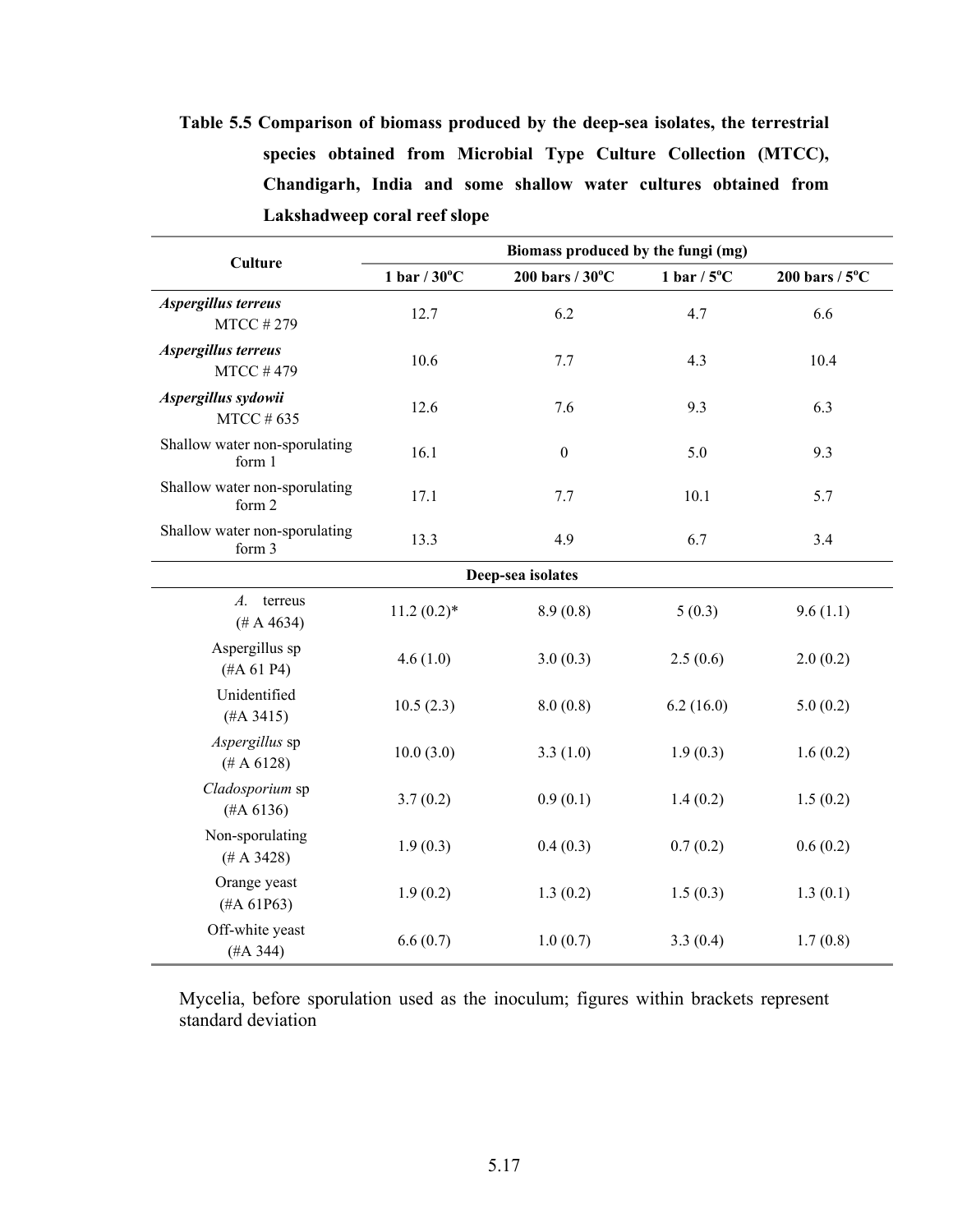### **5.4.5 Germination of spores of deep sea and terrestrial cultures at elevated hydrostatic pressure and low temperature**

The deep sea *Aspergillus terreus* (A 4634) showed germination at elevated pressure of 200 bar at  $30^{\circ}$ C (Table 5.6), but failed to germinate at  $5^{\circ}$ C (Fig. 5.1). Out of the remaining 3 terrestrial isolates, two cultures showed negligible (1 % and 0.5 %) germination and the third one failed to show germination. All 3 cultures failed to show germination at  $5^{\circ}$ C under 1 bar and 200 bar pressure.

| Unanuigai ny mana                                   |                                        |                                                |    |                      |  |  |
|-----------------------------------------------------|----------------------------------------|------------------------------------------------|----|----------------------|--|--|
| <b>Culture</b>                                      | % germination                          |                                                |    |                      |  |  |
|                                                     | $200 \,\mathrm{bar}$<br>$30^{\circ}$ C | 200 bar / $5^{\circ}$ C 1 bar / $30^{\circ}$ C |    | 1 bar $/5^{\circ}$ C |  |  |
| Aspergillus terreus<br><b>MTCC 279</b>              | 1                                      |                                                | 92 |                      |  |  |
| Aspergillus terreus<br>MTCC 479                     | 0.5                                    | No                                             | 94 | N <sub>0</sub>       |  |  |
| Aspergillus sydowii<br>MTCC 635                     | $\overline{0}$                         | germination                                    | 91 | Germination          |  |  |
| Aspergillus terreus -<br>deep sea isolate<br>A 4634 | 66                                     |                                                | 94 |                      |  |  |

**Table 5.6 Germination of spores of the deep-sea fungus # A4634 and the terrestrial species from Microbial Type Culture Collection (MTCC), Chandigarh, India** 

### **5.4.6 Effect of additive in the growth medium on growth of deep sea cultures at**

### **elevated hydrostatic pressure**

The addition of DMSO did not show significant difference in the biomass production, under different conditions of growth in all the isolates tested (Table 5.7). Generally, with increasing hydrostatic pressure, there was a decrease in biomass production in all the isolates. Only the different growth conditions influenced the biomass production significantly (Table 5.8).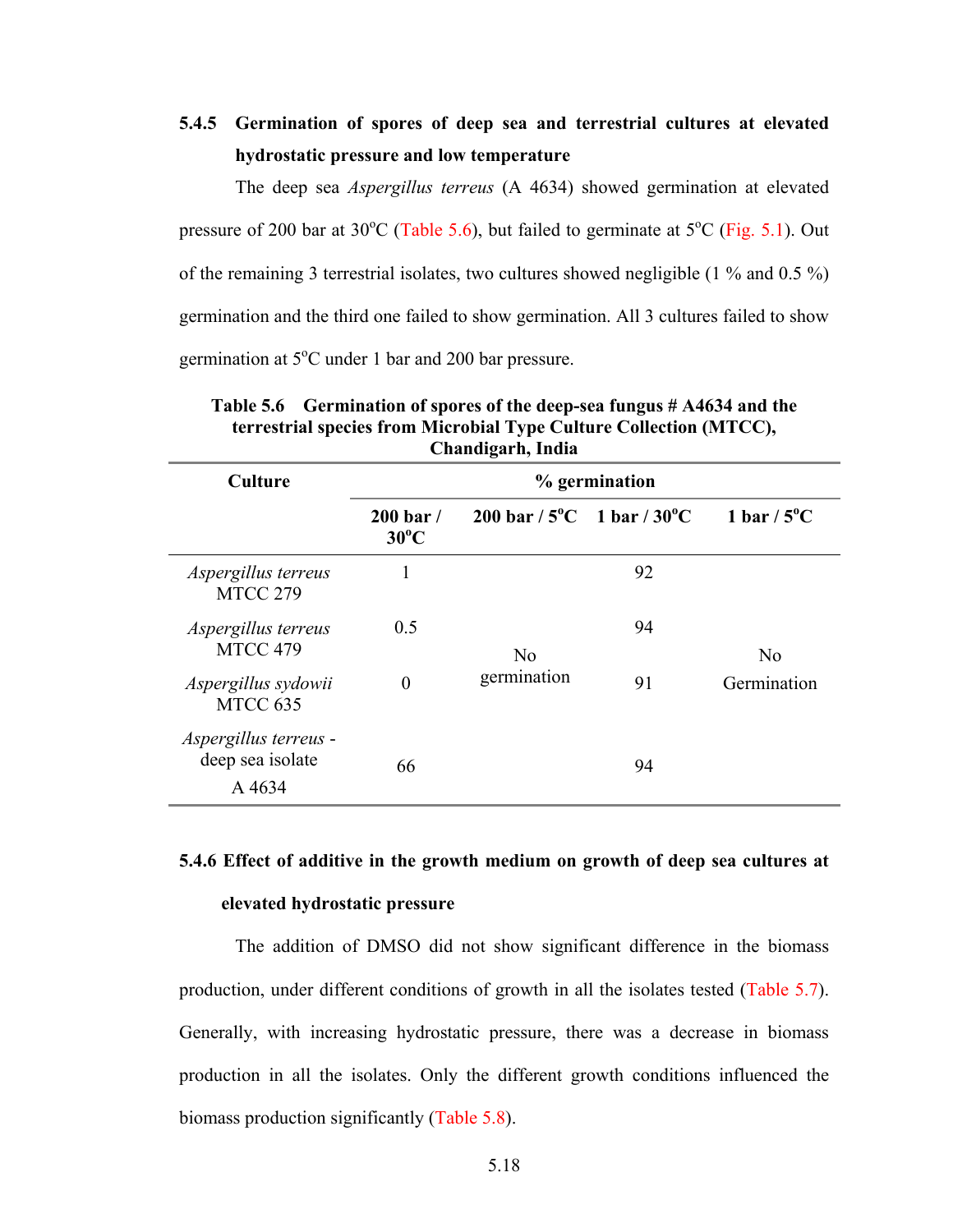Fig. 5.1 Germination of spores of deep sea *Aspergillus terreus* at different hydrostatic pressures and temperatures.









**oC and 1 bar <sup>30</sup>oC and 200 bar <sup>30</sup><sup>o</sup> <sup>30</sup> C and 100 bar oC and 50 bar**









5<sup>o</sup>C and 1 bar **5<sup>o</sup>C and 50 bar 5<sup>o</sup>C and 100 bar 5<sup>o</sup>C and 200 bar**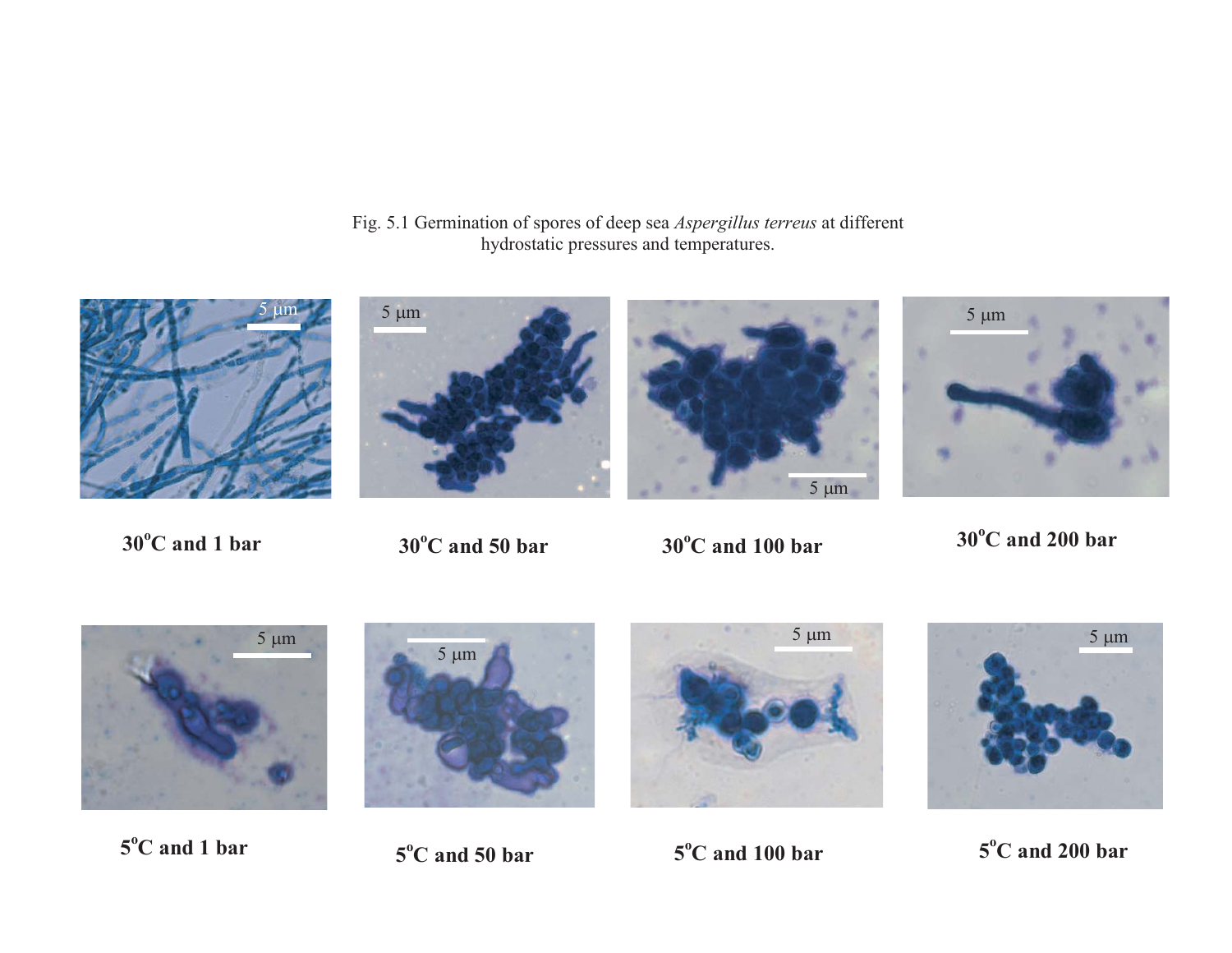|                                        | A 6136     |                                  | A 6126     |                                     | A 6127     |                                     | A 6134     |                                     |
|----------------------------------------|------------|----------------------------------|------------|-------------------------------------|------------|-------------------------------------|------------|-------------------------------------|
| <b>Incubation</b><br>conditions        | <b>MEB</b> | <b>MEB</b><br>$+$<br><b>DMSO</b> | <b>MEB</b> | <b>MEB</b><br>$^{+}$<br><b>DMSO</b> | <b>MEB</b> | <b>MEB</b><br>$^{+}$<br><b>DMSO</b> | <b>MEB</b> | <b>MEB</b><br>$^{+}$<br><b>DMSO</b> |
| $200 \,\mathrm{bar}$<br>$30^{\circ}$ C | 0.33       | 0.23                             | 0.06       | 0.10                                | 0.03       | 0.17                                | 0.05       | 0.05                                |
| $200$ bar /<br>$5^{\circ}$ C           | 0.23       | 0.63                             | 0.21       | 0.13                                | 0.11       | 0.44                                | 0.13       | 0.03                                |
| 1 bar<br>$/30^{\circ}$ C               | 2.49       | 4.12                             | 4.41       | 3.97                                | 8.58       | 4.39                                | 7.55       | 7.47                                |
| 1 bar<br>$/5^{\circ}$ C                | 0.29       | 0.41                             | 0.22       | 0.17                                | 0.28       | 0.31                                | 0.21       | 0.37                                |

**Table 5.7 Biomass (mg mL-1)produced by fungal isolates in the presence of DMSO** 

**Table 5.8 Statistical interpretation of the effect of DMSO on biomass production by the deep-sea isolates under different incubation conditions of pressure and temperature** 

|        | <b>Culture</b>                    | Df           | <b>F</b> critical | F - value | P - value |
|--------|-----------------------------------|--------------|-------------------|-----------|-----------|
| A 6136 | Growth<br>conditions              | 3            | 9.277             | 14.621    | 0.027     |
|        | <b>Presence of</b><br><b>DMSO</b> | $\mathbf{1}$ | 10.128            | 1.76      | 0.277     |
|        | Growth<br>conditions              | 3            | 9.27663           | 366.271   | 0.00024   |
| A 6126 | <b>Presence of</b><br><b>DMSO</b> | $\mathbf{1}$ | 10.128            | 1.574     | 0.2985    |
| A 6127 | Growth<br>conditions              | 3            | 9.2766            | 8.2427    | 0.0584    |
|        | <b>Presence of</b><br><b>DMSO</b> | 1            | 10.128            | 0.715     | 0.4599    |
| A 6134 | Growth<br>conditions              | 3            | 9.2766            | 3892.303  | 0.000006  |
|        | <b>Presence of</b><br><b>DMSO</b> | 1            | 10.128            | 0.0072    | 0.9379    |

\* F-value greater than F critical indicates statistical significance in the parameters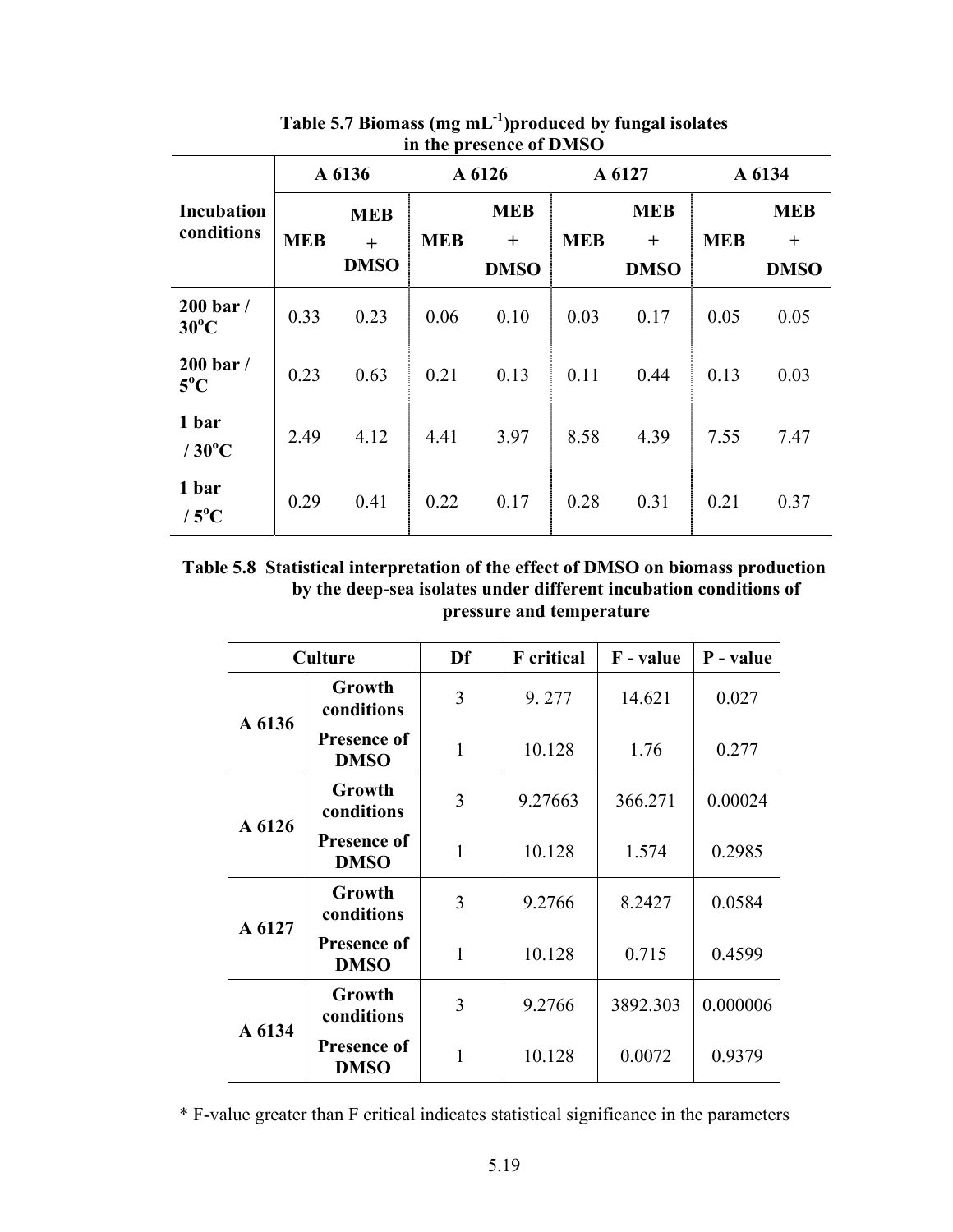### **5.4.7 Effect of elevated hydrostatic pressure on germination of spores**

The elevated pressure decreased the germination rate of all the deep-sea as well as terrestrial isolates, except in few cases The deep-sea isolate # NIOCC 20 showed highest germination rate at all the pressure used, closely followed by  $# A 617$ (Table 5.9). Surprisingly, the terrestrial *A. terreus* (MTCC 479) showed better germination rate than the deep-sea *A. terreus* (# A 4634). In the same experiment, the

|                   | $-1$ , $-1$ , $-1$ , $-1$ , $-1$ , $-1$ , $-1$ |                     |        |       |                 |  |  |
|-------------------|------------------------------------------------|---------------------|--------|-------|-----------------|--|--|
| <b>Incubation</b> | Germination of spores (%)                      |                     |        |       |                 |  |  |
| pressure (bar)    | A 4634                                         | NIOCC <sub>20</sub> | A 6137 | A 617 | <b>MTCC 479</b> |  |  |
| <b>100</b>        | 10                                             | 28.5                | 15.7   | 22.1  | 21              |  |  |
| 200               | 9.2                                            | 25.1                | 4.2    | 20    | 19              |  |  |
| 300               | 4.6                                            | 16.4                | 12.8   | 11.5  | 4.5             |  |  |
| 500               | $\mathcal{E}$                                  | 7.8                 | 4.2    | 5.2   | 6.4             |  |  |

**Table 5.9 Germination of different fungal isolates under elevated hydrostatic pressure** 

\* The germination results were recorded by taking haemocytometer counts after 10 days of incubation at the above-mentioned pressures at  $30^{\circ}$ C.

viability of spores decreased with increasing pressure. The deep-sea isolates showed a lot of variability amongst themselves. The spores of the deep-sea isolate # A 4634 showed highest viability at all the pressures tested (Table 5.10). The viability decreased gradually from 92.3 to 12.8 % at 100 and 500 bar respectively in case of # A 4634, while in case of other deep-sea and terrestrial isolates, the viability was not much affected by the incubation pressure, but was on the lower side.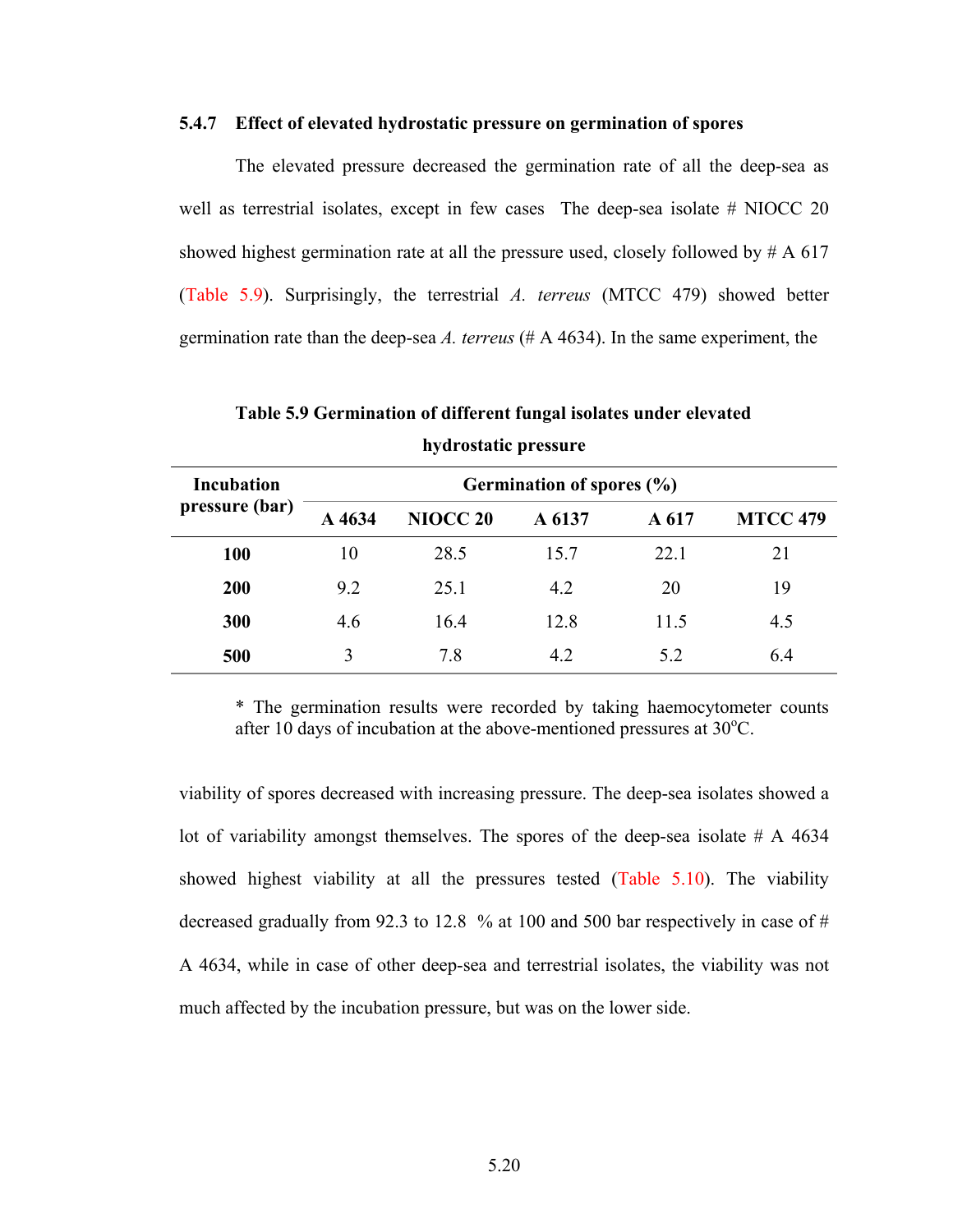| Incubation     | Viability of spores (%) based on CFU mL <sup>-1</sup> on MEA |                 |        |       |                 |  |
|----------------|--------------------------------------------------------------|-----------------|--------|-------|-----------------|--|
| pressure (bar) | A 4634                                                       | <b>NIOCC 20</b> | A 6137 | A 617 | <b>MTCC 479</b> |  |
| 100            | 92.3                                                         | 14.2            | 9.6    | 13.2  | 14.3            |  |
| 200            | 86.9                                                         | 14.2            | 5.4    | 16.8  | 25.2            |  |
| 300            | 62                                                           | 12.1            | 7      | 14.7  | 21.8            |  |
| 500            | 12.8                                                         | 71              | 11.5   | 74    | 24              |  |

**Table 5.10 Viability of spores incubated under elevated hydrostatic pressure** 

\* After the incubation period of 10 days at the above-mentioned hydrostatic pressures at 30°C, the aliquots were spread plated on MEA plates and the CFU counts recorded after an incubation of 2 to 3 days at  $30^{\circ}$ C.

### **5.4.8 Effect of low temperature on viability of spores**

The viability of spores decreased over a period of time at  $5^{\circ}$ C. The deep-sea cultures A 4634 and NIOCC 20 showed 100 % viability up to 8 days while the terrestrial culture MTCC 479 and the other deep sea isolate A 617, showed a reduction



**Fig. 5.2 Viability of spores incubated at low temperature over a temporal scale**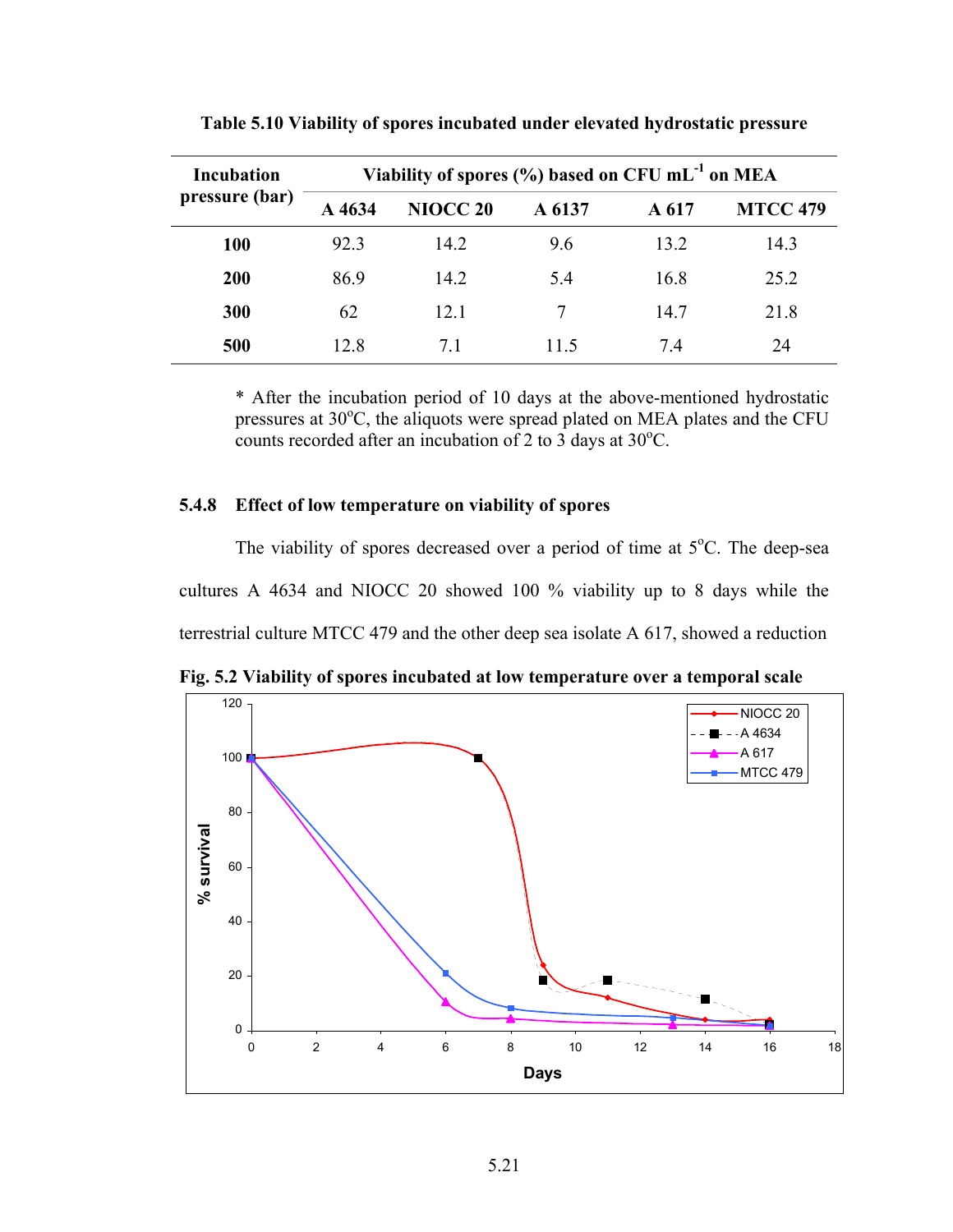in viability by more than 80 % on  $6<sup>th</sup>$  day itself (Fig 5.2). There was a drastic drop in viability for NIOCC 20 and A 4634 by  $7<sup>th</sup>$  to 9<sup>th</sup> day by 80 % after which the viability went on decreasing gradually, to 4 and 2 % respectively on the  $16<sup>th</sup>$  day. The other two cultures showed more or less similar viability by the  $16<sup>th</sup>$  day (1.7 and 1.8)  $\%$ ).

### **5.4.9 Effect of nutrient concentration on germination of spores**

 The spore germination was not affected by the nutrient concentrations in the sediment extract at 1 bar/  $30^{\circ}$ C. There was a random increase or decrease in the germination percentage of the spores of both the deep sea as well as the terrestrial isolate (Table 5.11).

| Culture $#$        | <b>Dilutions</b> |      |      |      |      |       |
|--------------------|------------------|------|------|------|------|-------|
|                    | 1:10             | 1:20 | 1:40 | 1:60 | 1:80 | 1:100 |
| <b>NIOCC 20</b>    | 100              | 90   | 100  | 64   | 99   | 91    |
| A 4634             | 80               | 71   | 69   | 67   | 82   | 59    |
| A 617              | 63               | 73   | 50   | 73   | 84   | 77    |
| <b>MTCC</b><br>479 | 62.5             | 57   | 48   | 60   | 69   | 93    |

**Table 5.11 Effect of nutrient concentration on spore germination – Sediment extract dilutions** 

\* The spores were incubated at 1 bar  $/ 30^{\circ}$ C for 24 h and the % germination of spores calculated (mentioned in the columns). There was no germination at 500 bar / 30°C after 10 days of incubation, but the spores were showing swelling, a sign of initiation of germination.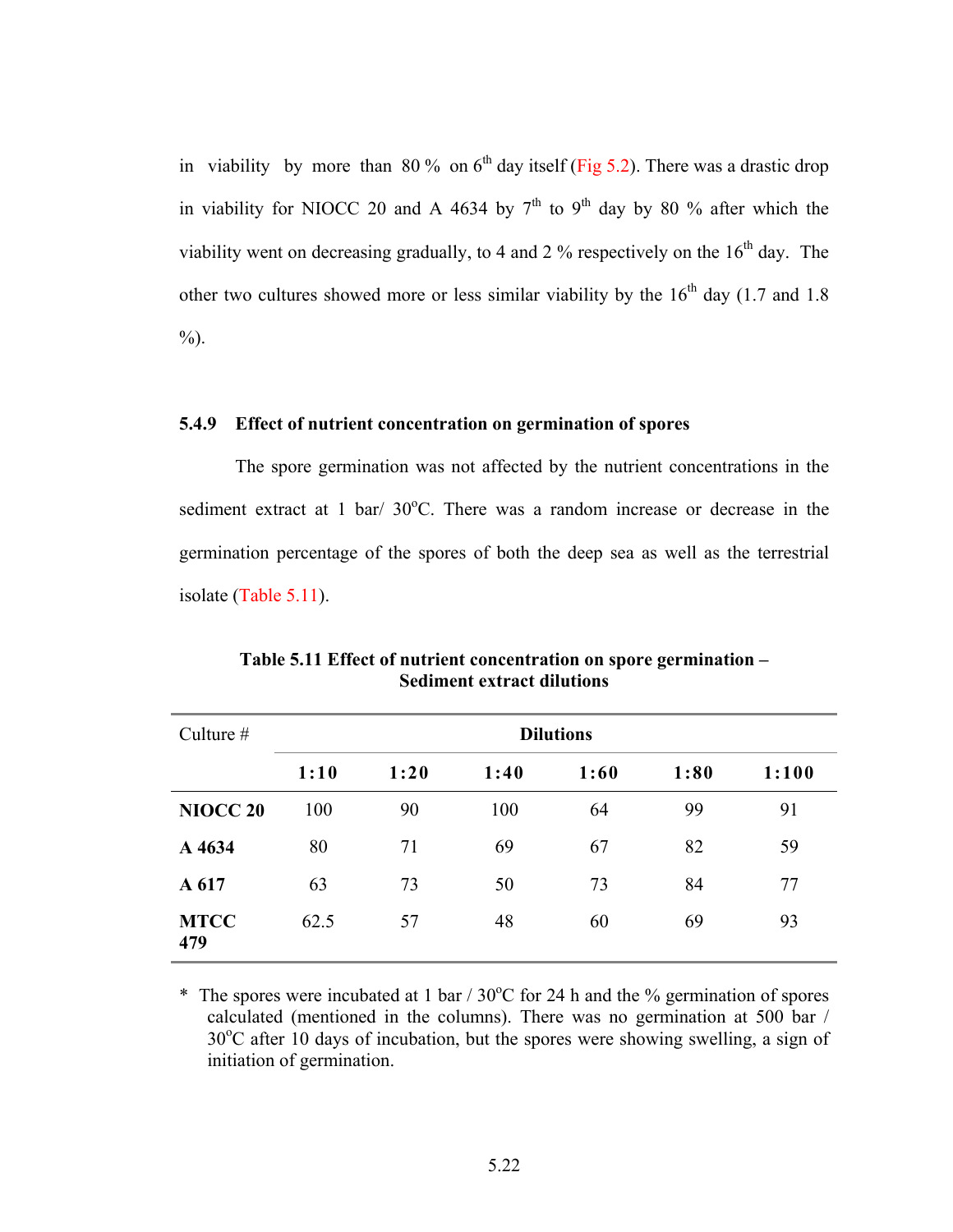### **5.5 Discussion**

Zobell & Johnson [1949] and Yamasato *et al*. [1974] have shown that yeasts isolated from the terrestrial and marine environments grow at elevated hydrostatic pressure, with an upper limit of approximately 500 bar. However, they grew the cultures in closed glass tubes, and only the oxygen dissolved in the medium was available for the growth of the cells. This was also true for other methods used for bacteria such as cultivation in thick-walled silicone tubing [Kosmoswosky, 1990; Groß *et al*., 1994] and in plastic syringes [Yayanos *et al*., 1981; Alongi, 1990]. Helmke [1980] demonstrated for actinomycetes that such cultivation techniques do not produce sufficient biomass for growth assessment. To overcome this limitation, Helmke cultured the actinomycete cells in polypropylene bags in a fluorocarbon-filled pressure vessel. Berger & Tam [1970] cultured aerobic bacteria in plastic bags but used water, which had less oxygen solubility, and due to no exchange of oxygen, the system becomes anaerobic very rapidly. In the present study also, polypropylene bags were used which resulted in a good yield of biomass, which was used for subsequent studies as reported in the later chapters.

Most of the isolates obtained were described to be terrestrial cultures based on their morphology. These could have blown from land by the winds as discussed in the previous chapter. These take some time to adapt to the conditions prevailing in the deep sea, and only a few sturdy forms are able to adapt and lead a normal life, the rest either die or remain in dormant but viable state. This could be the reason why the cultures did not grow when incubated directly under elevated pressure, but were showing growth when subjected to gradual increase in the hydrostatic pressure. This is similar to what might be occurring in the deep sea when the fungal hyphae or spores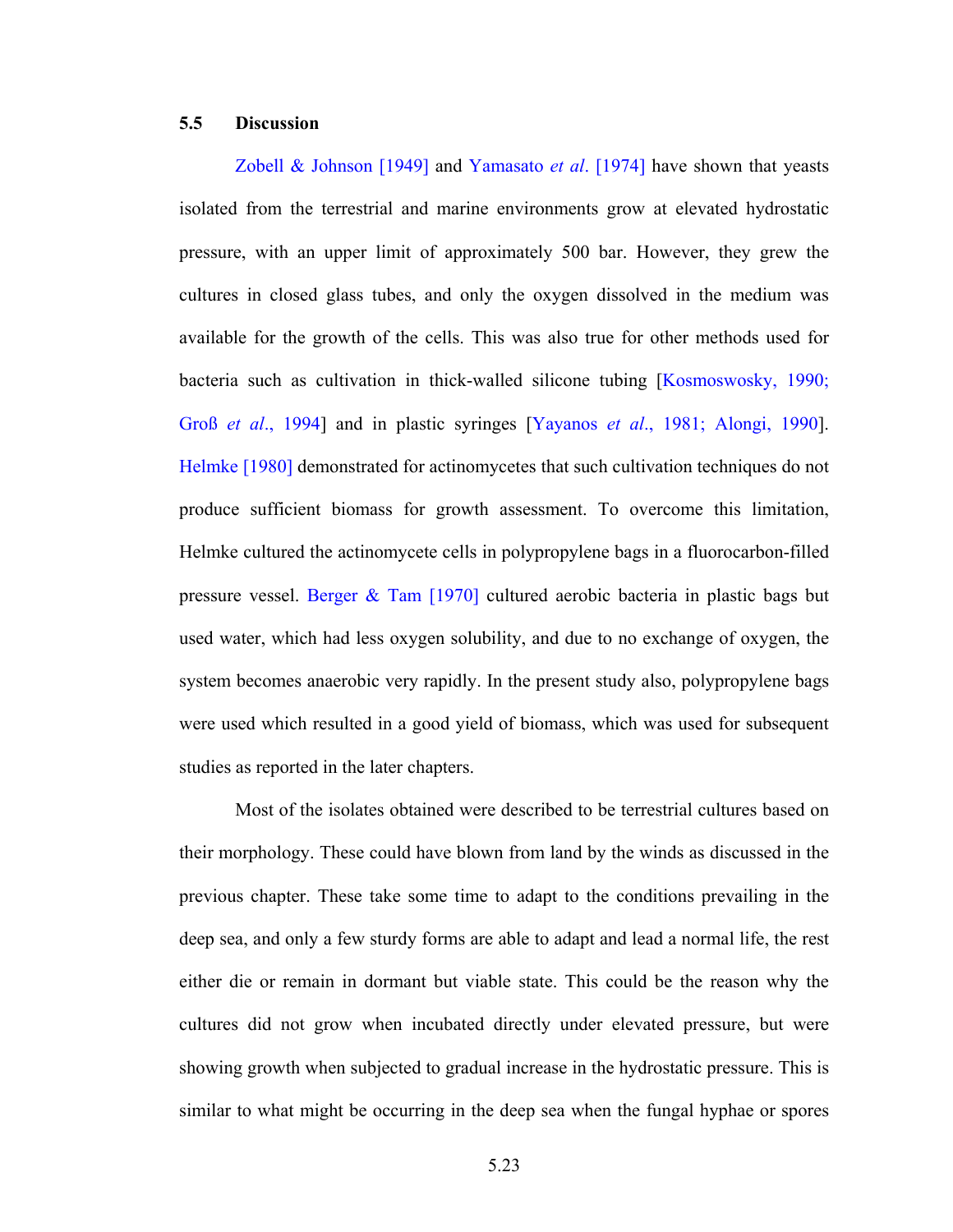are transported to the deeper parts, at a rate depending on the particle to which it is associated. Thus it can be said that slower the descent, more the chances for adaptation and thereby survival of the fungus. This is in concurrence with the hypothesis stated by Turner and Raghukumar *et al*. as discussed in the previous chapter.

The results indicated that the fungi should be able to grow up to  $5^{\circ}$ C at a depth of at least 3000 m (equivalent to pressure of 300 bar). But again as previously reported [Jannasch, 1987; Yayanos & Delong, 1987], there was no correlation found between isolation depths of fungi and the maximum or optimum growth pressure for them.

Low temperature is known to decrease the metabolic activities and all the cellular processes. Reduced growth and low metabolic rates under deep-sea conditions are well studied in bacteria [Wirsen & Jannasch, 1975]. The spores were unable to germinate at low temperature although they were able to germinate at elevated hydrostatic pressures, thus showing that it is temperature, which is the limiting factor and not the high hydrostatic pressure. The viability of spores and thus in effect culture was also found to be affected by the pressure as well as by the low temperature explaining the low recovery of fungi from the deep - sea sediments as compared to Lakshadweep coralline sediments.

Although DMSO has been shown to increase the chances of growth under high hydrostatic pressure in case of *S. cerevisiae* [Komatsu *et al*., 1991], that was not the case here. DMSO did not seem to affect the biomass produced under elevated pressure. Even the spore germination did not show much effect in the presence of DMSO. This showed that DMSO may be effective osmoprotectant for yeast cells as reported previously, but not in the present studies. Komatsu *et al*. [1991] have shown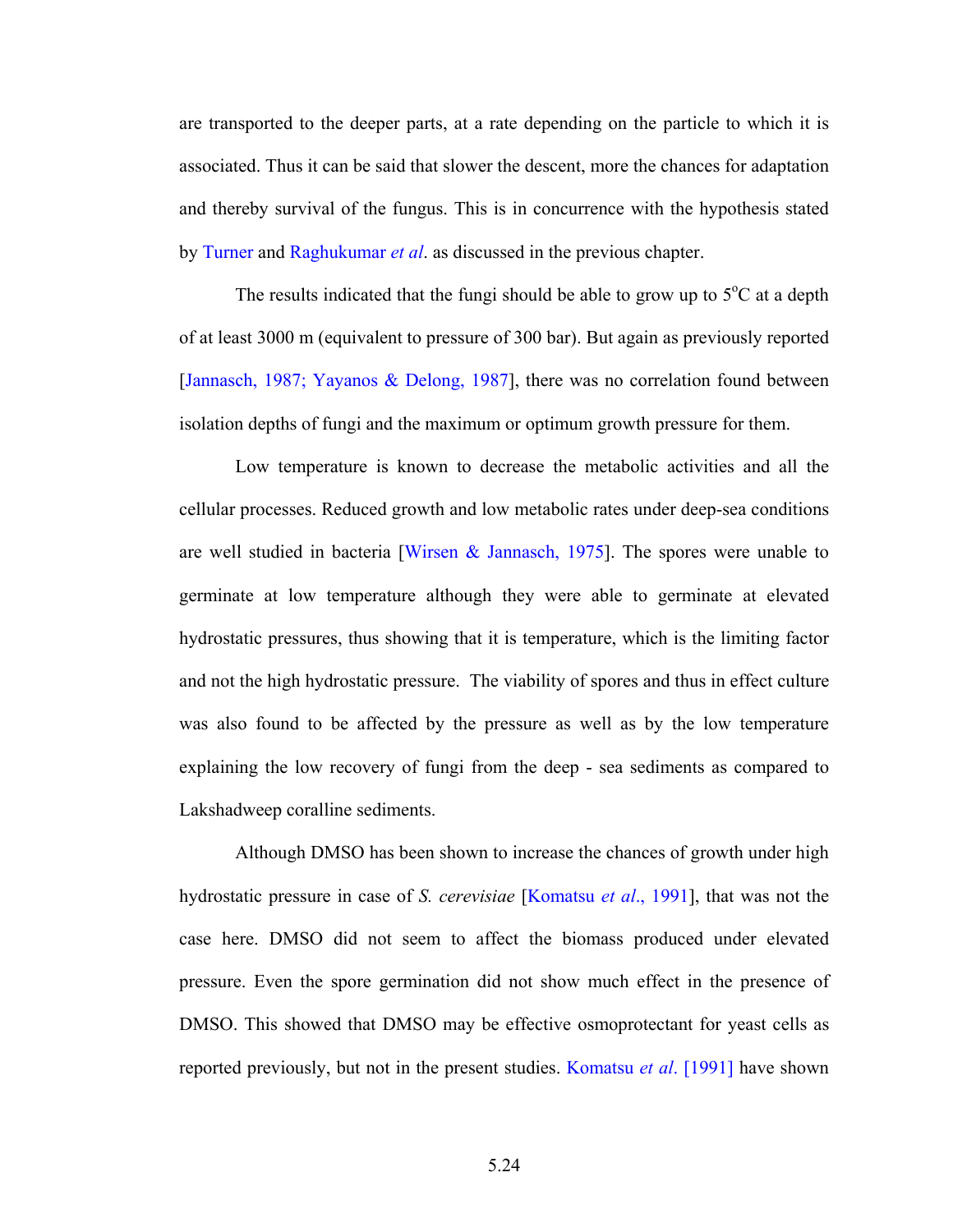that addition of DMSO helps in structurization of water molecules which prevents yeast cells from hydrostatic pressure injury.

The spore germination doesn't seem to be affected by the concentration of the nutrients as recorded in the experiments in these studies. Thus, in the deep-sea sediments, sudden increase or decrease of nutrients (Feast & Famine) in the vicinity may not affect the germination of spores. This could be also due to the fact that the metabolic activities of the spores are much lower than those of mature hyphae, hence less requirement of nutrients [Hawker & Madelin, 1976].

To answer the questions about how cells respond to changes in hydrostatic pressure, a new research field called baro-(piezo-) physiology was developed. In this field, intermolecular interactions among various biological molecules, aspects of cellular metabolism and chemical reactions with large volume changes are the different topics of interest. In the next chapter we will deal with two of these aspects viz. stress proteins and an osmoprotectant, trehalose.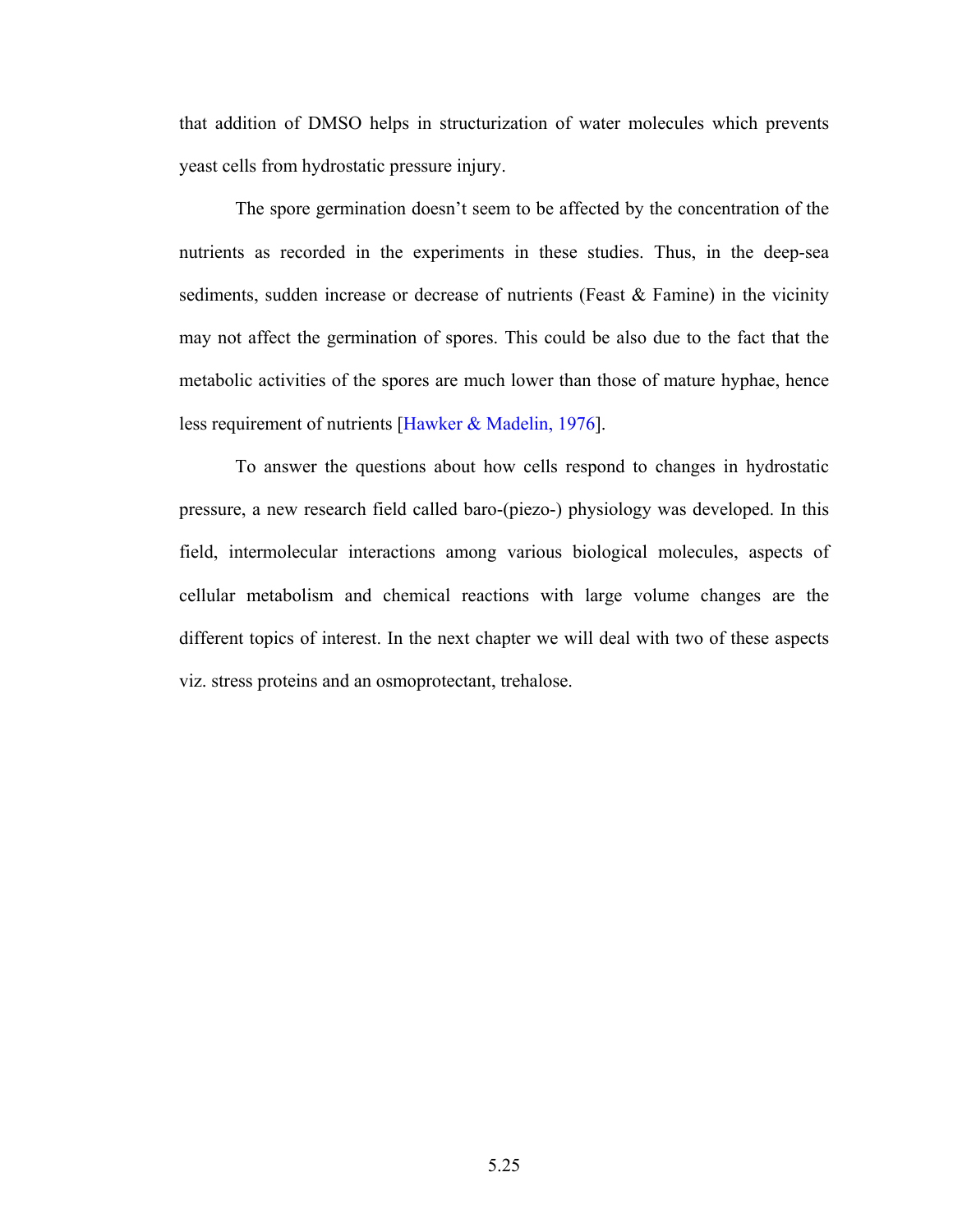# Chapter 6

# Adaptation of Fungi to Deep-sea Conditions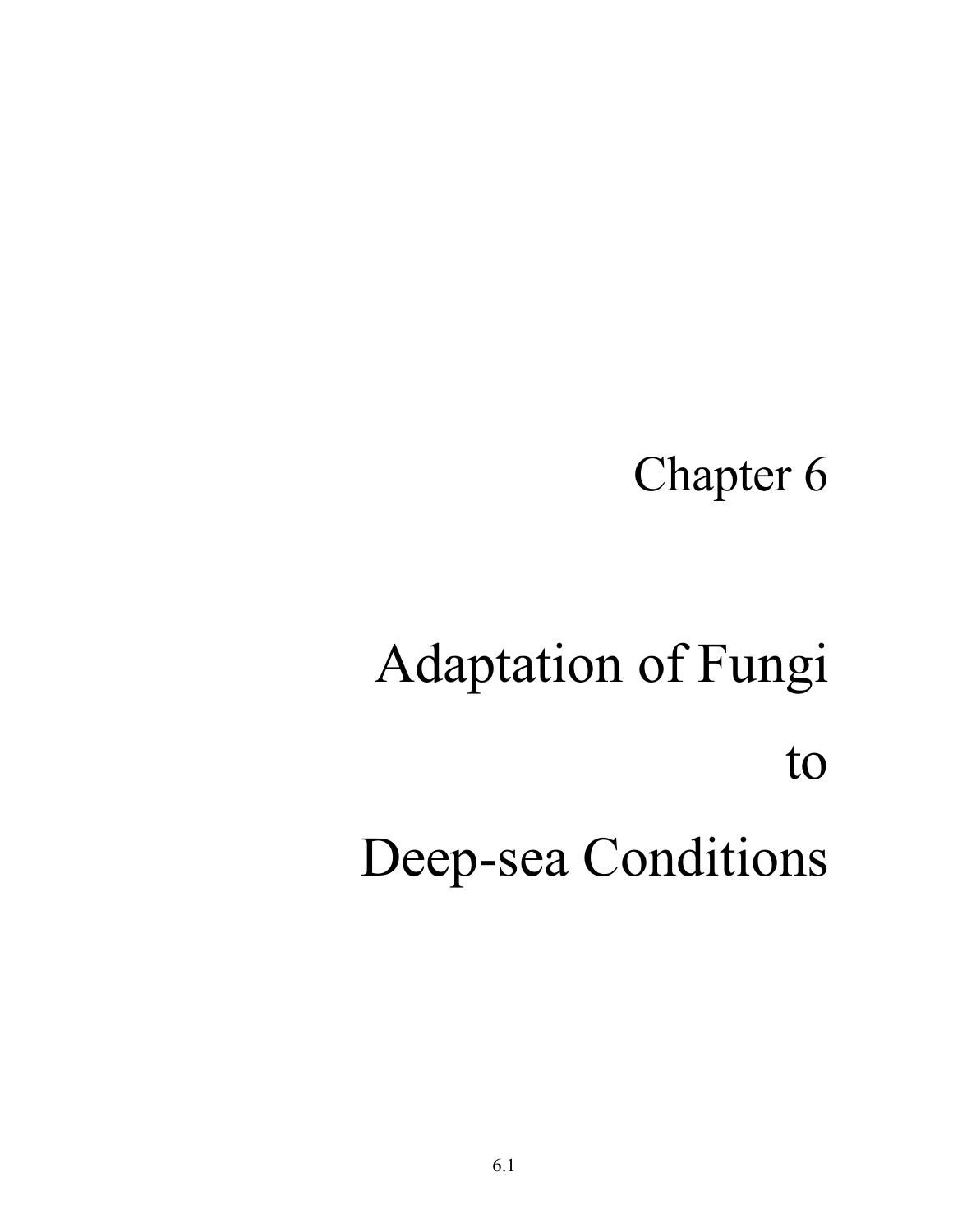### **6.1 Introduction**

The deep-sea microbial community is very complex as described in the previous chapters. Fast sinking particles from surface water contain surface bacteria, cyanobacteria, phytodetritus, etc. These particles can reach a depth of 4500 m in only 4 to 6 weeks [Turley, 1995]. Thus, there must be numerous '1-bar-adapted' organisms as well as high-pressure adapted organisms at the bottom of the sea. Additionally, large number of non-peizophiles, the growth rate of which are reduced by elevated hydrostatic pressure, are present in the deep-sea sediments. Therefore to understand the complete diversity of microbial life under deep-sea conditions, we must consider the survival strategies not only of peizophilic organisms but also of 1 - bar - adapted organisms.

Hydrostatic pressure in the range of 300-500 bar usually inhibits the growth of various organisms. The basis of all pressure effects arises from the single fact, that is, the change in the system volume that accompanies a biological reaction. When a reaction is accompanied by a volume increase, it is inhibited by increasing pressure. When a reaction is accompanied by a volume decrease, increasing pressure enhances it. For example, dissociation of ribosome subunits is significantly enhanced by increasing pressure because solvation of charged groups is accompanied by a volume decrease [Abe & Horikoshi, 2001].

DNA synthesis is one of the most pressure-sensitive cellular processes, with the initiation of DNA replication rather than polymerization itself being particularly sensitive. By contrast, RNA synthesis is relatively pressure resistant and occurs at pressures up to 680 bar [Yayanos & Pollard, 1969]. Protein synthesis, however, is highly sensitive to elevated pressure. Ribosomes associated with both mRNA and

6.2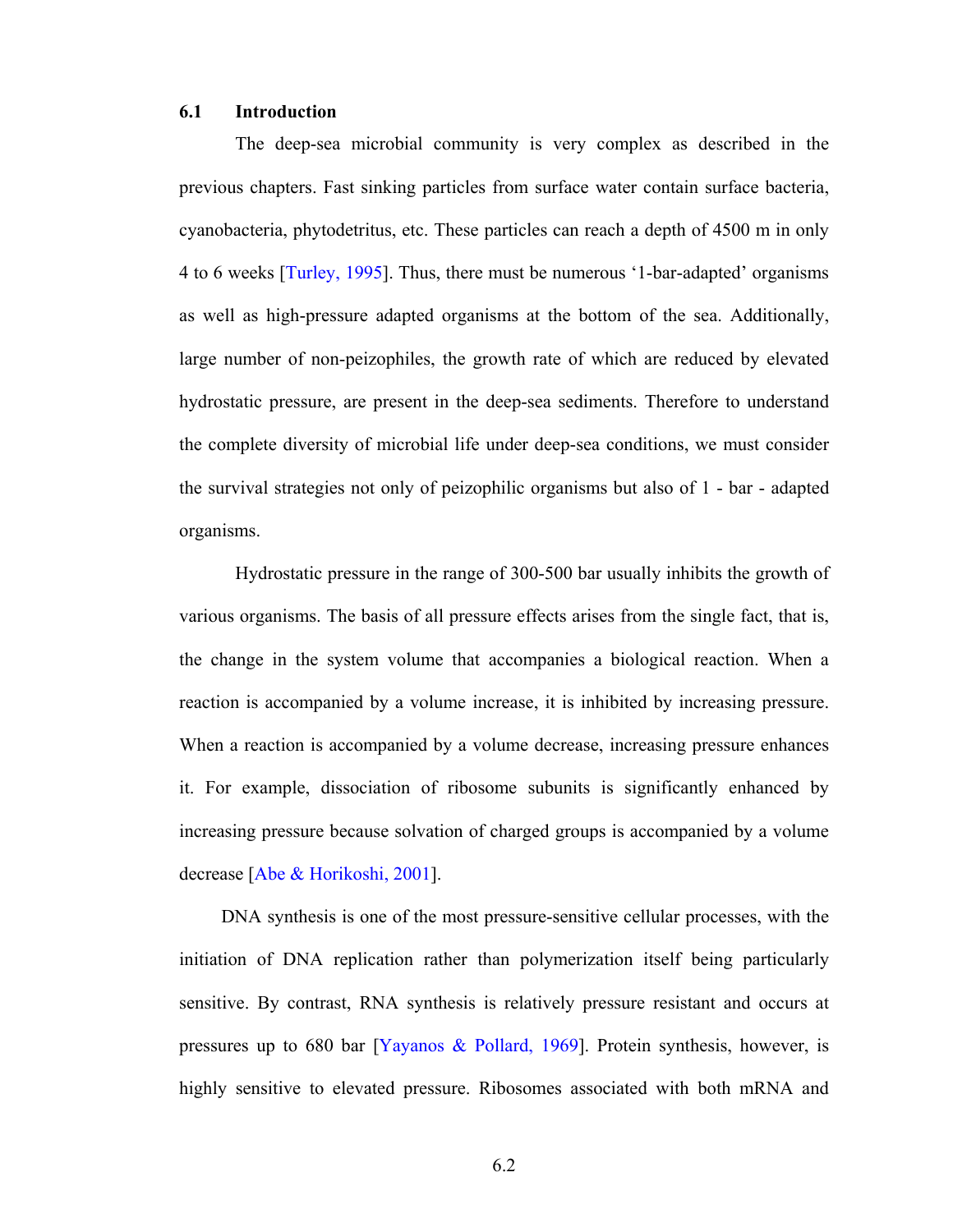tRNA show perfect stability at elevated pressures up to 1000 bar. However, uncharged ribosomes (ribosomes without mRNA or tRNA) become dissociated at pressures greater than 600 bar [Gross, 1993]. Hence, the destabilization of uncharged ribosomes is one of the factors limiting cell growth under conditions of high hydrostatic pressure. In this sense, peizophiles which can grow at pressures  $> 600$  bar, are likely to have undergone critical changes in their ribosomal proteins.

In *Escherichia coli*, a pressure of 546 bar induces a unique stress response that results in higher levels of heat-shock proteins (Hsps) or cold-shock proteins (Csps), as well as many proteins that are produced only in response to high pressure [Welch *et al.*, 1993]. DnaK and GroEL, which are molecular chaperones [Craig & Gross, 1991; Hartl, 1996], are induced at 546 bar. In the yeast *Saccharomyces cerevisiae*, an extreme pressure of 1500 bar causes severe damage to membrane integrity and protein structure, resulting in cell death [Kobori *et al*., 1995]. It has been found that a short period of heat shock treatment allows the cells to survive at this lethal level of pressure [Iwahashi *et al.*, 1991]. A molecular chaperone, Hsp 104, and intracellular trehalose are known to play a role in cell survival at extremely high pressures [Iwahashi *et al.*, 1997].

Studies aimed at ascertaining what happens intracellularly as hydrostatic pressure is applied to living cells can provide an insight into the dynamics of metabolic events that occur in response to pressure. In one such study, the intracellular pH in *S. cerevisiae* was measured under high hydrostatic pressure using pH sensitive fluorescent probes [Abe, 1995 & 1997]. Hydrostatic pressure promotes the acidification of vacuoles in a manner dependent on the magnitude of the pressure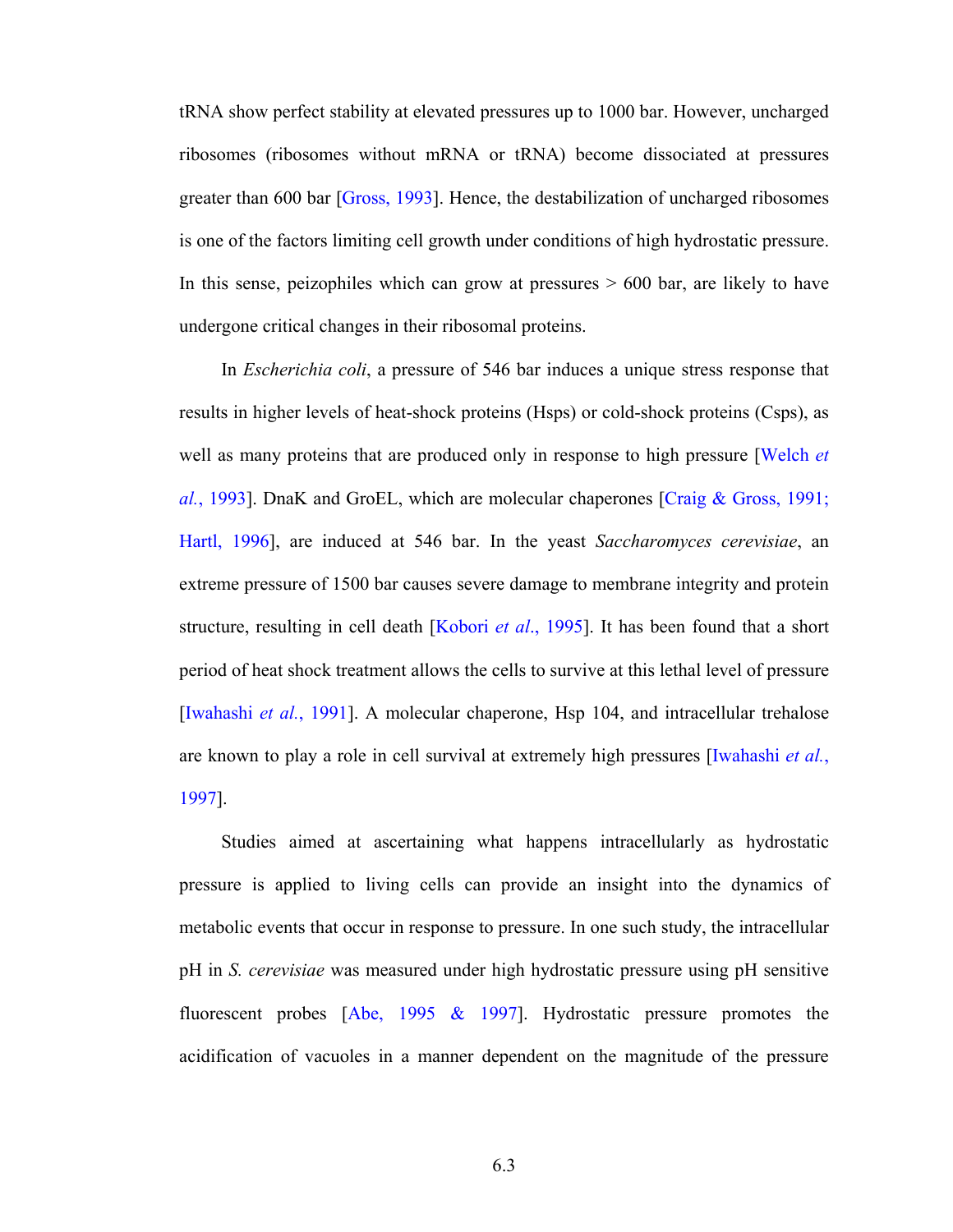applied, up to 600 bar. Pressure-induced vacuole acidification is caused by the production of carbon dioxide [Abe, 1997].

Because the effect of pressure on membrane structure is considerable, the function of membrane proteins must also be affected by increasing pressure. *Photobacterium fundum* SS9 has been investigated genetically in great detail, particularly the synthesis of the outer membrane proteins OmpH and OmpL. OmpH is most abundant when SS9 is grown at its pressure optimum of 280 bar, whereas OmpL is produced in the greatest quantity at 1 bar [Bartlett *et al.*, 1989; Welch & Bartlett, 1996]. OmpH is thought to function as a nutrient transporter in nutrient-limited environments such as the deep sea.

The significance of nutrient availability was genetically documented in *S. cerevisiae*, the growth of which is inhibited by high pressure. Under high-pressure conditions, the uptake of tryptophan via the high-affinity tryptophan permease TAT2 is impaired and the expression of TAT2 is down regulated, leading to growth arrest [Abe & Horikoshi, 2000]. These results are consistent with those of transport studies in marine bacteria, which indicate that the rate of uptake of many substrates, including glutamate and acetate is low at a pressure up to 180 bar. Interestingly, the addition of excess tryptophan or over expression of TAT2 protein enables *S. cerevisiae* cells to grow at 250 bar [Abe & Horikoshi, 2000]. These results suggest that the uptake of tryptophan is one of the most pressure-sensitive processes in living yeast cells.

 There is evidence that the composition and structure of the lipid bilayer of the cell membrane, respiratory proteins and a membrane-localized signaling system contribute significantly to baro- (peizo-) adaptation. However the main difficulties in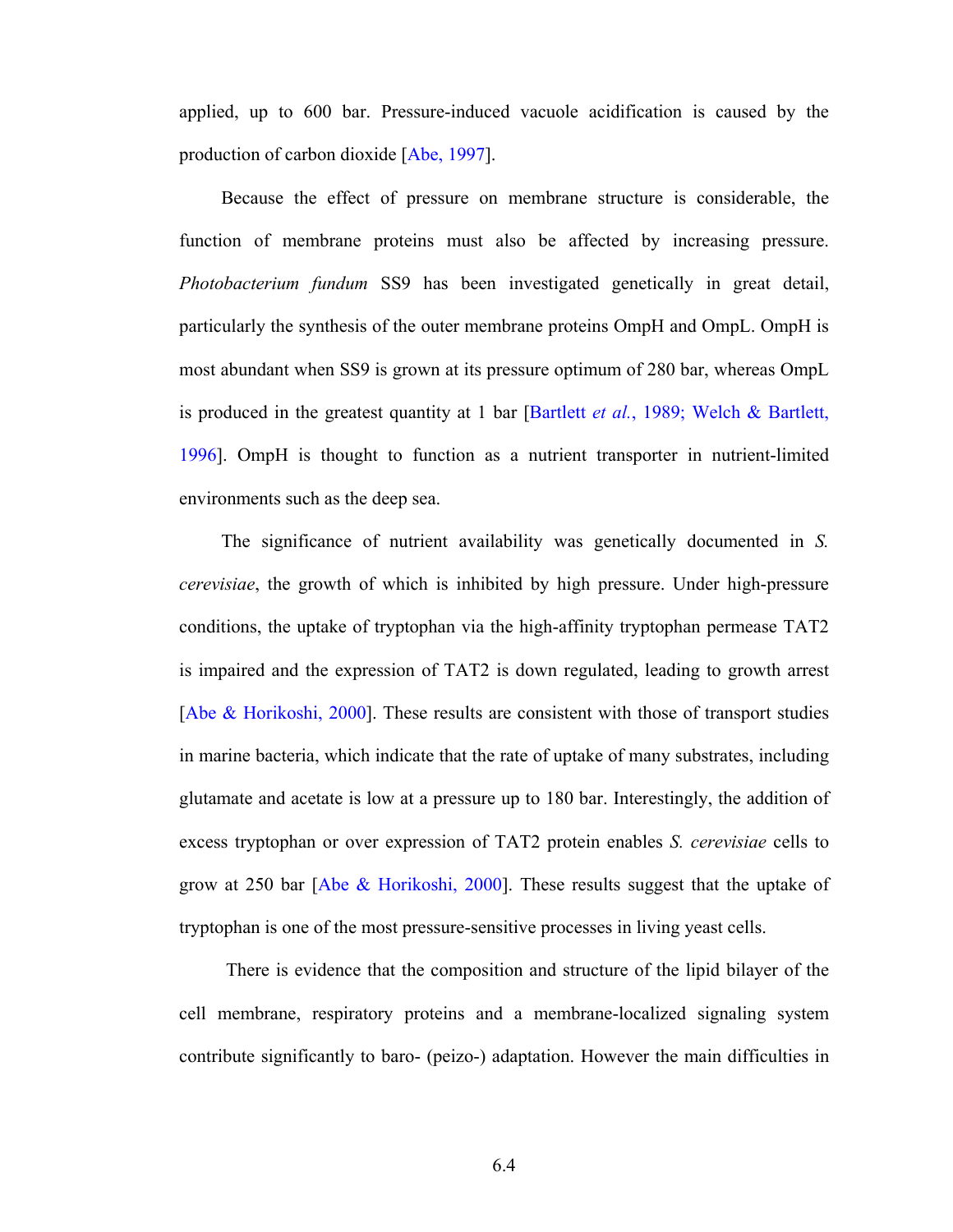understanding pressure regulated metabolic processes in living cells are that --- 1) the effects of pressure on living organisms are usually analyzed after decompression and; 2) it is still difficult to predict the orientation of a given metabolic pathway at elevated pressure. Therefore direct measurements under high-pressure conditions are required to investigate the association and/or dissociation of proteins, metabolic flux and electron transfer through respiratory system [Abe *et al*., 1999].

The fungal stress response often involves the production of various protective molecules [Jennings, 1993] and these form complexes with essential enzymes keeping them functional.

Due to all these facts, there is a great interest in elucidating the mechanisms of high-pressure adaptation in peizophiles. However, even non-peizophiles respond to changes in hydrostatic pressure. These organisms may well be able to place themselves in a state of suspended animation without significant loss of viability until the pressure is reduced and growth conditions become more favourable.

Exposure of both prokaryotic and eukaryotic cells and/or tissues to a variety of physiological stresses results in the rapid synthesis of a specific class of proteins. This phenomenon is known as 'stress response' and the newly formed transient proteins are termed as 'stress proteins'. These proteins play a significant role in cells and tissues in manifestation of adaptation and may serve as defense mechanism against a variety of stress conditions. As the adaptation of other kinds of stress or shock condition is often mediated by the production of such specific stress proteins (e.g. heat shock, cold shock or antifreeze proteins), a suitable approach to high-pressure response would be to look for alterations in the protein patterns of microorganisms grown at different hydrostatic pressures, ranging from atmospheric pressure to the limit of viability.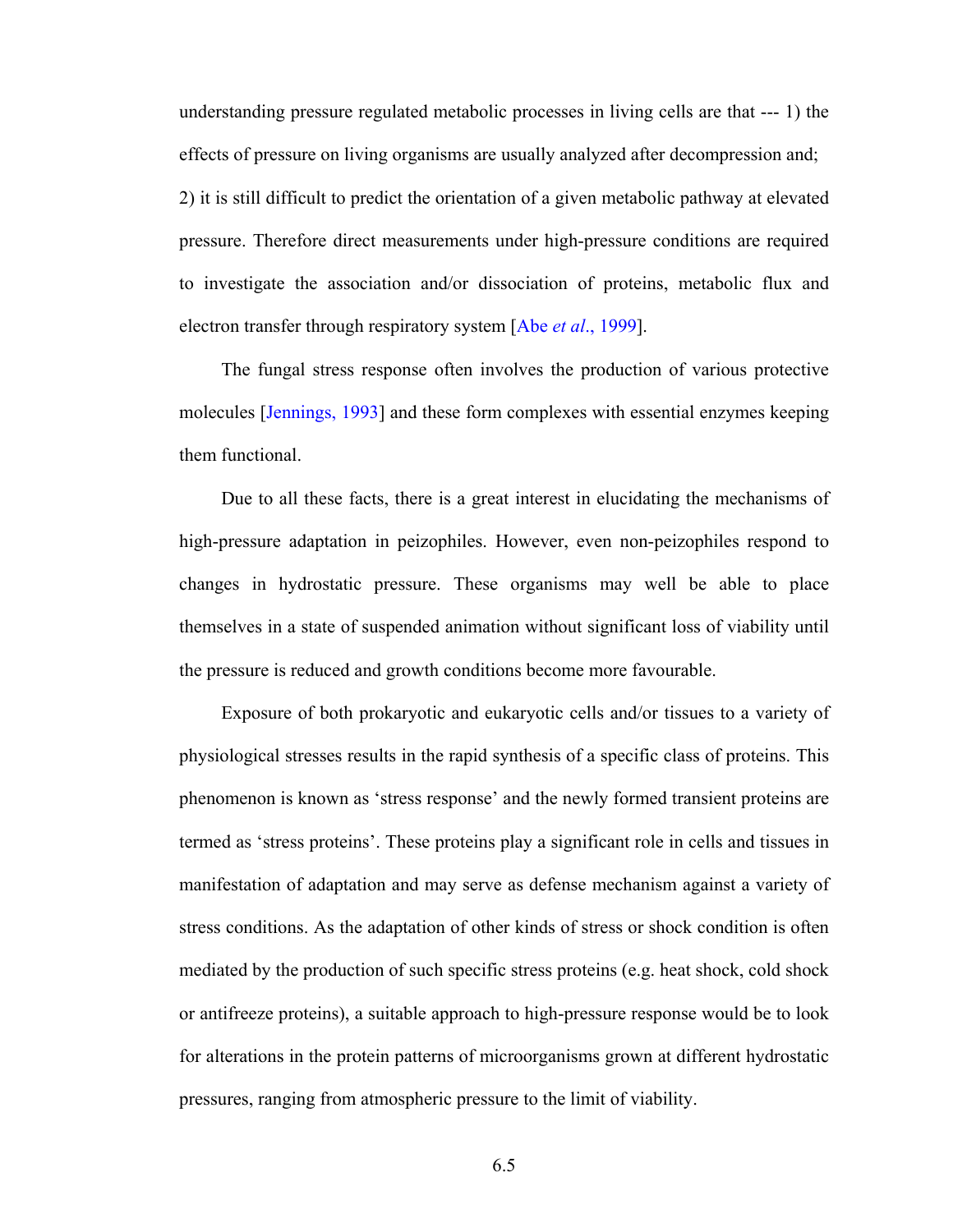Stress proteins were first described in cells from *Drosophila melanogaster* in response to exposures to high temperatures [Ritossa, 1962], and so the term 'Heat Shock Proteins' (Hsp) was coined. Since then a range of environmental stresses have been shown to induce heat shock proteins, and the term 'Stress Proteins' has subsequently been used to describe these proteins. The environmental stresses, which induce these proteins, include trace metals [Sanders *et al*., 1991], changes in osmolarity [Kultz, 1996], hypoxia/ anoxia [Mestril *et al.*, 1994; Myrmel *et al.*, 1994] and exposure to UV radiation [Nepple& Bachofen, 1997]. These proteins are among the most highly conserved proteins in existence [Lindquist & Craig, 1988]. Either the stress proteins themselves or their close relatives present in all organisms at normal growth conditions play vital roles in normal cell function also.

In all organisms, the induction of Hsps is remarkably rapid and intense showing that it is an emergency response [Daniels *et al.*, 1984; Kimpel & Key, 1985; Li & Laszlo, 1985] and there is a striking relationship between the induction condition and the organism's environment. For example, there are many dimorphic pathogens that cycle between relatively cool temperatures in one phase of their life cycle and the warmer temperature of their mammalian hosts in another phase. This change in temperature is accompanied by the strong induction of Hsps in both prokaryotic and eukaryotic pathogens.

In recent years, major focus on the role of the stress proteins has been mostly in -

- 1. Cell biology in regulatory concerns of protein folding-unfolding and transport.
- 2. Immunobiology of the involvement in the immune response during tissue or cell damage and infectious diseases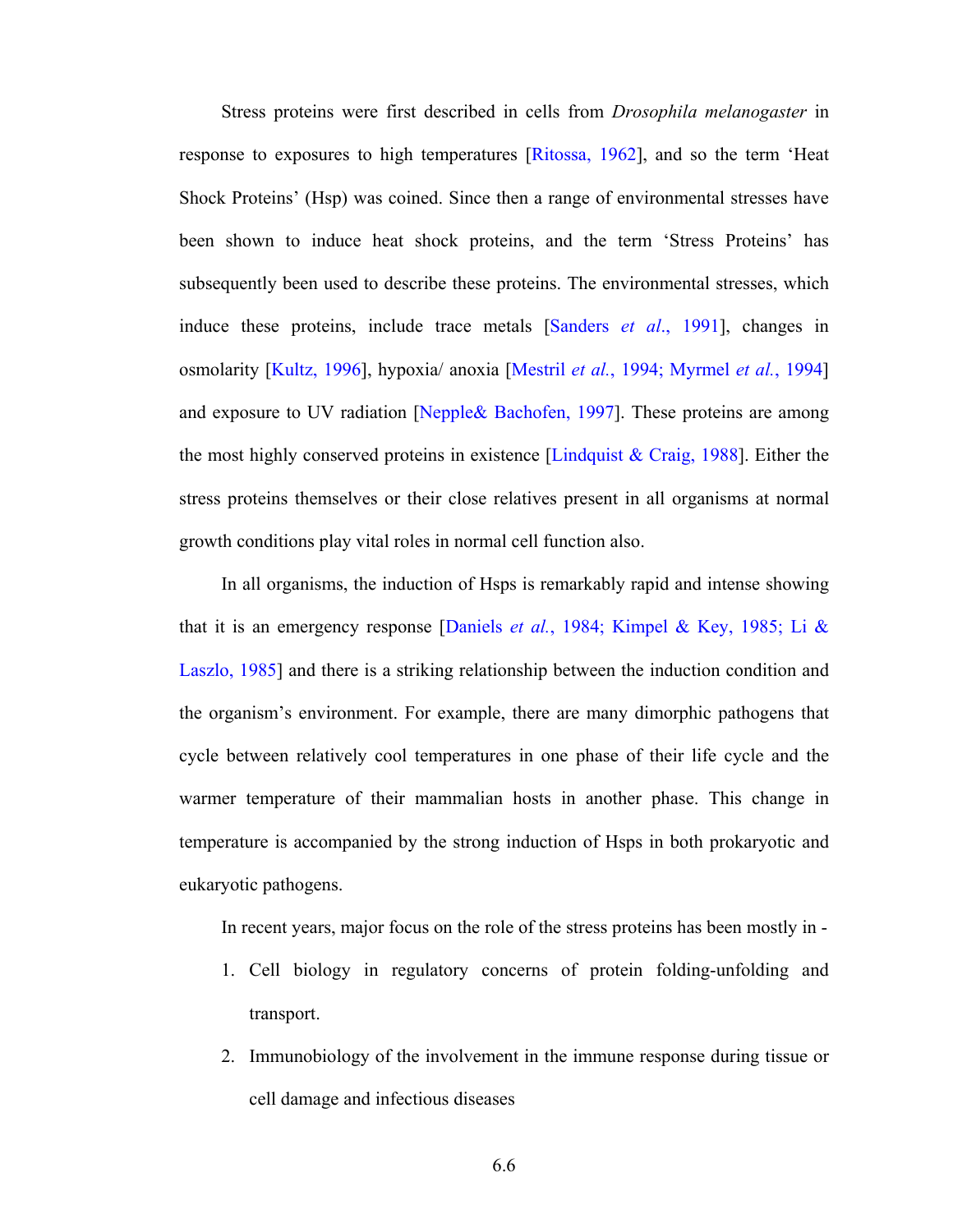3. Pathophysiology and medicine on the effect of stress response in human disease.

At present, the stress proteins are classified into six different classes as –

- 1. **Hsp 110 kDa and above** Most of the eukaryotes produce proteins of greater than 100 kDa in response to high temperatures. This is a constitutively expressed protein in eukaryote. Its synthesis increases about 5-fold after stress conditioning. The synthesis of the protective heat shock produced in response to high temperature is regulated by the 110 kDa heat shock transcription factor (hstf).
- 2. **Hsp 90** This group is one of the most abundant cytoplasmic proteins in most of cells even under normal conditions. This is found in association with several cellular proteins. Association with Hsp 90 either enhances or inhibits the normal function of these proteins. The normal abundance of Hsp 90 may limit the extent to which its synthesis may be induced on exposure to stress.
- 3. **Hsp 70** The gene HSP 70 encodes the abundant heat inducible 70 kDa Hsp. HSP 70 of most eucaryotes is a member of a multigene family whose genes are expressed under a variety of physiological conditions. The Hsp 70 family accounts for a majority of the translational activities in cells in response to the environmental changes.
- 4. **Hsp 60** (or chaperonin) The major bacterial hsps belong to this class. It is also found in the mitochondria and chloroplasts of the eukaryotic cells. These may be associated transiently with the newly synthesized unfolded peptides. This class of proteins is also required in bacteriophage assembly and host DNA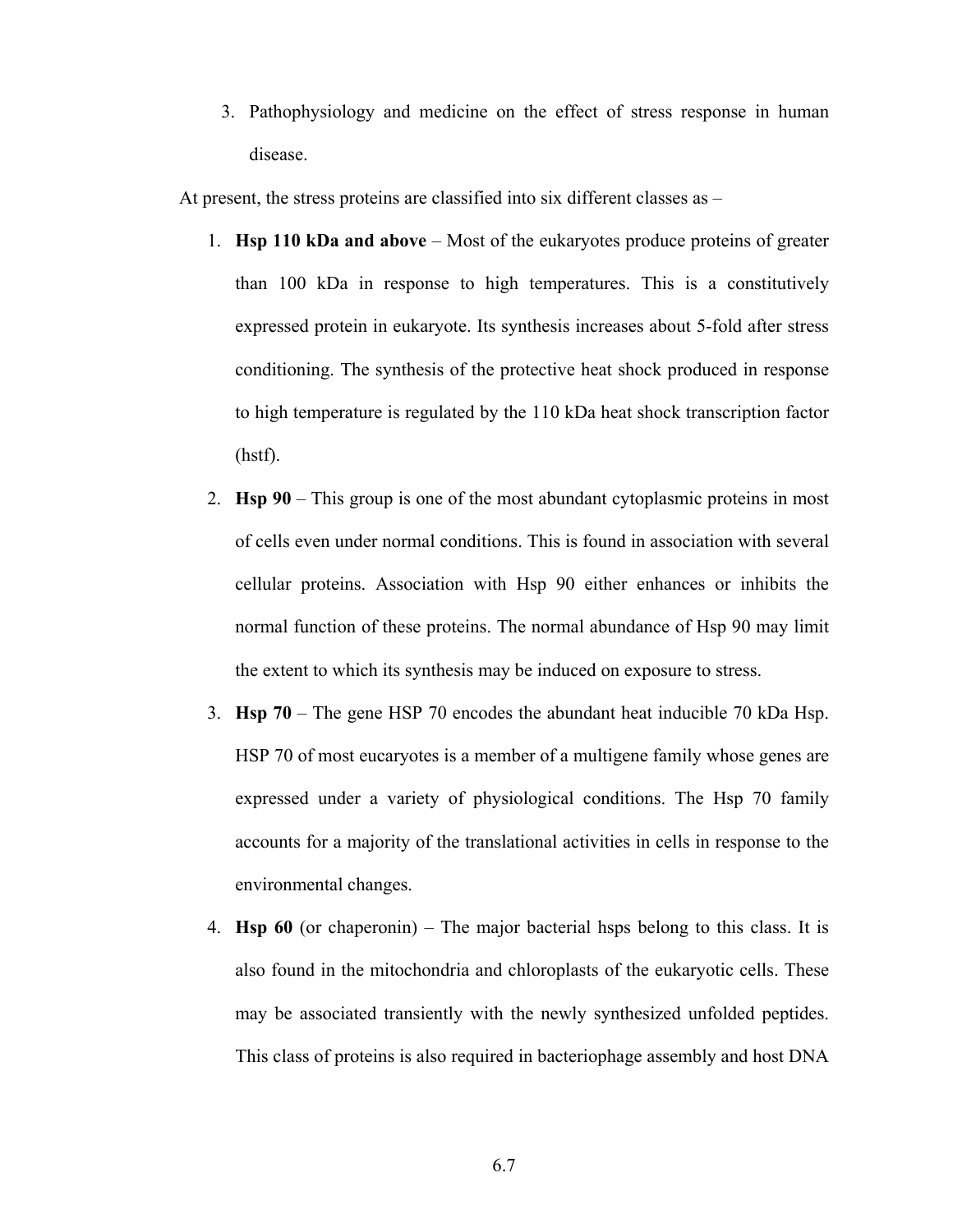replication at normal conditions. This is also called as Gro-EL in *E. coli* and in other related bacteria.

- 5. **Small Hsps** The small Hsps are a very diverse group. These are 15 30 kDa, low molecular weight (LMW), stress proteins. These proteins are more species specific than the larger stress proteins and less conserved, with significant variation occurring within the same class of organism [Mansfield  $\&$  Key, 1987]. The small Hsps share the property of being induced at specific stages in development at normal temperatures. These proteins are not synthesized under normal conditions. Their synthesis is regulated during development and differentiation is modified by environment [Ayme & Tissiers, 1985; Ingolia, 1982].
- 6. **Ubiquitin** This is highly conserved 76-residue protein, which is found in all eukaryotic cells, and is induced by heat. Its synthesis is increased with increase in temperature. It has a complementary role to Hsp70 in resolubilizing and stabilizing proteins by targeting denatured proteins for degradation and removal.

**Cold shock proteins (Csps)** – These are relatively new types of stress proteins, first reported in *Escherichia coli*, viz. Csp A. Both eukaryotes and prokaryotes exhibit a cold shock response upon an abrupt temperature downshift [Thieringer *et al.*, 1998]. Membrane fluidity decreases with decreased temperature, affecting the membraneassociated cellular functions. Cold shock also causes stabilization of secondary structures in RNA and DNA resulting in reduced efficiency of translation, transcription and DNA replication [Phadtare *et al.*, 1999]. These deleterious effects are overcome by induction of cold shock proteins. Cold-shock-inducible proteins are the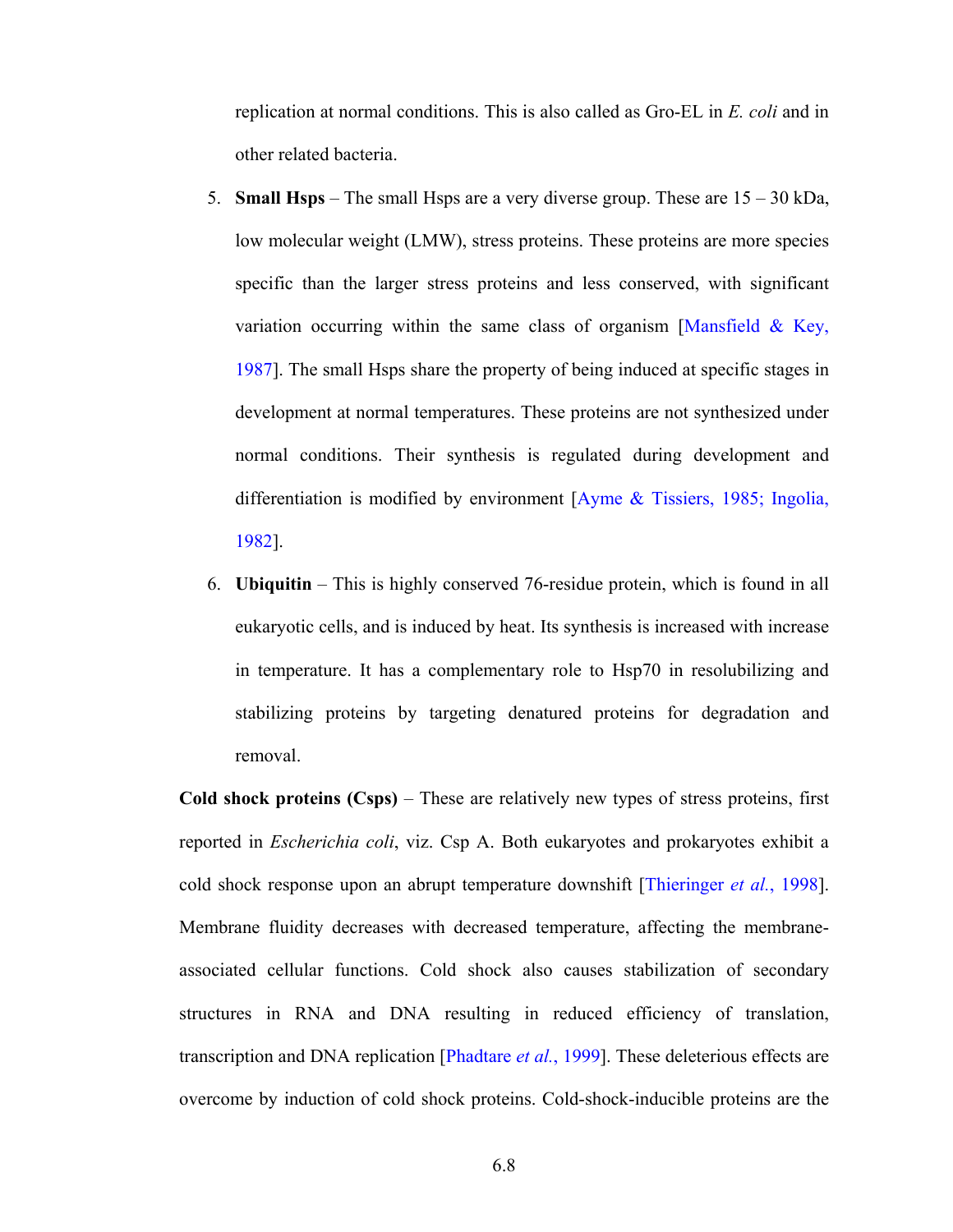key factors needed for cellular adaptation to lower temperature. Identification of cellular thermosensors and elucidation of the functions of the cold-shock proteins is essential for understanding cold-shock response and adaptation.

Stress proteins are studied by a variety of molecular and cell biology techniques like-

- 1. **Polyacrylamide gel electrophoresis** The classical way to visualize the total protein expressed by a cell is two-dimensional IEF/SDS-PAGE as developed by O'Farrell [O'Farrell, 1975]. This method can, under favourable conditions, resolve more than 1000 proteins in one gel and needs only minimal amounts of cell extract. Proteins are separated according to their isoelectric point by isoelectric focussing in the first dimension and in the second dimension, it separates out according to molecular weight of the proteins. The technique has been successfully applied to investigate the pressure response of bacteria like *Escherichia coli* and *Thermotoga maritima*, filamentous fungi like *Asteromyces cruciatus* and *Dendryphiella salina*, and marine yeasts *Debaromyces hansenii*, *Rhodosporidium sphaerocarpum* and *Rhodotorula rubra* [Groß *et al*., 1994].
- 2. **Northern blotting** In this, the total RNA is extracted from the tissue/cells. This is subjected to agarose-formaldehyde or glyoxylic gel electrophoresis, and the RNA separated on nylon or nitrocellulose. After fixation, membrane is hybridized with desired labelled cDNA probes. Visualization can be done by radiography.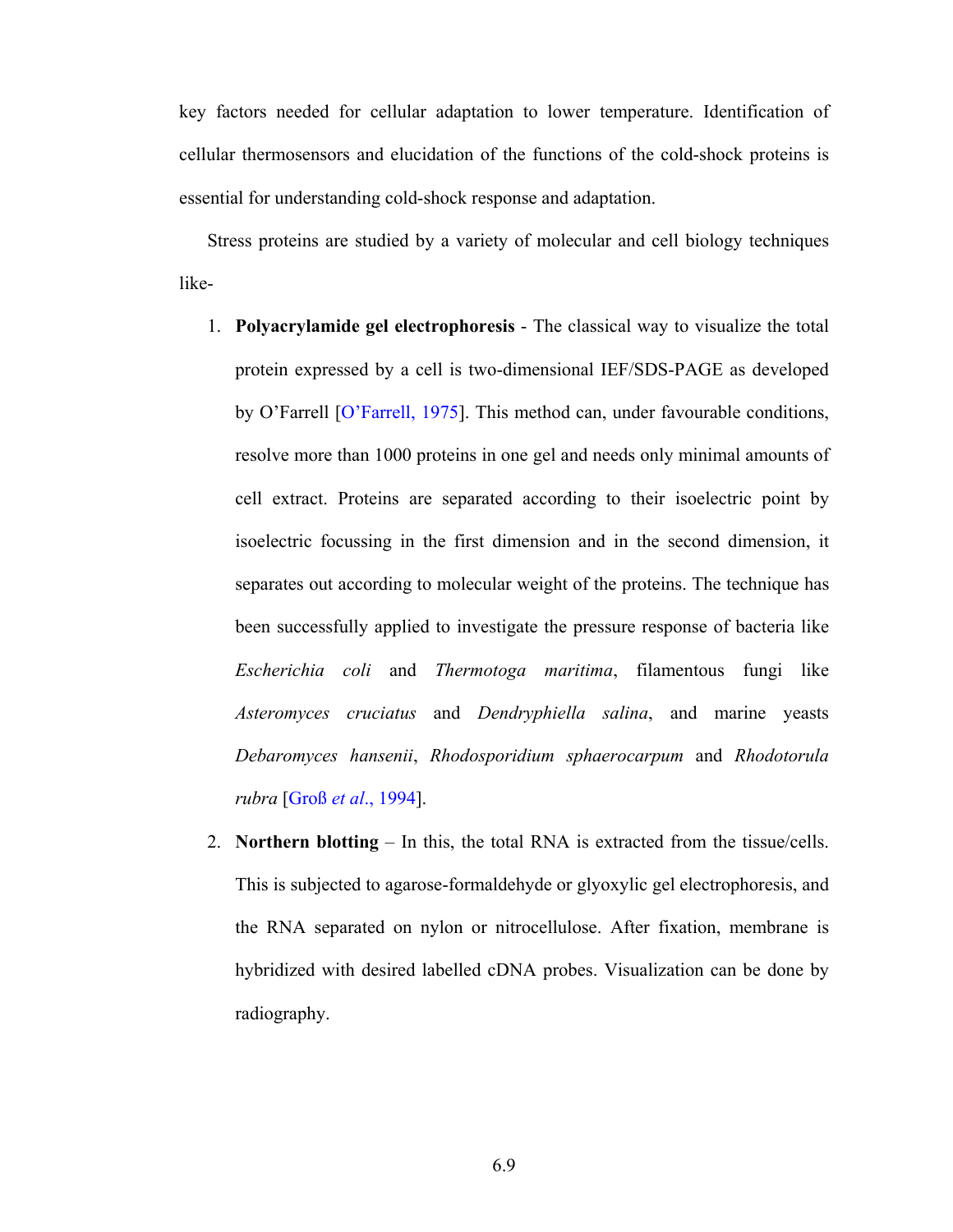3. **PCR** – Since stress proteins are gene-induced products, the study of the structure of individual stress genes in living organisms is very important. Molecular cloning allows such study.

4. **Western blotting** – Western blotting describes the transfer of proteins from an electrophoresis gel to membrane (usually nitrocellulose), and immunoblotting (or immunoassay), the subsequent probing (detection) of these proteins using immunological techniques (i.e. the use of antibodies). Western blotting may be performed with chromophores or radio-labelled samples, either to compare the protein detected by immunoblotting with those labeled with radio-isotope, or because a particular sample is only available as a radiolabelled protein.

### **Trehalose as a stress protectant**

One of the protective compounds known to be accumulated during stress is the sugar, trehalose (α-D-glucopyranosyl (1-1) - α-D-glucopyranoside)  $\frac{d^2\text{Enfert } \&}{}$ Fontaine, 1997]. Trehalose is a disaccharide composed of two glucose molecules bound by an alpha, alpha-1, 1 linkage. Since the reducing end of a glucosyl residue is connected with the other, trehalose has no reducing power. It is widely distributed in nature. It is known to be one of the sources of energy in most living organisms, including bacteria, fungi, insects, plants, and invertebrates. It is known to protect organisms against various stresses such as dryness, freezing, pressure, etc. Trehalose plays a key role in stabilizing membranes and other macromolecular assemblies under extreme environmental conditions. Apart from trehalose, other stress protectants reported in microorganisms are osmolytes like glycine betaine, ectoine, sucrose, mannitol and glycerol [DasSarma & Arora, 2001]. Organic osmolytes occur at high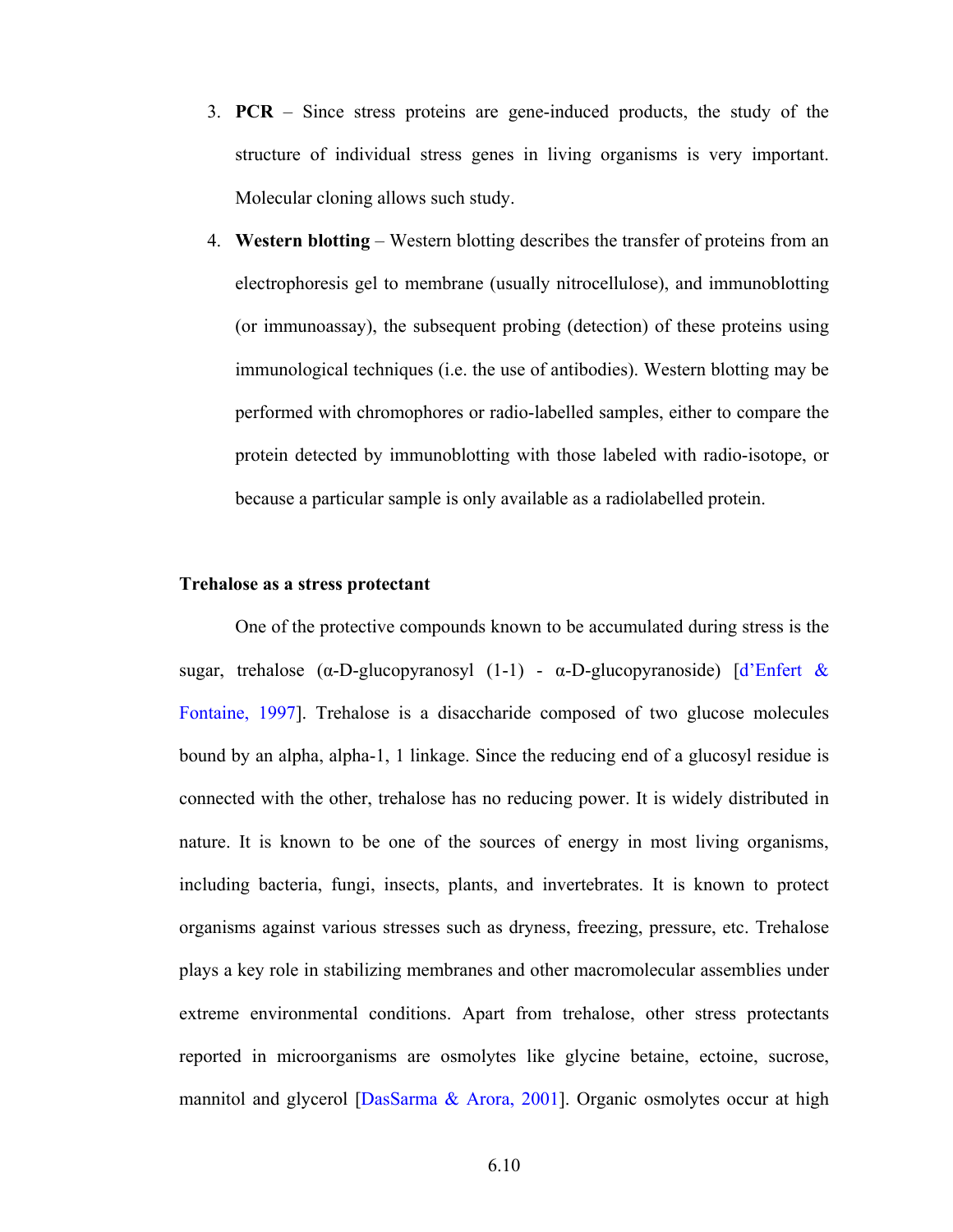levels in marine invertebrates. These are mostly free amino acids such as taurine, which are compatible with cell macromolecules and methylamines such as trimethylamine oxide (TMAO), which may have nonosmotic role as protein stabilizer, and present in higher amounts in many deep sea animals [Yin *et al*., 2000]

Trehalose has been detected in a variety of organisms and is known to serve numerous functions [Crowe *et al*., 1992]. In fungi, the role of trehalose has been subject to great debate but large amounts of evidence have established the disaccharide as a protectant of cellular structures during stress [Thevelian, 1996]. In yeast, the investigations of arguments for trehalose as a stress protectant are numerous. The survival of *S. cerevisiae* grown in 3M NaCl correlated significantly with intracellular levels of trehalose, while mutants unable to produce trehalose were more sensitive to the severe salt stress treatment [Hounsa *et al.*, 1998]. The accumulation of trehalose has also been seen in cells of *S. cerevisiae* grown media lacking in carbon, nitrogen, phosphorus or sulphur and in cells subjected to desiccation or freezing [Thevelian, 1996].

Whether trehalose is accumulated in all fungal species during stress and whether this accumulation is universal or relates to specific stress factors remains to be established. The regulated trehalose hydrolyzing enzymes have mainly been investigated in zygomycetes and yeasts even though higher fungi may be capable of regulating the level of cytosolic trehalose.

### **6.2 Objectives**

The main objectives kept in mind while studying the adaptive response to pressure and temperature stress by the deep-sea fungi were –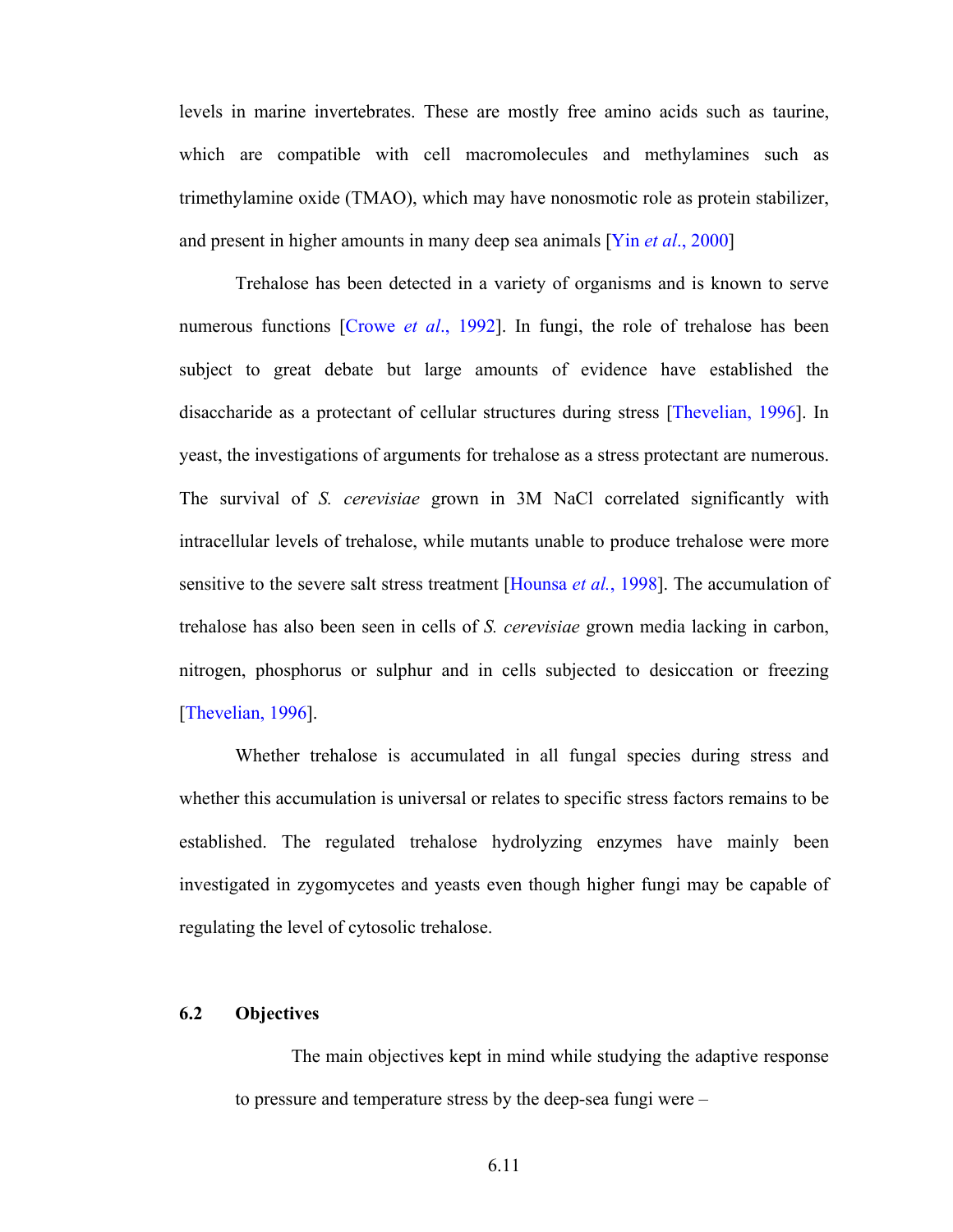- 1. To compare the difference in whole cell protein profiles of the cultures when grown at different temperatures and hydrostatic pressures.
- 2. To investigate the response of the cultures to hydrostatic pressure when exposed for different time durations
- 3. To estimate accumulation of trehalose by the cultures in response to exposure to different temperatures.

### **6.3 Methodology**

# **6.3.1 Response of one bar grown cultures to elevated hydrostatic pressure and low temperature**

The cultures used for these studies were those of 2 filamentous fungi (one deep sea *Aspergillus terreus* and one *Aspergillus terreus* from IMTECH) and one deep-sea yeast. The response of these cultures with respect to proteins produced under the stress of pressure and temperature was studied.

The studies were carried out in 2 different parts --------

- 1. Effect of elevated pressure when exposed for different time periods
- 2. Effect of different pressures for a fixed time period.

### **6.3.1.1 Effect of pressure for different time periods**

The cultures were grown in malt extract broth (MEB) prepared in seawater for 2 to 3 days. Just before sporulation, the mycelia were homogenized and inoculated in MEB with 1% glucose in plastic bags and incubated under hydrostatic pressure of 300 bar at  $30^{\circ}$ C and  $5^{\circ}$ C, and at atmospheric pressure at  $30^{\circ}$ C and  $5^{\circ}$ C. After 6, 12, 24 and 48 hours of incubation at the above conditions, one bag of each was harvested and lyophilized for protein extraction. The second set of bags at the 300 bar was further incubated at atmospheric pressure at the respective temperatures, while the bags at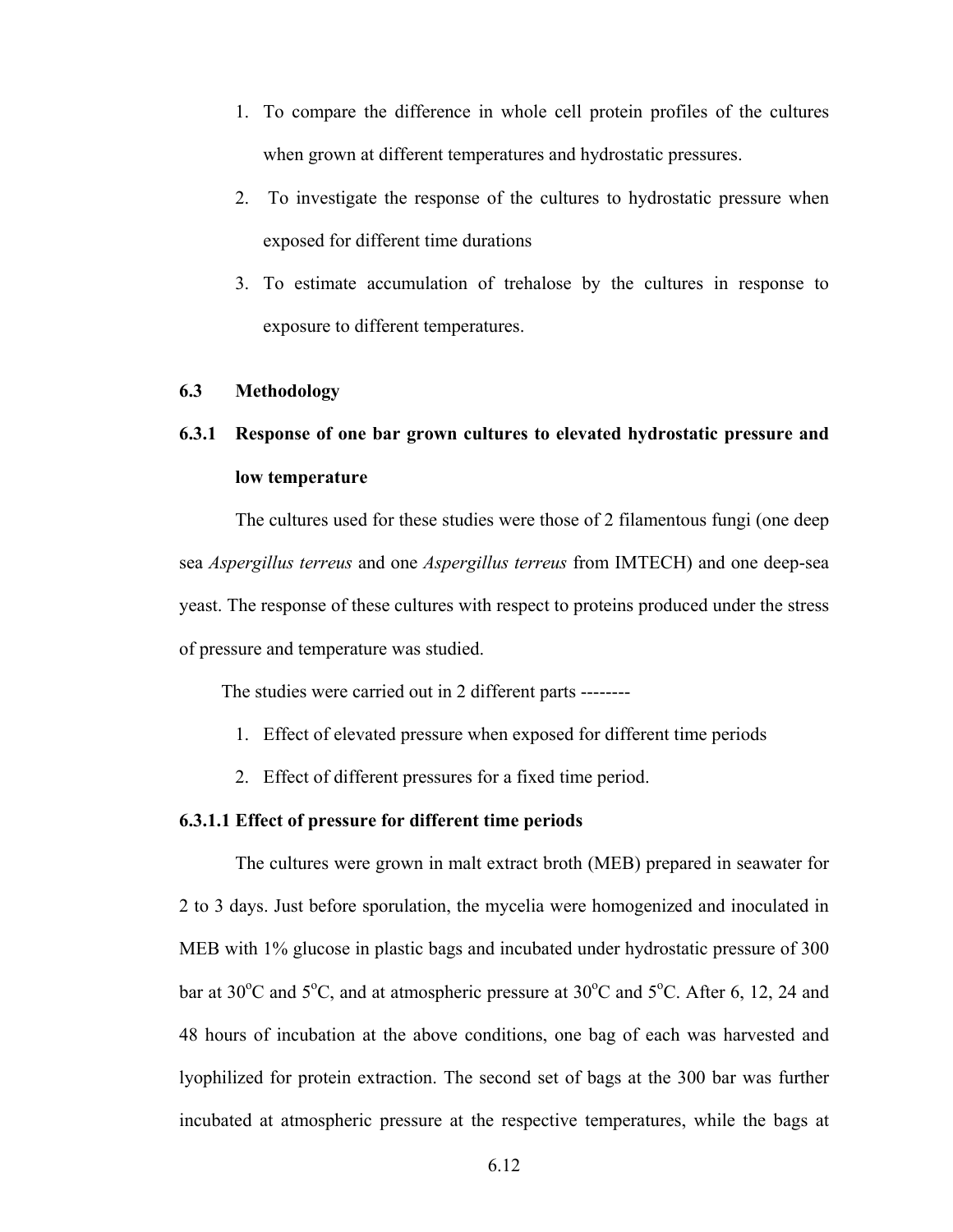atmospheric pressure were continued to be incubated at the same conditions. After 6 days of incubation, the bags were opened, cultures harvested and lyophilized for protein extraction later.

### **6.3.1.2 Effect of different pressures for a fixed period (48 hours)**

 The cultures were grown in malt extract broth (MEB) prepared in seawater for 2 to 3 days. Just before sporulation, the mycelia were homogenized and inoculated in MEB with 1% glucose in plastic bags and incubated at 50, 100, 200, 300, 400 and 500 bar for 48 hours. After 48 hours of incubation at the above conditions, one bag of each was harvested and lyophilized for further protein extraction. The second set of bags at the 50 bar was further incubated at atmospheric pressure at the respective temperatures, while the bags at atmospheric pressure were continued to be incubated at the same conditions. After 6 days of incubation, the bags were opened, cultures harvested and lyophilized for further protein extraction.

From the biomass harvested in the above experiments, the total protein was extracted using ProteoPrep<sup>TM</sup> Sample Extraction Kit as described below. The total protein concentration in the extract was determined using Folin Phenol method and electrophoresed using SDS-PAGE and 2-D PAGE.

### **6.3.2 Protein extraction methods**

### **6.3.2.1 Whole cell protein extraction**

 The protein was extracted from the lyophilized biomass using ProteoPrep Sample Extraction Kit (PROT-TOT, Sigma) (Appendix  $A - III$ ). The protocol described by the supplier was used which is described herein. 100 mg of lyophilized,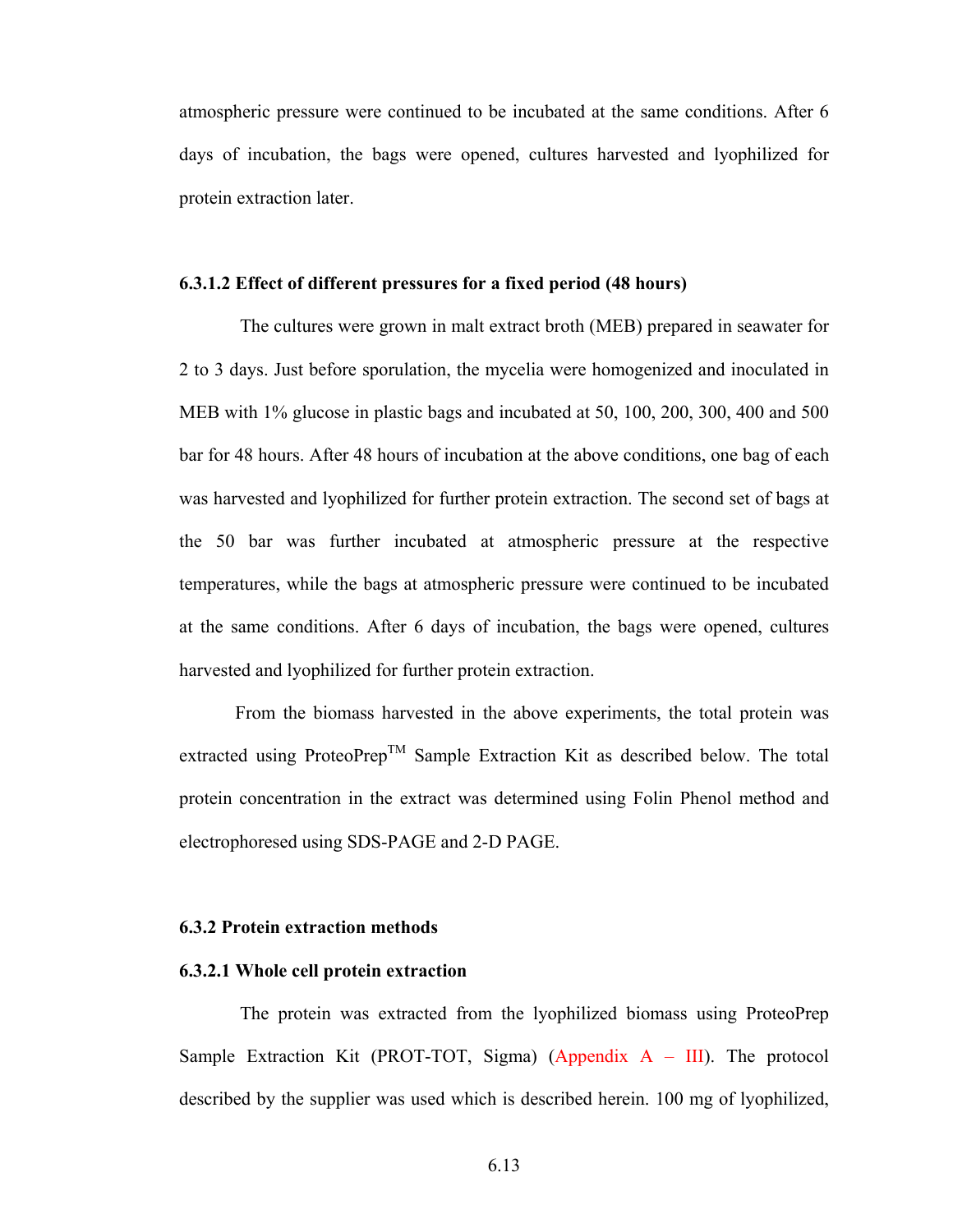powdered biomass was suspended in 2 mL of Reagent 4 (Cellular and Organelle Membrane Solubilizing reagent) and sonicated. During sonication care was taken that the temperature of the mixture did not rise above 30°C. The temperature should also not fall below 15<sup>o</sup>C since the urea and thiourea will precipitate out of the solution. The sonicated suspension was then centrifuged at  $15,000$  g for 30 minutes at  $15^{\circ}$ C. The supernatant was transferred into a clean tube and the cell debris was discarded. The supernatant was then reduced by adding tributyl phosphine to a final concentration of 5 mM and incubated at room temperature for 1 hour. After reduction, the sample was alkylated by adding iodoacetamide to a final concentration of 15 mM and incubating for 1.5 hours at room temperature. The final reduced and alkylated sample was centrifuged at 20,000 g for 5 minutes to pellet any insoluble material. This was the final protein extract. The total protein concentration of the samples was measured by reading absorbance at 280 nm.

### **6.3.2.2 Urea buffer extraction method**

Urea sample buffer extraction method was followed. The lyophilized and powdered biomass (approx. 100 mg) was mixed with urea buffer (Appendix A - IV). The mixture was mixed vigorously and boiled for 2 minutes. Then the mixture was vortexed and again boiled for 1 minute. The mixture was cooled to room temperature, centrifuged and the supernatant collected. Total protein estimation in the supernatants was carried out using Folin phenol method [Lowry *et al.*, 1951] (Appendix A - V). Ten µg protein of each extract was loaded on to 12 % resolving gel for electrophoresis [Laemmeli, 1970] (Appendix A - VI). The electrophoresis was carried out at a constant 60V. After electrophoresis, the gels were stained as per silver staining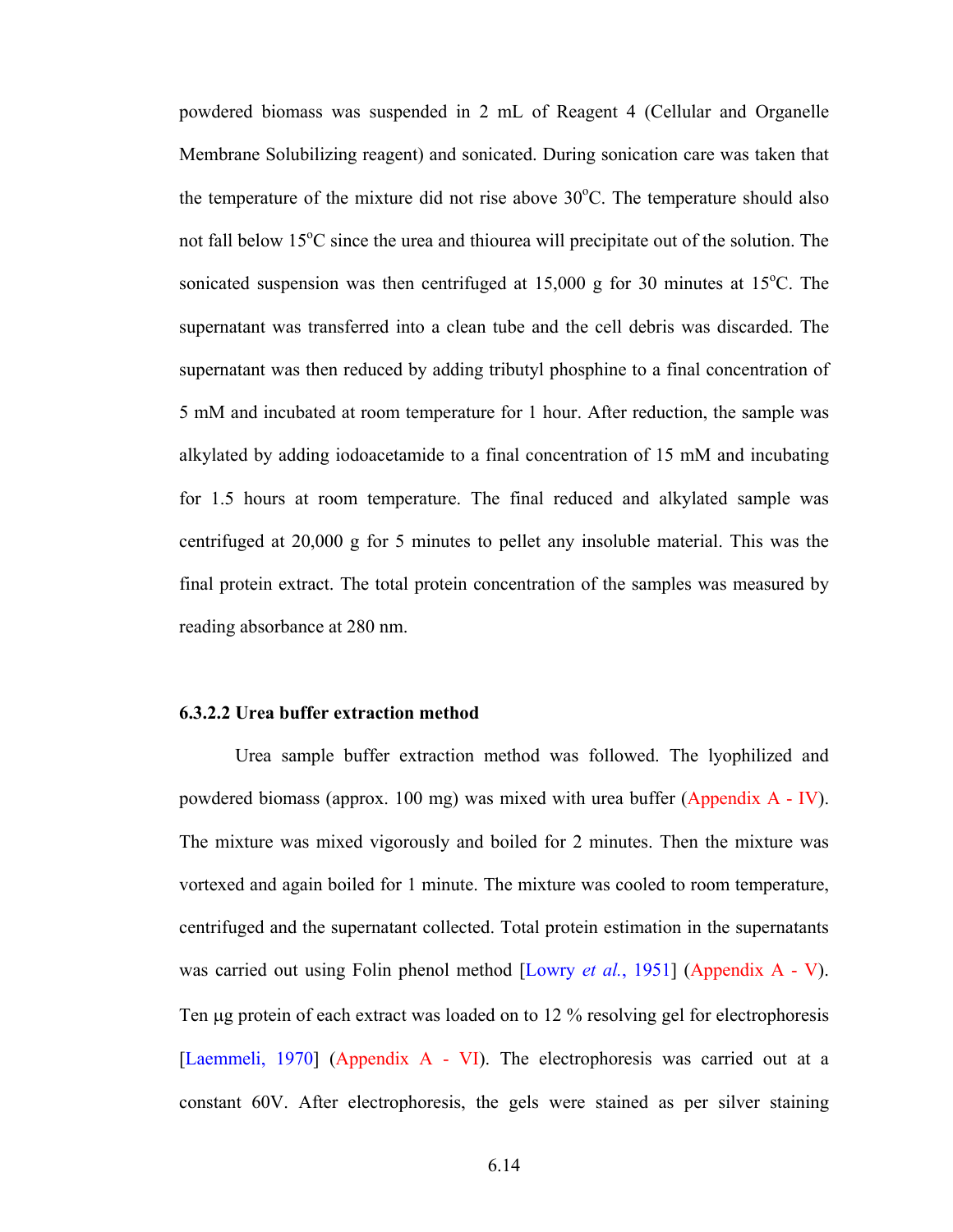method [Heukeshovan & Dernick, 1985]. The gels were first fixed in a fixative solution for a minimum period of 60 minutes. The fixed gels were then dehydrated in methanol. The gels were rehydrated in  $0.02\%$  Na<sub>2</sub>S<sub>2</sub>O<sub>3</sub>. After the gels were rehydrated, a rinse with distilled water was carried out. The gels were then transferred to silver stain solution. After an incubation period of 30 minutes, the gels were rinsed thoroughly with distilled water to remove the residual unreacted silver stain. The developer was added to the gels and gently mixed till the protein bands appeared. After the intensity of the bands was sufficient enough for recording, the developing reaction was stopped by discarding the developer and adding the fixative solution once again (Appendix A - VII). The stained gels were photographed using Gel documentation system.

# **6.3.3 Intracellular protein profiles of cultures grown in different conditions of hydrostatic pressure and temperature**

Two filamentous fungi, *Aspergillus terreus* from the deep-sea sediment (#A 4634) and from Microbial Type Culture Collection (MTCC 479), Chandigarh, India and one yeast isolate (# A344) obtained from the deep-sea sediments were used for this experiment. The cultures were inoculated in MEB and incubated under  $1 \text{ bar} / 30^{\circ}\text{C}$ for 48 hours; in case of the yeast, they were incubated in a shaker water bath. After sufficient growth in MEB, these cultures were homogenized with glass beads and inoculated in MEB with 1 % glucose in sterile plastic pouches and incubated under following conditions -

| 1. 1 bar / $30^{\circ}$ C | 4. 100 bar / $5^{\circ}$ C  |
|---------------------------|-----------------------------|
| 2. 1 bar / $5^{\circ}$ C  | 5. 500 bar / $30^{\circ}$ C |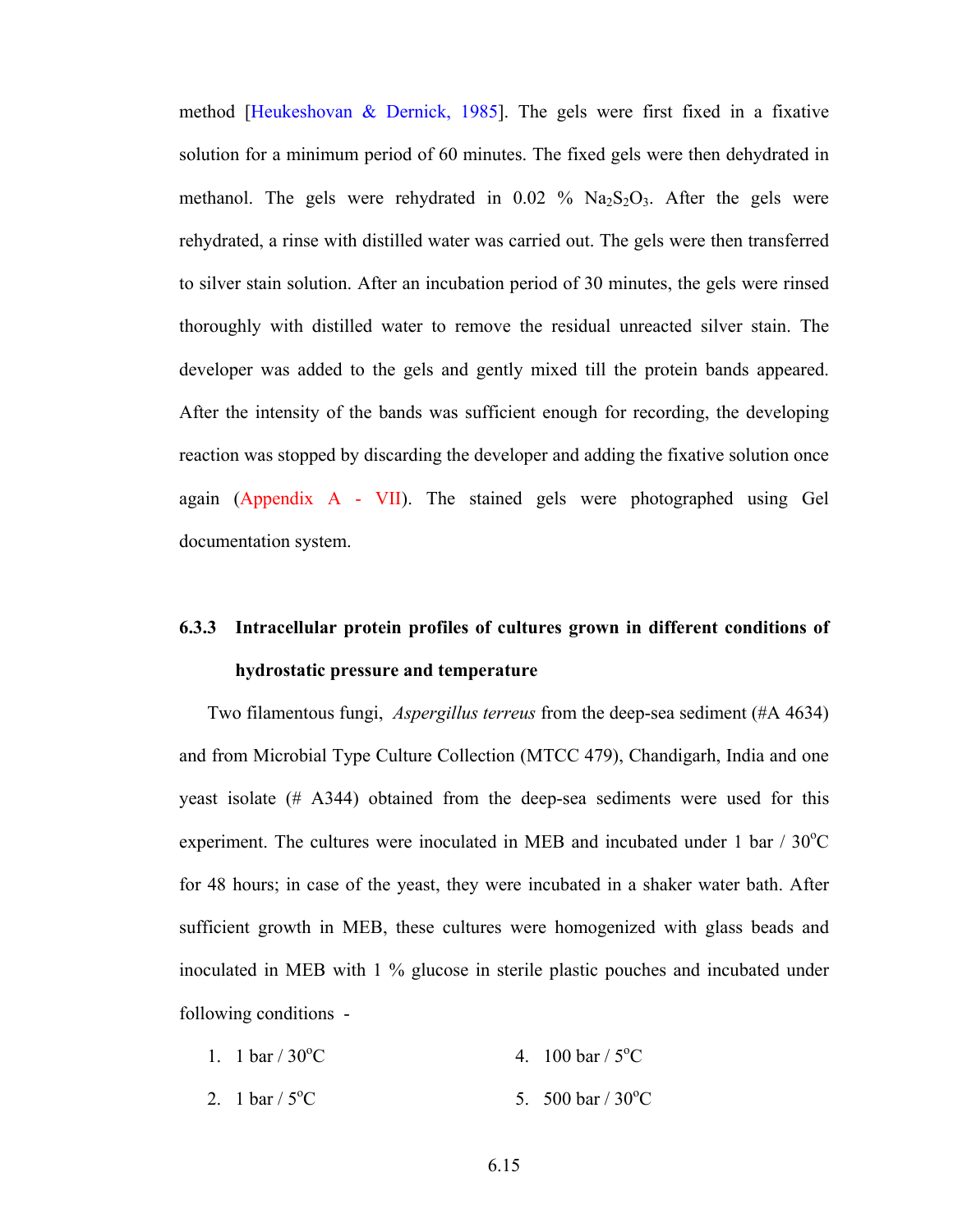#### 3. 100 bar /  $30^{\circ}$ C C 6. 500 bar /  $5^{\circ}$ C

The inoculum was harvested, lyophilized and kept as control.

After 20 days of incubation under the above conditions, the pressure vessels were depressurized as described previously and the biomass harvested, washed with sterile distilled water, lyophilized and used for preparing the total cell protein extracts. The proteins were extracted using the urea buffer extraction method. The total protein content in the extracts was measured using Folin phenol method. Ten µg protein of each extract was loaded on to 12 % resolving gel for electrophoresis [Laemmeli, 1970] (Appendix A - VI). The electrophoresis was carried out at a constant 60V. After electrophoresis, the gels were stained by silver staining method described above. The stained gels were photographed using Gel documentation system (AlphaImager 2200, U.S.A).

### **6.3.4 Western blotting**

The whole cell proteins extracted using the Sigma total protein extraction kit were used to detect the type of proteins produced in response to the stress of pressure and temperature by the fungal cultures. After electrophoresis, the proteins on the polacrylamide gels were electroblotted onto nitrocellulose membranes using the electroblotting apparatus (Bio-Rad, USA). The blotting was carried out at 500V for 3 h in the transfer buffer (Appendix A - VIII). After transferring the proteins on to the membrane, the membrane was stained with Ponceau R in order to stain the marker and check for the presence and location of the proteins in the samples on the gel. After marking the positions with a lead pencil, the membrane was washed with TBST buffer (Appendix A - VIII) to remove the Ponceau stain. Then the proteins on the membrane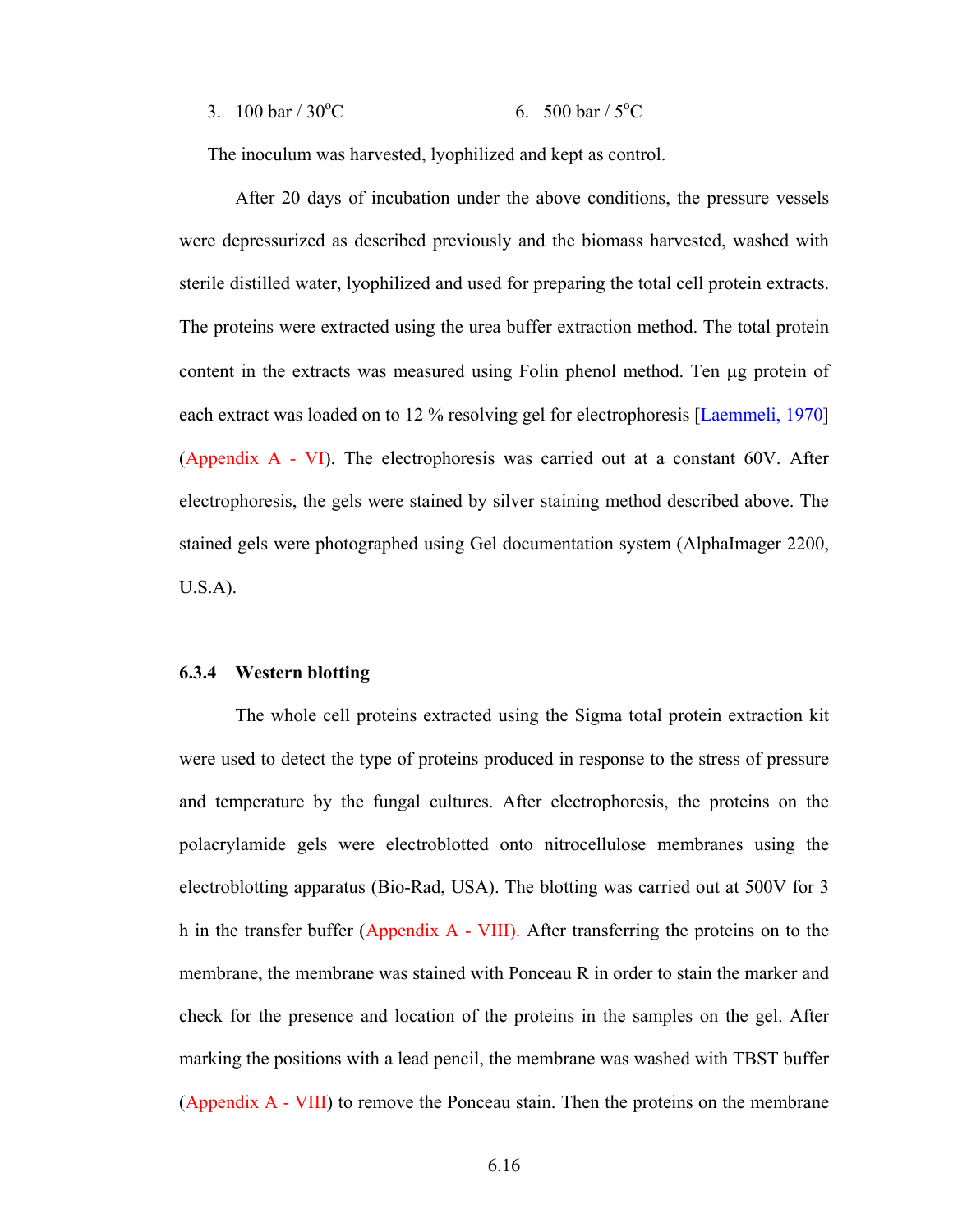were blocked with blocking agent (5% milk) for 60 min. Again the membrane was washed with TBST buffer (10 min x 3 times). Primary antibody (anti Hsp 25 and anti Hsp 70) was then added on to the membrane and allowed to react for 60 minutes. The excess antibody washed away using TBST buffer (5 min x 3 times). Then the secondary antibody (goat anti-rabbit IgG – ALP, Sigma Chemicals, Cat. A 3687) was added on to the membrane and allowed a reaction time of 60 minutes. The excess secondary antibody was washed using TBST buffer (5 min x 3 times). The substrate for alkaline phosphatase, conjugated to secondary antibody, BCIP/NBT was added and the membrane gently shaken till purple bands appear. The excess substrate was immediately washed with distilled water and membrane allowed to dry, and the results recorded. The two anti – hsps used (anti-Hsp 25 & anti-Hsp 70) were from Stressgen, Canada (Cat. SPA – 810C & SPA 811 respectively).

# **6.3.5 Trehalose accumulation by yeast cells in response to elevated hydrostatic pressure and low temperature**

Three yeast cultures were used for these studies. One of them was a filamentous yeast (A 344) and the other two were the orange yeasts (A61P35  $\&$ BC7E1) isolated from the deep-sea sediments.

To raise the inoculum, the cultures were inoculated in 20 mL sterile MEB and incubated at  $30^{\circ}$ C on a shaker for 48 hours. From these flasks, the cultures were inoculated to 100 mL MEB and incubated for a further 48 hours at  $30^{\circ}$ C on a shaker. These growing cultures were then added to sterile plastic pouches to be incubated under following conditions –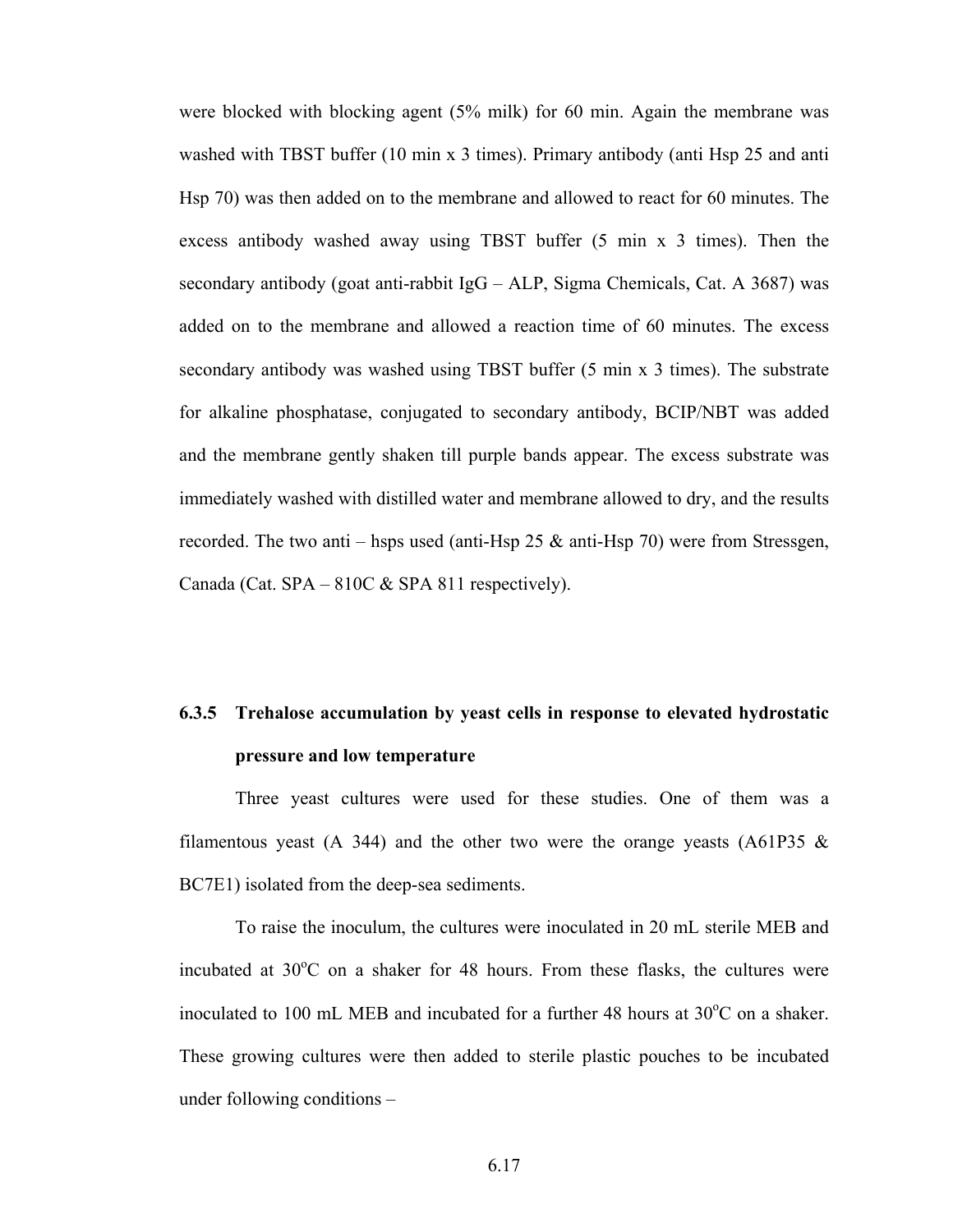| 5. 1 bar / $30^{\circ}$ C<br>1. 100 bar / $30^{\circ}$ C |  |
|----------------------------------------------------------|--|
|----------------------------------------------------------|--|

- 2. 200 bar /  $30^{\circ}$ C C 6. 1 bar /  $15^{\circ}$ C
- 3.  $300 \text{ bar} / 30^{\circ}\text{C}$ C 7. 1 bar /  $5^{\circ}$ C
- 4.  $500 \text{ bar} / 30^{\circ} \text{C}$

One part of the culture, used for adding to the pouches was harvested by centrifugation, washed with distilled water and lyophilized for trehalose extraction.

The cultures were incubated at the above-mentioned conditions for a period of 18 hours, at the end of which, the cultures were harvested by centrifugation, washed with distilled water and lyophilized for trehalose extraction and estimation.

### **6.3.5.1 Trehalose extraction**

Trehalose Assay Kit, K-TREH, manufactured by Megazyme International Limited (Ireland) was used for the estimations. The assay is specific for trehalose, being linear over a range of 4 to 80 µg of trehalose per reaction. Before the estimation, it is essential to extract trehalose and remove the free glucose. Accurately, 100 mg of lyophilized, powdered biomass was weighed and suspended in 1 mL of hot water (~ 80°C). The contents were placed in a water bath at 80°C with intermittent mixing with vortexing, for 15 minutes, till the sample was completely dispersed. The final volume was made up to 1 mL again, wherever there was reduction in the volume. The contents were allowed to cool to room temperature. The samples were then centrifuged and the supernatant stored at 4°C till assayed.

Being a total cell extract, it may be having reducing sugars, which need to be removed before the trehalose content is estimated. For this, 0.2 mL aliquot of the solution was dispensed in a glass test tube and 0.2 mL of alkaline borohydride solution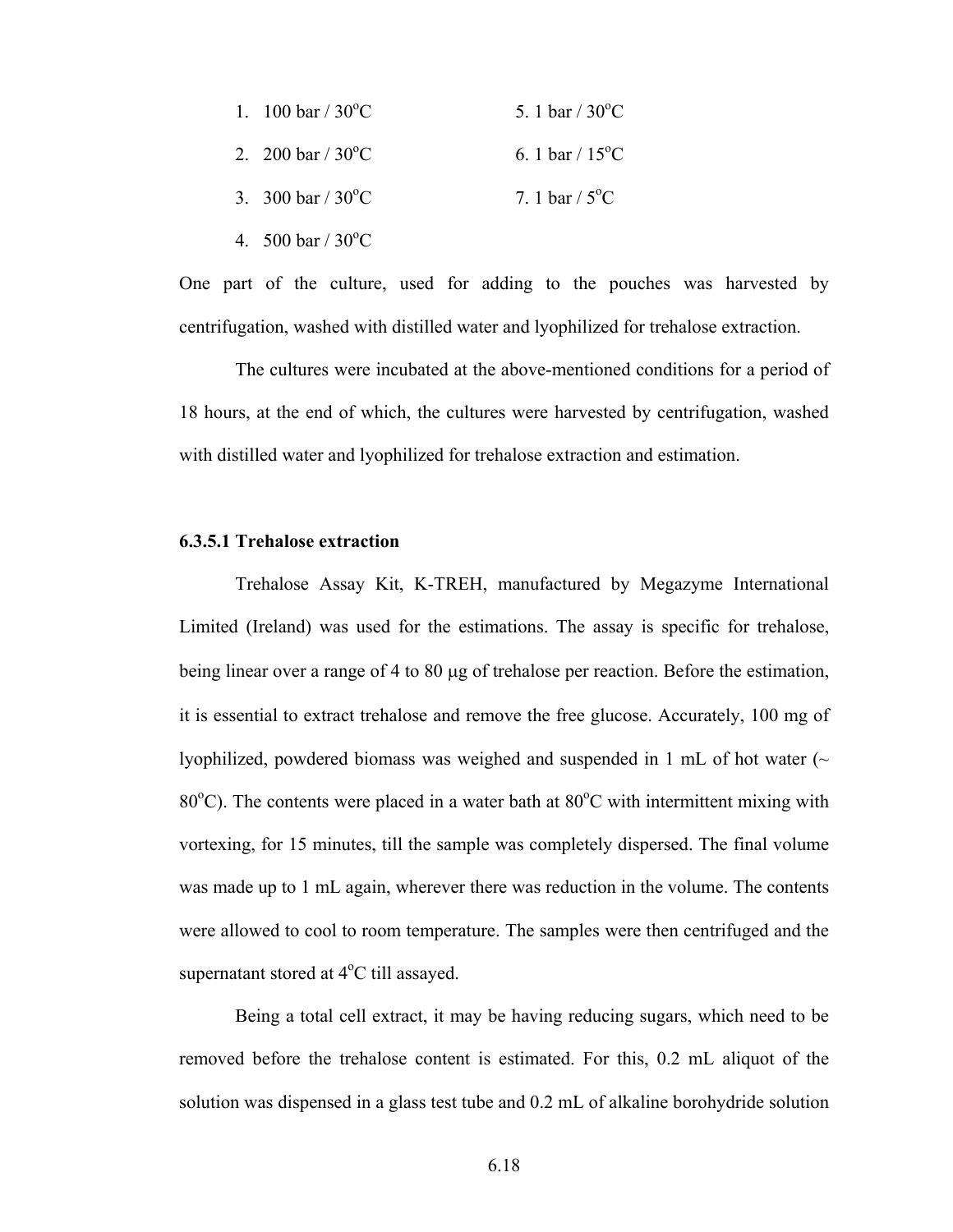was added to it. This was mixed vigorously and incubated at  $40^{\circ}$ C for 30 minutes to effect complete removal of reducing sugars to sugar alcohols. At the end of the incubation period, 0.5 mL of 200 mM acetic acid was added to the tube with vigorous stirring on a vortex mixer to remove the excess borohydride solution and adjust the pH to approx. 4.5. After 5 minutes, 0.2 mL of 2M imidazole buffer pH 7 was added to the mixture to adjust the pH to approximately 7. This was the final sample solution, which was used for the trehalose estimations.

### **6.3.5.2 Trehalose estimations**

The samples treated as above were used for the trehalose estimations. Trehalose is hydrolyzed to D-glucose by trehalase, and the D-glucose released is phosphorylated by the enzyme hexokinase (HK) and ATP to glucose-6-diphosphate (G-6-P) with the simultaneous formation of ADP

| Trehalose + $H_2O$ ------------------------ | $2 \times D$ -glucose |
|---------------------------------------------|-----------------------|
|                                             |                       |

D - glucose + ATP --------------------- G-6-P

In the presence of the enzyme glucose-6-phosphate dehydrogenase (G6P-DH), G-6-P is oxidized by  $NADP<sup>+</sup>$  to gluconate-6-phosphate with the formation of reduced NADPH.

 $G$ -6-P + NADP<sup>+</sup> -------------------------- Gluconate-6-phosphate + NADPH + H<sup>+</sup>

The amount of NADPH formed in this reaction is stoichiometric with the amount of D-glucose and thus twice the amount of trehalose. It is the amount of NADPH that is measured by the increase in absorbance at 340 nm. For the estimations, following steps were followed,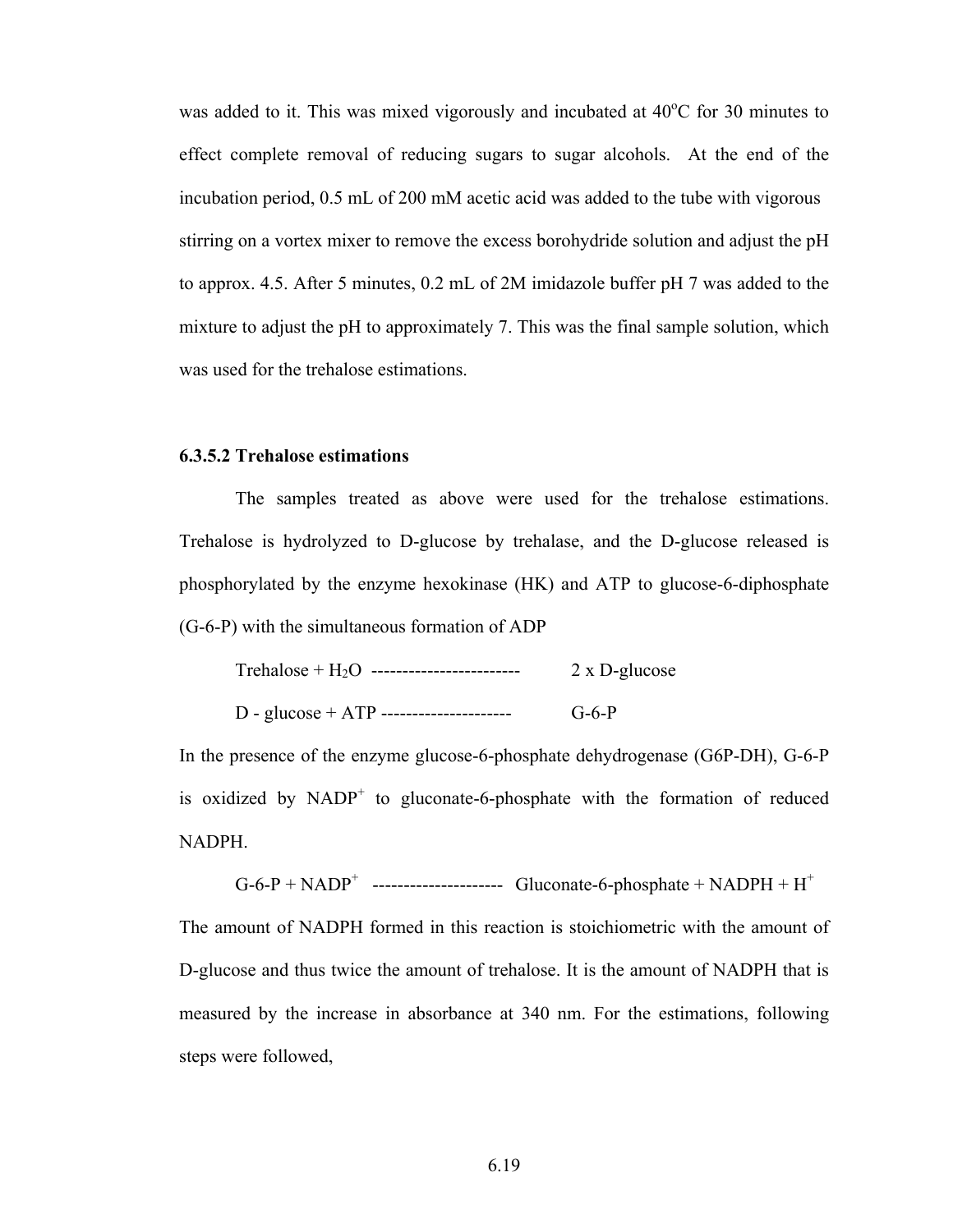| <b>Pipette into cuvettes</b>                                                        | <b>Blank</b> | <b>Sample</b> |  |  |  |
|-------------------------------------------------------------------------------------|--------------|---------------|--|--|--|
| Distilled water (at $\sim$ 25 <sup>o</sup> C)                                       | $2.2$ mL     | $2.0$ mL      |  |  |  |
| Sample solution                                                                     |              | $0.20$ mL     |  |  |  |
| Imidazole buffer                                                                    | $0.20$ mL    | $0.20$ mL     |  |  |  |
| $NADP^{\dagger}/ATP$                                                                | $0.10$ mL    | $0.10$ mL     |  |  |  |
| $HK/G-6-PDH$                                                                        | $0.02$ mL    | $0.02$ mL     |  |  |  |
| Mix, read the absorbances of the solutions $(A1)$ after approximately 5 minutes and |              |               |  |  |  |
|                                                                                     |              |               |  |  |  |

start the reactions by addition of:

| Trehalase suspension                                                          | $0.02$ mL | $0.02$ mL |  |  |
|-------------------------------------------------------------------------------|-----------|-----------|--|--|
| Mix, read the absorbances of the solutions $(A_2)$ at the end of the reaction |           |           |  |  |
| (approximately 5 minutes). If the reaction has not stopped after 5 minutes,   |           |           |  |  |
| continue to read the absorbances at 2 minutes intervals until the absorbances |           |           |  |  |
| remain the same over 2 minutes                                                |           |           |  |  |

The absorbance difference  $(A2 - A1)$  for both blank and sample were calculated. The absorbance difference of blank was subtracted from the absorbance difference of the sample, which is ∆A<sub>trehalose</sub>. The concentration of trehalose was calculated as:

| $C =$        | V x MW<br><u>1.1</u><br>$\mathbf{X}$<br>$\Delta A$ <sub>trehalose</sub><br>$\mathbf{X}$<br>$\epsilon$ x d x v x 2<br>0.2 |
|--------------|--------------------------------------------------------------------------------------------------------------------------|
|              | where, $V = \text{final volume (mL)}$                                                                                    |
| MW.          | $=$ molecular weight of trehalose (g/mol)                                                                                |
| ε            | $=$ extinction coefficient of NADPH at 340 nm                                                                            |
|              | $= 6300$ [1 x mol <sup>-1</sup> x cm <sup>-1</sup> ]                                                                     |
| d            | $=$ light path $\lceil$ cm $\rceil$                                                                                      |
| $\mathbf{V}$ | $=$ sample volume [mL]                                                                                                   |
| 2            | $= 2$ molecules of D-glucose released from each molecule of                                                              |
|              | trehalose hydrolyzed                                                                                                     |
|              |                                                                                                                          |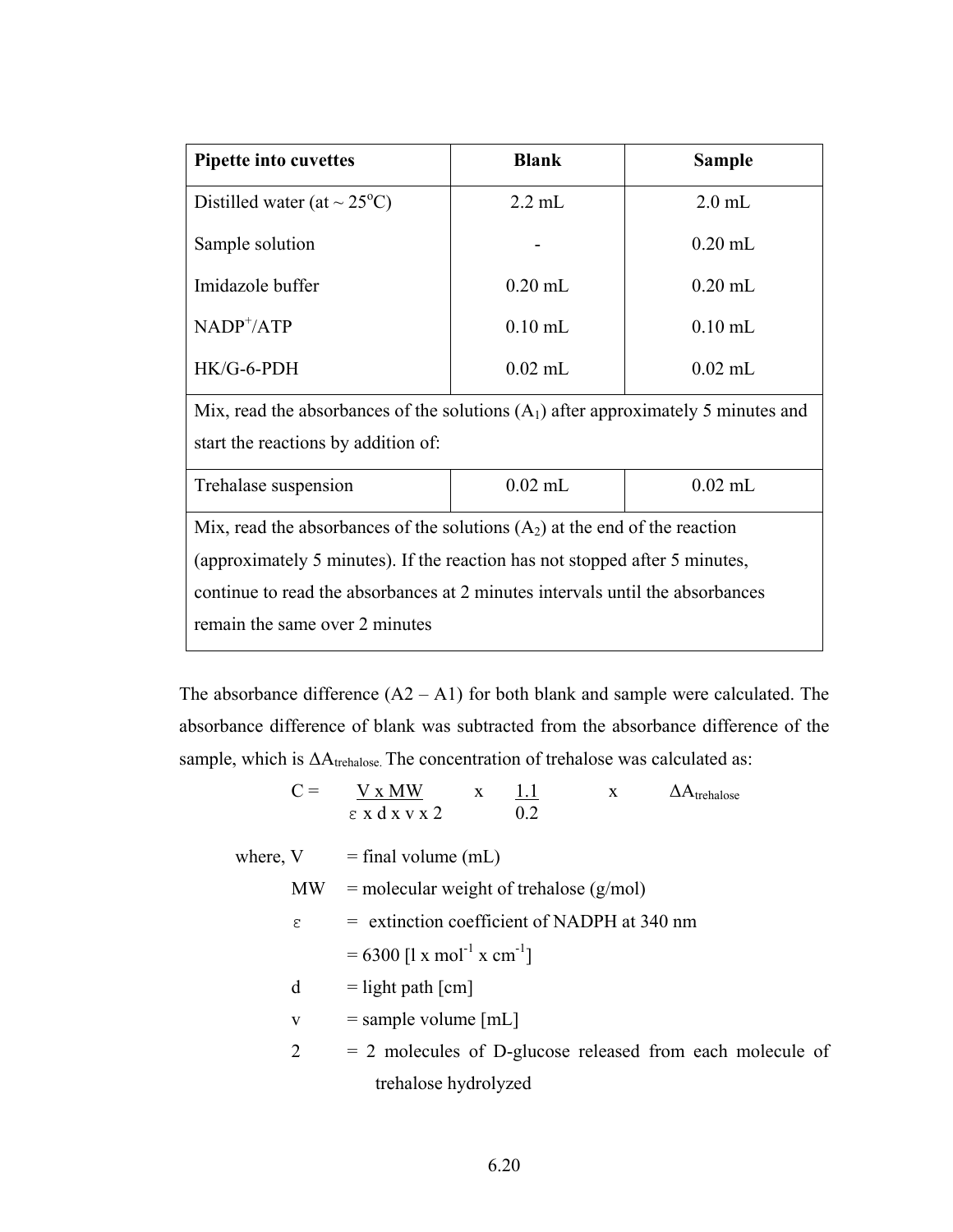$1.1 / 0.2 = 0.2$  mL of the sample extract is treated with borohydride and the final volume after treatment and neutralization is 1.1 mL For trehalose, this can be solved as,

> $C = 2.54 \times 342.3 \times 1.1 \times \Delta A$ trehalose 6300 x 1 x 0.2 x 2 0.2  $= 1.8976$  x  $\Delta A_{\text{trehalose}}$

From this, the content of trehalose in terms of  $g / 100 g$  of biomass was calculated based on the amount of biomass used for the extraction.

### **6.4 Results**

### **6.4.1 Protein profiles of normal and stressed deep-sea culture**

The protein profile for the deep-sea yeast culture  $# A$  344, grown under elevated pressure for 48 h, and given a pressure shock of 48 h and again grown at 1 bar pressure for 96 h, was obtained after electrophoresing the protein extracts. There were subtle differences visible to naked eye in the protein profiles **(**Fig. 6.1**)** obtained from cultures grown under different conditions; hence the profiles were reconstructed to get a diagrammatic representation. This was done using the AlphaImager FC 2200 software and the Band Scoring analysis method therein (Fig. 6.2a - 6.5b). The protein profiles of the deep-sea yeasts are given here.

**50 bar**: The number of proteins detected was more under the elevated pressure of 50 bar at both 30 $^{\circ}$ C and 5 $^{\circ}$ C, and at 1 bar/5 $^{\circ}$ C than at 1 bar/30 $^{\circ}$ C (Fig. 6.2a). Quite a large number of low molecular weight proteins were detected in the 48 hours old culture grown at 50 bar/30 $^{\circ}$ C (lane 4; positions 2, 4, 6, 7, 8 & 11), 50 bar/5 $^{\circ}$ C (lane 3;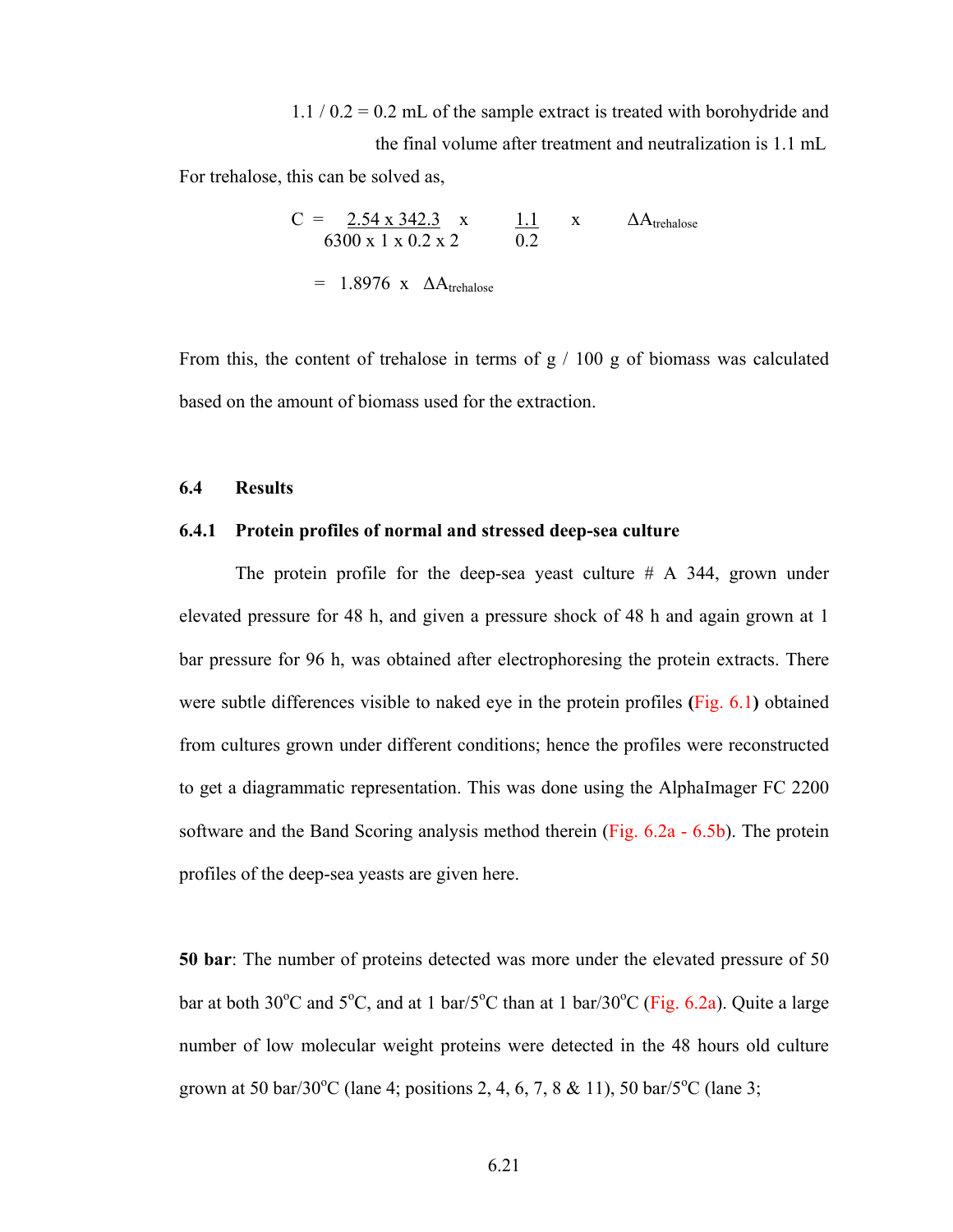**Fig. 6.1 Protein profiles (SDS PAGE) of deep sea yeast # A 344 grown at different hydrostatic pressure and given a pressure shock during growth** 







Corresponding to Fig. 6.2a & 6.2b Corresponding to Fig. 6.3a & 6.3b



Corresponding to Fig.6.4a  $& 6.4b$  Corresponding to Fig.6.5a  $& 6.5b$ 

| Lane<br>No.             | <b>Gel I</b>                                                                            | Lane<br>No.      | Gel II                                                                  | Lane<br>No.             | Gel III                                                                                  | Lane<br>No.             | <b>Gel IV</b>                                                                            |
|-------------------------|-----------------------------------------------------------------------------------------|------------------|-------------------------------------------------------------------------|-------------------------|------------------------------------------------------------------------------------------|-------------------------|------------------------------------------------------------------------------------------|
| 1                       | 3 to 205 kDa                                                                            | 1                | 200 bar / $30^{\circ}$ C – 48 h                                         | 1                       | 3 to 205 kDa                                                                             | 1                       | 3 to 205 kDa                                                                             |
| $\mathbf{2}$            | 1 bar / $30^{\circ}$ C – 48 h                                                           | $\overline{2}$   | 100 bar / $5^{\circ}$ C - 144 h                                         | $\overline{2}$          | 1 bar / $30^{\circ}$ C – 48 h                                                            | $\overline{2}$          | 1 bar / $30^{\circ}$ C – 48 h                                                            |
| 3                       | 1 bar / $5^{\circ}$ C - 48 h                                                            | 3                | 100 bar / $30^{\circ}$ C - 144<br>h                                     | 3                       | 1 bar / $5^{\circ}$ C $-$ 48 h                                                           | 3                       | 1 bar / $5^{\circ}$ C - 48 h                                                             |
| $\overline{\mathbf{4}}$ | 50 bar / $30^{\circ}$ C - 48 h                                                          | 4                | 100 bar / $30^{\circ}$ C $-$ 48 h<br>&<br>1 bar / $30^{\circ}$ C - 96 h | $\overline{\mathbf{4}}$ | 200 bar / $30^{\circ}$ C - 48 h                                                          | $\overline{\mathbf{4}}$ | 300 bar / $30^{\circ}$ C - 48 h                                                          |
| 5                       | 50 bar / $5^{\circ}$ C - 48 h                                                           | 5                | 100 bar / $5^{\circ}$ C - 48 h<br>&<br>1 bar / $5^{\circ}$ C - 96 h     | 5                       | 200 bar / $5^{\circ}$ C - 48 h                                                           | 5                       | 300 bar / $5^{\circ}$ C - 48 h                                                           |
| 6                       | 50 bar / $30^{\circ}$ C – 48 h &<br>$1 \text{ bar} / 30^{\circ}\text{C} - 96 \text{ h}$ | 6                | 1 bar / $5^{\circ}$ C - 48 h                                            | 6                       | 200 bar / $30^{\circ}$ C – 48 h &<br>$1 \text{ bar} / 30^{\circ}\text{C} - 96 \text{ h}$ | 6                       | 300 bar / $30^{\circ}$ C – 48 h &<br>$1 \text{ bar} / 30^{\circ}\text{C} - 96 \text{ h}$ |
| $\overline{7}$          | 50 bar / $5^{\circ}$ C - 48 h<br>$\&$<br>1 bar / $5^{\circ}$ C - 96 h                   | 7                | 1 bar / $30^{\circ}$ C - 48 h                                           | $\overline{7}$          | 200 bar / $30^{\circ}$ C – 48 h &<br>1 bar / $30^{\circ}$ C - 96 h                       | $\overline{7}$          | 300 bar / $30^{\circ}$ C - 48 h &<br>1 bar / $30^{\circ}$ C - 96 h                       |
| 8                       | 1 bar / $30^{\circ}$ C - 144 h                                                          | 8                | 100 bar / $5^{\circ}$ C – 48 h                                          | 8                       | 200 bar / $30^{\circ}$ C - 144 h                                                         | 8                       | 300 bar / $30^{\circ}$ C - 144 h                                                         |
| 9                       | 1 bar / $5^{\circ}$ C - 144 h                                                           | $\boldsymbol{9}$ | 100 bar / $30^{\circ}$ C - 48 h                                         | 9                       | 200 bar / $5^{\circ}$ C - 144 h                                                          | $\boldsymbol{9}$        | 300 bar / $5^{\circ}$ C - 144 h                                                          |
| 10.                     | <b>Extraction Reagent Blank</b>                                                         | 10               | 3 to 205 kDa                                                            | 10.                     | <b>Extraction Reagent Blank</b>                                                          | 10.                     | <b>Extraction Reagent Blank</b>                                                          |

\*In all the above gels, the differences in the protein profile were not easily visible to the naked eye, hence to understand the picture better, the profiles were reconstructed to get diagrammatic representations using Alpha Imager FC 2200 software and the Band Scoring analysis method therein. In Fig. 6.2a to 6.8b, the protein bands are labeled serially in each lane from top to down and these serial numbers do not correspond to the numbers in the different lanes. The molecular weight is denoted by the colours of the protein band.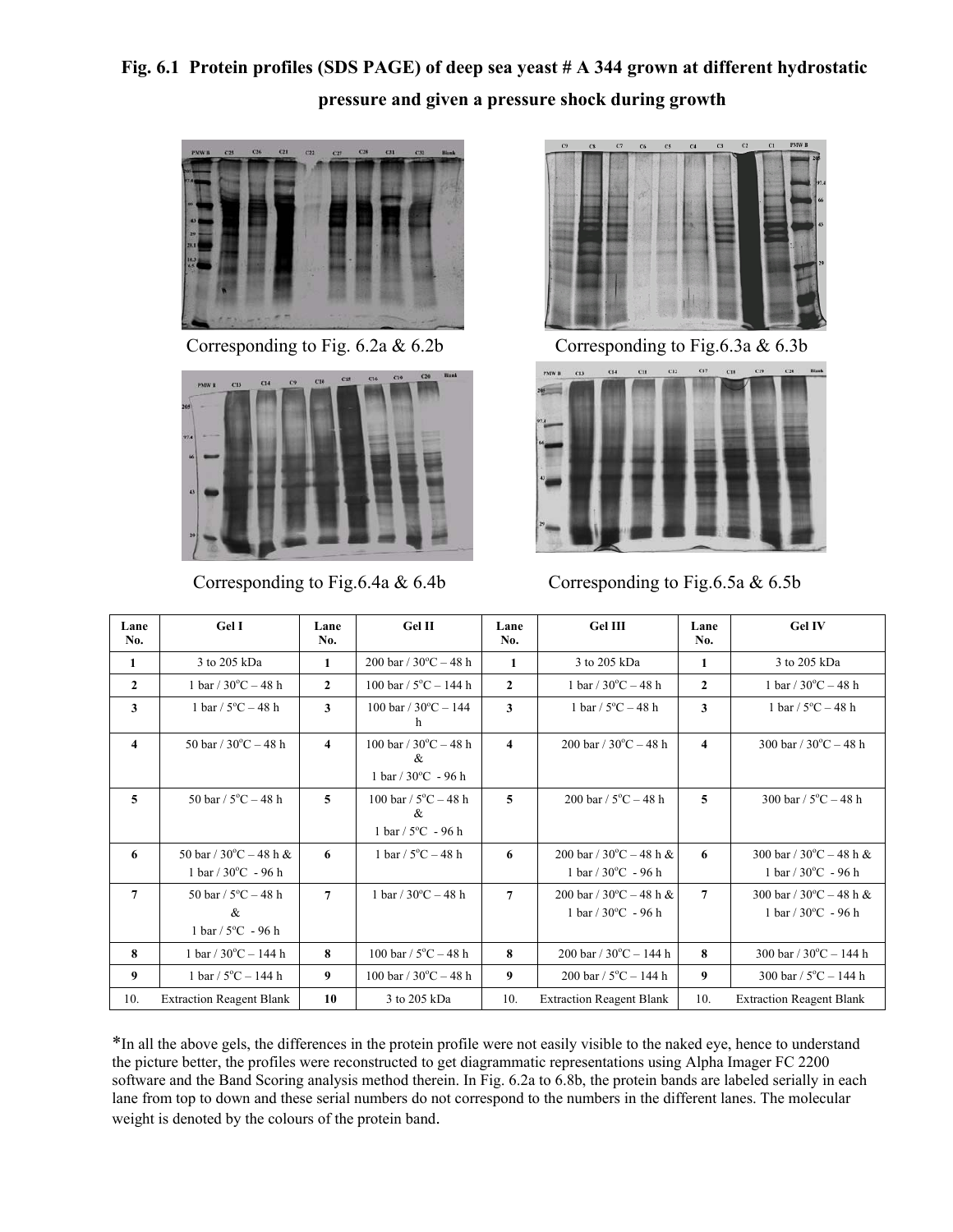

Fig. 6.2 a & b Protein profile of deep sea yeast # A344 grown at 50 bar pressure

Fig. 6.3 a & b Protein profile of deep sea yeast # A344 grown at 100 bar pressure



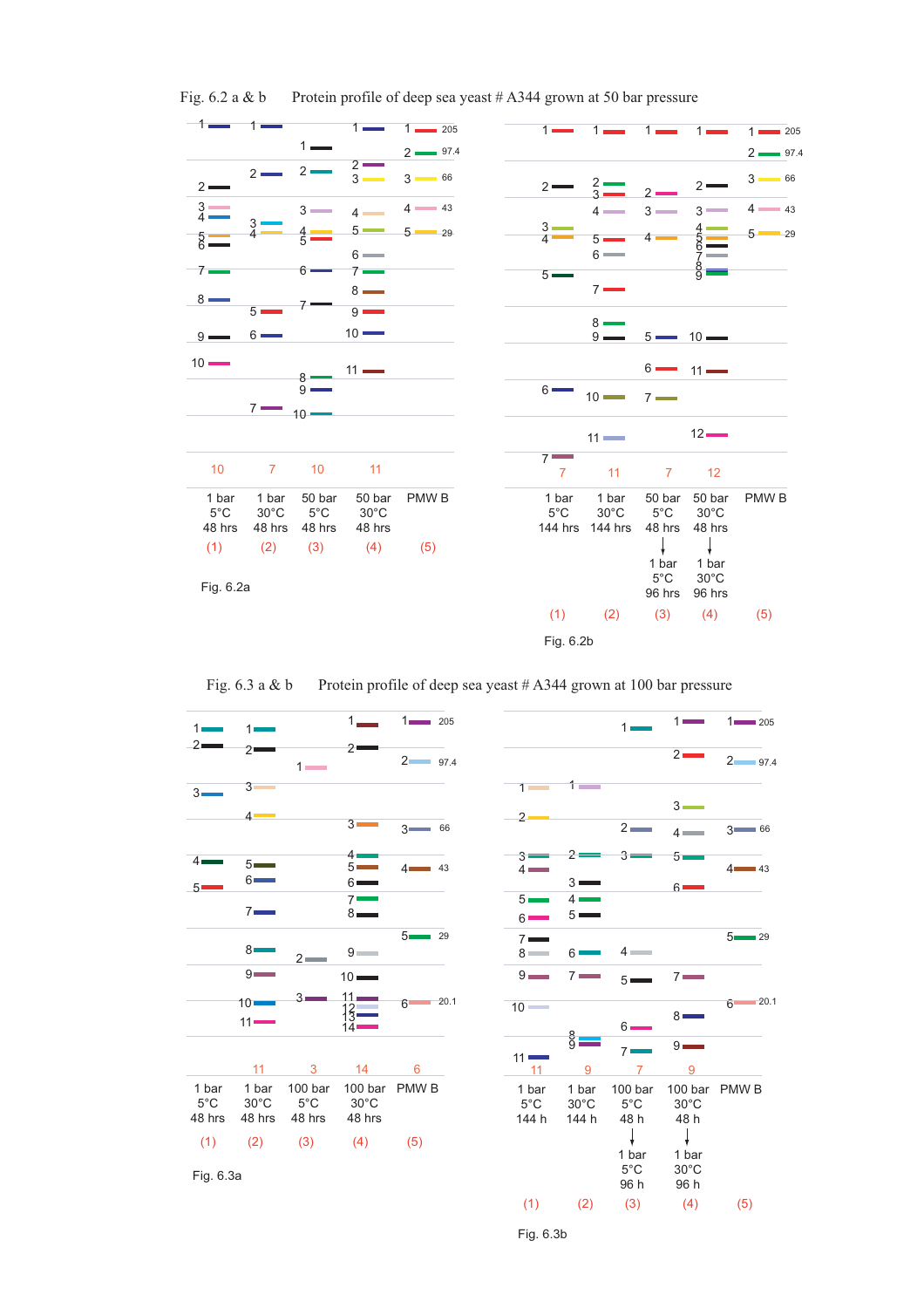positions 1, 3, 6, 7, 8, 9) and 1 bar/ $5^{\circ}$ C (lane 1; positions 3, 4, 6, 7, 8 & 10) as compared to 1 bar/30 $\rm{^oC}$  (lane 2; Fig. 6.2a). The culture when grown at 50 bar for 48 h at  $30^{\circ}$ C and again allowed to grow at 1 bar/ $30^{\circ}$ C for 96 h showed newly expressed proteins (with reference to 1 bar/30 $^{\circ}$ C) at positions 4, 6, 8, 9 & 11 (lane 4; Fig. 6.2b) as compared to the culture grown at 1 bar/ $30^{\circ}$ C for 144 h (lane 2), the total duration of the incubation. Similar pressure shock given at  $5^{\circ}$ C and then grown at 1 bar/ $5^{\circ}$ C, showed new proteins at positions 3, 5 & 6 (lane 3; Fig. 6.2b) as compared to the culture grown at 1 bar/5<sup>o</sup>C for 144 h (lane 1). The proteins at positions 4, 6, 7, 8, 9  $\&$ 11 of the 1 bar/  $30^{\circ}$ C (144 h, lane 2) grown culture were not seen in the culture grown at 1 bar/ $5^{\circ}$ C for 144 h (lane 1; Fig. 6.2b).

100 bar: The culture grown at 100 bar / 30°C for 48 h showed large number of new proteins expressed at positions 1, 2, 3, 4, 5, 6, 7, 8, 10, 12, 13 & 14 (lane 4; Fig.6.3a). Almost same situation was seen in the 1 bar grown culture, with the culture grown at  $30^{\circ}$ C (lane 2) showing more number of proteins than the one grown at  $5^{\circ}$ C (lane 1; Fig.  $6.3a$ ). The culture when given a shock of 100 bar at  $30^{\circ}$ C for 48 h and allowed to grow at 1 bar/30 $^{\circ}$ C for 96 h, showed new proteins at positions 2, 3, 4 & 8 (lane 4) as compared to the culture grown at 1 bar/ $30^{\circ}$ C for 144 h (lane 2; Fig. 6.3b). The culture when given a shock of 100 bar at  $5^{\circ}$ C and allowed to grow at 1 bar/  $5^{\circ}$ C for 96 h (lane 3; Fig. 6.3b) showed a completely new protein of high molecular weight at position 1 as compared to the culture grown at 1 bar/ $5^{\circ}$ C for 144 h (lane 1; Fig. 6.3b), while the rest of the proteins were detected in more or less same region with probable shifts; while the proteins seen at positions 4, 7 & 9 at 1 bar/ $5^{\circ}$ C (lane 1) were not seen in the 100 bar shocked culture (lane 3; Fig. 6.3b).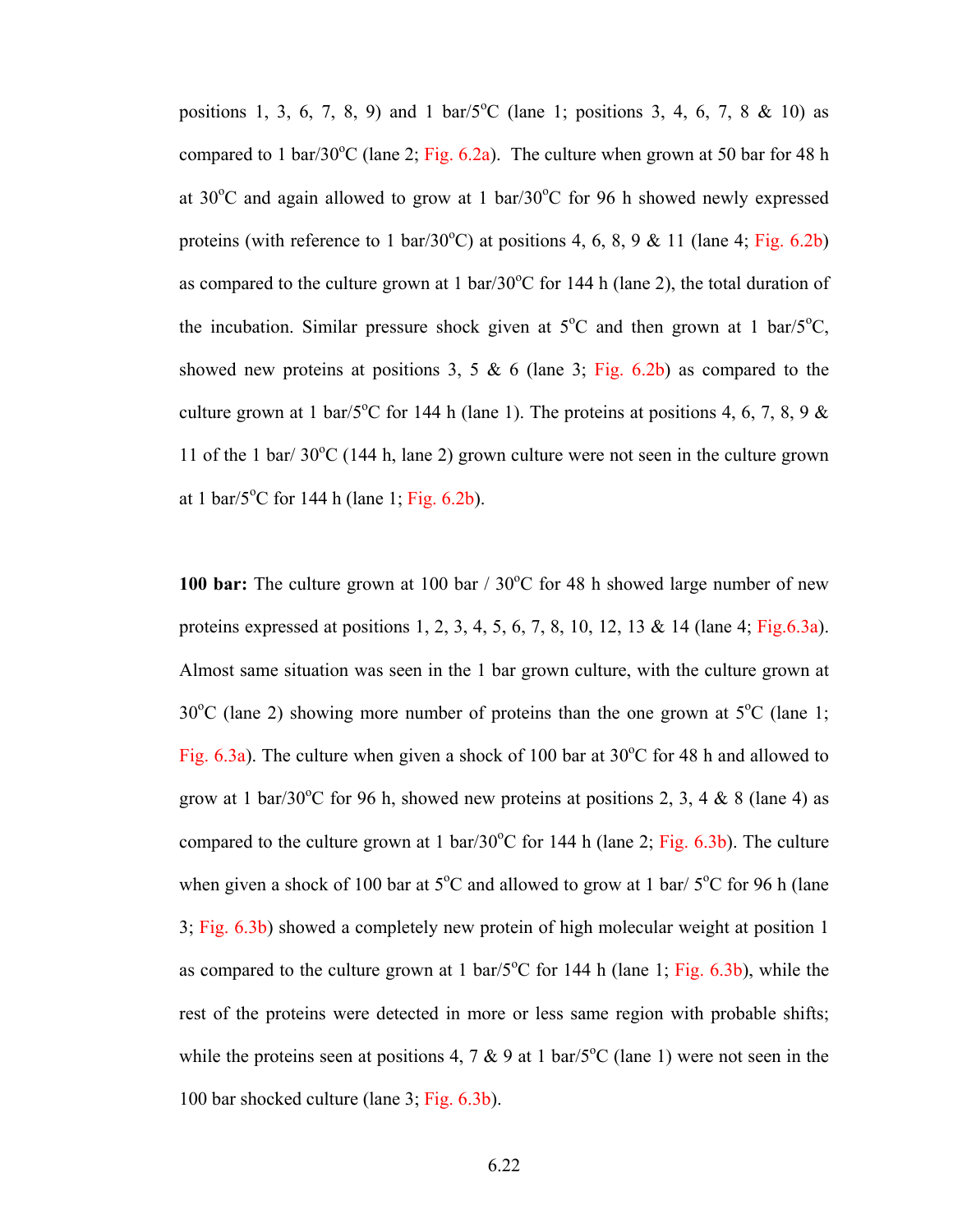**200 bar**: The 48 h old culture at 1 bar/  $30^{\circ}$ C (lane 2; Fig. 6.4a) showed maximum number of detectable proteins as compared to the 1 bar/  $5^{\circ}$ C (lane 1) and the pressurized cultures at 200 bar (lane 3). The proteins at positions 1, 3, 6, 8, 10 & and 13 at 1 bar/30 $^{\circ}$ C (lane 2; Fig. 6.4a) were not seen at 200 bar/30 $^{\circ}$ C, while the proteins at positions 2, 3, 6, 8, 9 & 10 at 200 bar/ $5^{\circ}$ C (lane 3) were newly expressed as compared to protein profile of culture at 1 bar/ $5^{\circ}$ C (lane 1) after 48 h growth.

 A lot of variability in the protein profile was seen in cultures given pressure shock of 200 bar for 48 h at  $30^{\circ}$ C and  $5^{\circ}$ C (lanes 3 & 4; Fig. 6.4b). Although the proteins expressed were appearing as new, there were only minor difference in the molecular weights. The proteins at positions 2, 7, 11, & 13 (Fig. 6.4b) at 1 bar/30 $^{\circ}$ C (lane 2) for 144 hours were not seen in the 200 bar shocked culture (lane 4), while the proteins at positions 6 & 7 of pressure shocked culture were newly expressed as compared to culture grown at 1 bar/ $30^{\circ}$ C for 144 h. The culture when given shock of 200 bar at  $5^{\circ}$ C expressed many new proteins (lane 3, positions 1, 2, 3, 4, 11 & 14; Fig.6.4b) as compared to the culture grown at 1 bar/ $5^{\circ}$ C for 144 h (lane 1).

**300 bar**: Many of the proteins detected in the cultures grown at 1 bar and 300 bar for 48 h were found to be similar (Fig. 4a). The proteins at positions 1, 2, 7 & 9 (lane 4; Fig. 6.5a) at 300 bar were newly expressed as compared to the culture grown at 1 bar (lane 2), while the protein at position 3 at 1 bar was not detected at 300 bar (lane 1 & 3 respectively). In case of  $5^{\circ}$ C also, there was similarity in the protein profile of cultures grown at 1 bar and 300 bar. Most of the proteins were nearly similar, with minor shifts in the molecular weight.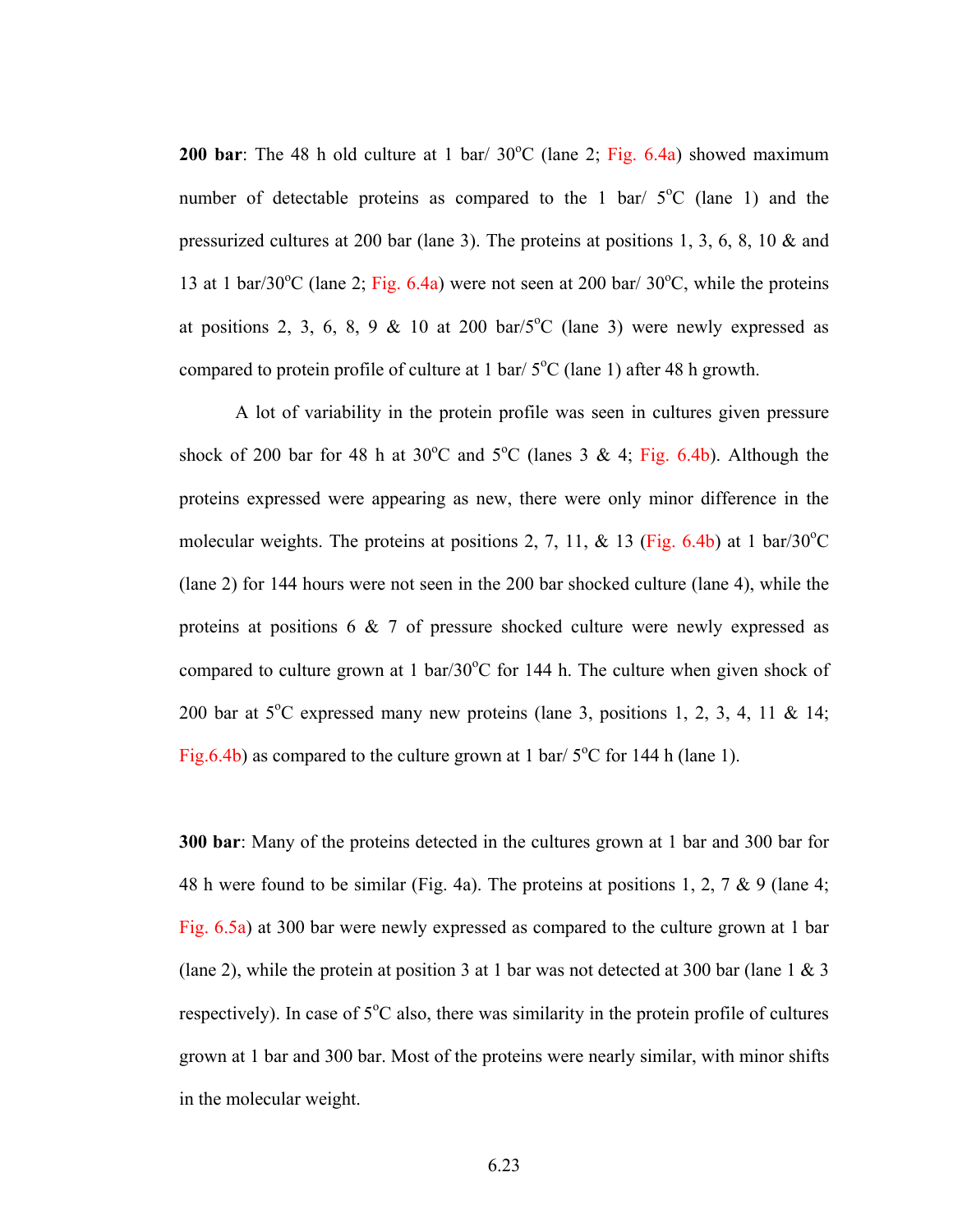

Fig. 6.4 a & b Protein profile of deep sea yeast # A344 grown at 200 bar pressure

Fig. 6.5 a & b Protein profile of deep sea yeast # A344 grown at 300 bar pressure



|                                       |                                        | $1 -$                                                                |                                                                                 | $1 \longrightarrow 205$ |
|---------------------------------------|----------------------------------------|----------------------------------------------------------------------|---------------------------------------------------------------------------------|-------------------------|
| $1 -$                                 | $1 \equiv$                             | $2 \blacksquare$                                                     | $1 \equiv$                                                                      |                         |
| $\overline{2}$<br>$\frac{3}{4}$       | $2 \blacksquare$                       | $3 -$<br>$4 -$                                                       | $2-$                                                                            | $2-$<br>97.4            |
| $5-$<br>6 —                           | $3^{\sim}$                             | $5 -$<br>$6 -$                                                       | $\frac{3}{4}$                                                                   |                         |
| $7 -$<br>$8 \equiv$                   | $4-$                                   | $\frac{7}{8}$ $\blacksquare$                                         | $5 -$                                                                           | $3 - 66$                |
| $9-$                                  | 5 <sub>1</sub><br>$6 -$                | $9 -$                                                                | $6 -$<br>$7 -$<br>$8 \equiv$                                                    |                         |
| $10$ $\blacksquare$<br>11             | $7 -$                                  | $10 \equiv$<br>11                                                    | $9 \equiv$<br>$\frac{10}{11}$                                                   |                         |
| $12$ $-$                              | $8 \equiv$                             |                                                                      | 12                                                                              |                         |
| $13$ $\blacksquare$                   | $9 \Box$<br>10                         | 12                                                                   | 13<br>$14 \equiv$                                                               |                         |
| $14 \equiv$                           |                                        | 13                                                                   |                                                                                 | $4 \longrightarrow 43$  |
| 15                                    | 11                                     | $14 \equiv$                                                          | $^{15}_{16}$ $=$                                                                |                         |
| $16-$                                 | $12$ $\blacksquare$                    | 15                                                                   | $17 \equiv$                                                                     |                         |
| $17$ $-$<br>$18 =$                    | 13<br>14                               | 16<br>$17 -$                                                         | 18                                                                              |                         |
| $19$ ––                               | 15                                     | 18<br>19                                                             | $19$ $\blacksquare$                                                             | $5 - 29$                |
| $20$ $\blacksquare$                   | $16 \equiv$                            |                                                                      | 20                                                                              |                         |
| 20<br>1 bar<br>$5^{\circ}$ C<br>144 h | 16<br>1 bar<br>$30^{\circ}$ C<br>144 h | -19<br>300 bar<br>5°C<br>48 h<br>I<br>1 bar<br>$5^{\circ}$ C<br>96 h | 20<br>300 bar<br>$30^{\circ}$ C<br>48 h<br>I<br>1 bar<br>$30^{\circ}$ C<br>96 h | PMW <sub>B</sub>        |
| (1)                                   | (2)                                    | (3)                                                                  | $(\Delta)$                                                                      | (5)                     |

(1)  $(-)$  (3)  $(3)$ 

Fig. 6.5b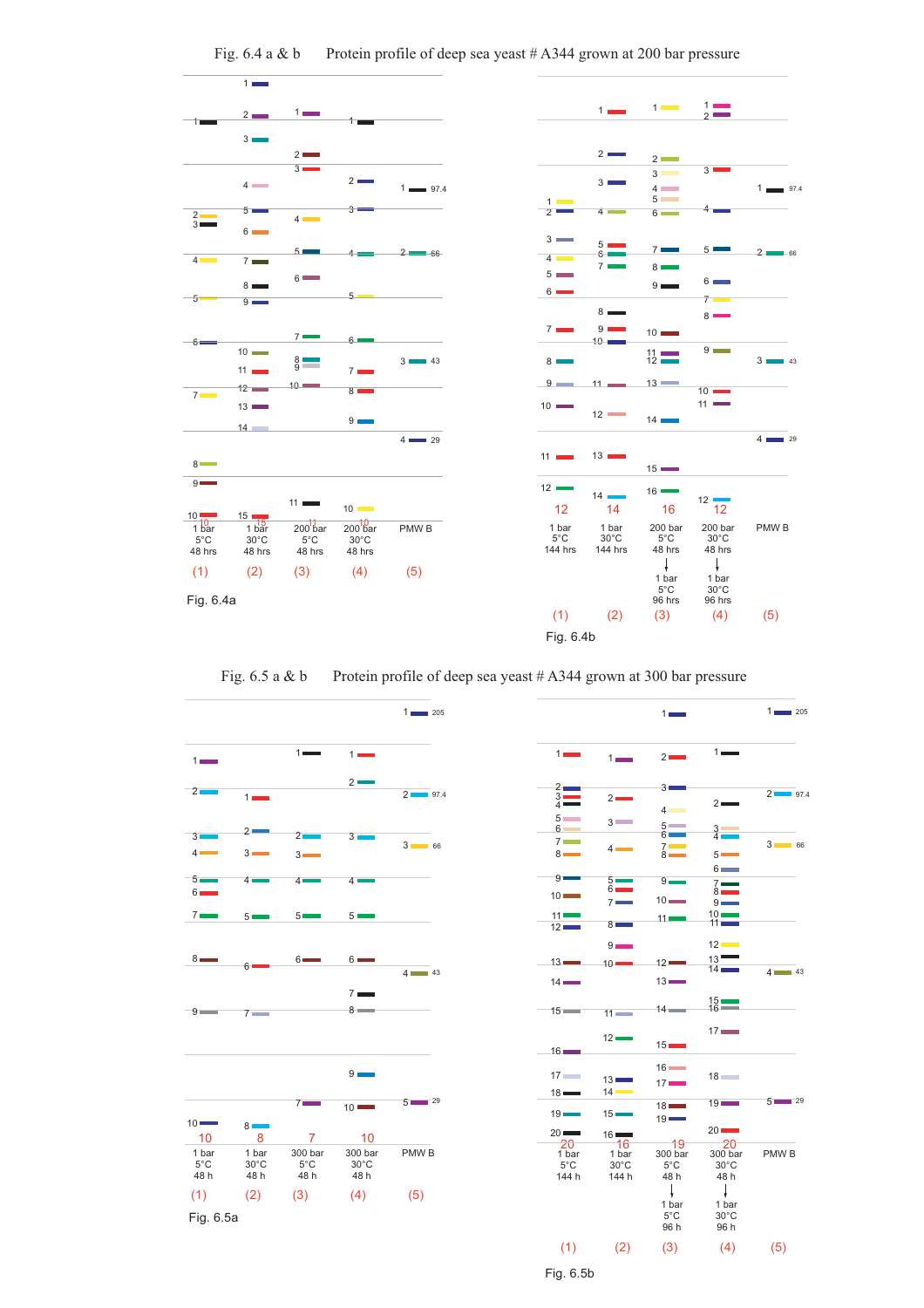The 300 bar shocked cultures showed maximum number of detectable proteins in all the experiments conducted. Although the number of proteins detected was quite high, there were not many newly expressed proteins, but only minor shifts with respect to molecular weight. The proteins at positions 4, 6, 14, 15  $&$  16 (Fig. 6.5b) in 300 bar shocked cultures (lane 4) were newly expressed as compared to 1 bar/ $30^{\circ}$ C grown culture (lane 2). In case of 300 bar shocked culture at  $5^{\circ}$ C (lane 3), the proteins at positions 6, 7, 9 & 16 were not detected in culture grown at 1 bar/ $5^{\circ}$ C for 144 h (lane 1), while the proteins at positions 3, 4, 12  $\&$  18 (lane 1; Fig. 6.5b) in culture grown at 1 bar/5°C were not detected in the pressure shocked culture.

### **6.4.2 Western blotting**

The proteins from the cultures grown under 1 bar pressure and then given a shock for different time intervals did not show any positive signals with both the anti - Hsps, anti Hsp 25 & anti Hsp 70, used.

## **6.4.3 Protein profiles of deep-sea and terrestrial cultures grown under elevated pressure**

The proteins extracted by the urea buffer extraction method were electrophoresed to obtain the protein profiles of the cultures grown under different conditions of pressure and temperature. The SDS-PAGE profile of the protein extracts of the deep-sea and terrestrial isolates grown under pressure followed the similar pattern that the proteins being not expressed under elevated pressure as compared to 1 bar grown cultures.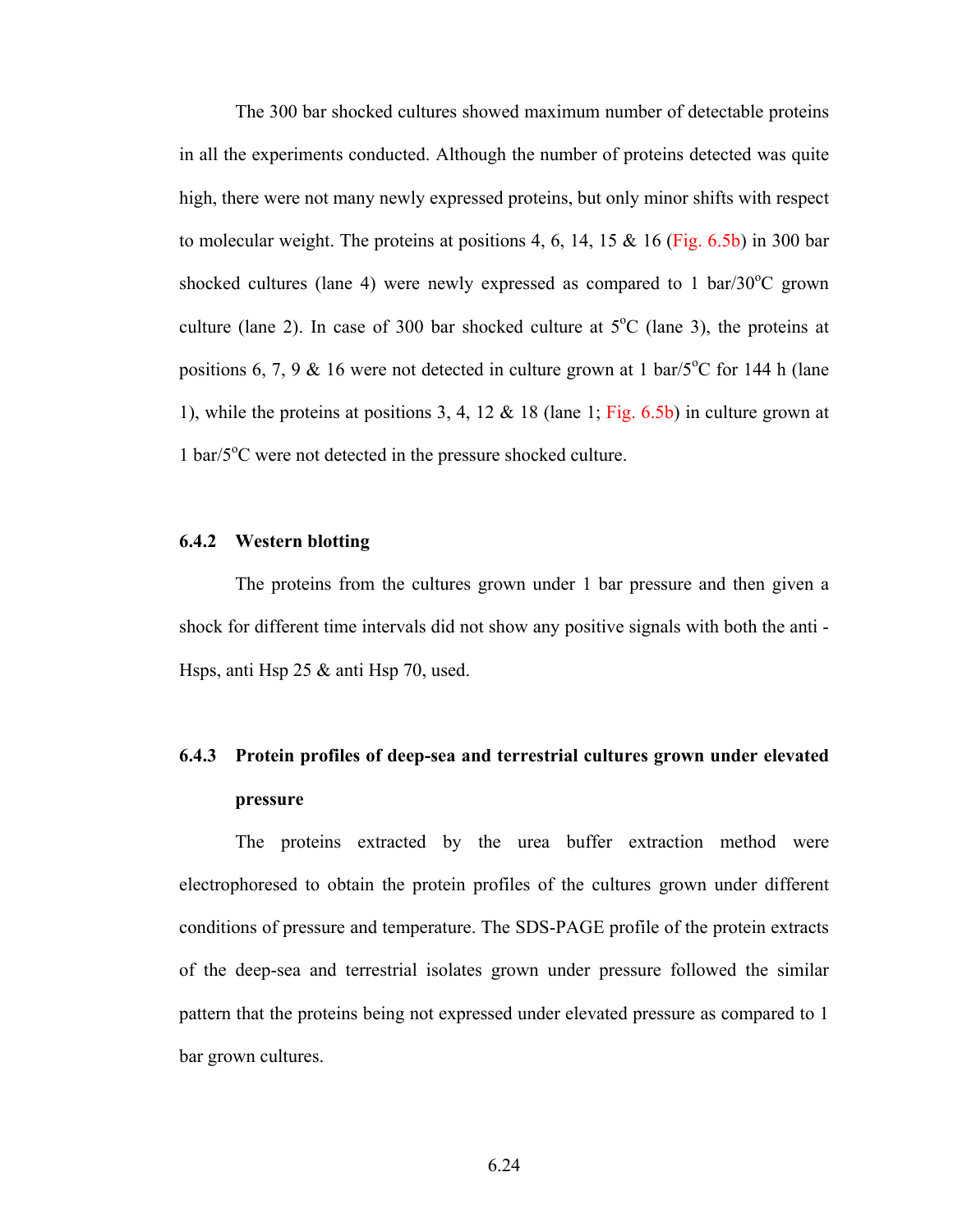At all the conditions, the terrestrial culture of *Aspergillus terreus* (MTCC 479) showed more number of proteins than the deep sea isolate (# A 4634). When the detectable proteins expressed under 1, 100, 500 bar at  $30^{\circ}$ C by the deep-sea isolate  $\#A4634$  were compared, maximum number of proteins were detected at 1 bar/ 30 $^{\circ}$ C (lane 2; Fig. 6.6). The proteins at positions 2, 4, 5 & 7 (Fig. 6.6) at 1 bar/30<sup>o</sup>C were not seen at 100 & 500 bar (lanes 3 & 4, respectively). At 100 bar/30 $^{\circ}$ C (lane 3), new proteins appeared at positions 2, 3 & 4 (Fig. 6.6), while at 500 bar/30<sup>o</sup>C (lane 4) new proteins appeared at positions 2 & 4 (Fig. 6.6). The number of proteins detected at  $5^{\circ}$ C was more than at 30°C for all the 3 conditions of pressure (lane 5, 6  $\&$  7). Even here, maximum numbers of proteins were detected at 1 bar (lane 5) as compared to 100 and 500 bar pressure (lanes 6  $\&$  7 respectively). The proteins at positions 4  $\&$  11 at 1 bar/5<sup>o</sup>C (lane 5; Fig. 6.6) were not detected at 100 & 500 bar. Quite a few proteins were eliminated in the higher molecular weight range, i.e. more than 40 kDa at 500 bar. The high molecular weight proteins at positions 3, 4, 5 at 100 bar (lane 6; Fig. 6.6) disappeared at 500 bar (lane 7), whereas the low molecular weight proteins at positions 5, 6 & 7 (Fig. 6.6) at 500 bar (lane 7) were not present at 100 bar (lane 6).

 In case of the terrestrial isolate MTCC 479, the number of proteins detected at 30 $\rm{^{\circ}C}$  was more than those detected at  $\rm{^{\circ}C}$  (Fig. 6.7), unlike the deep-sea isolate (Fig. 6.6). The number of proteins in the lower molecular weight was much higher at 1 bar/30<sup>o</sup>C (lane 1) as compared to 100 & 500 bar (lane 3 & 4). The proteins at positions 4, 6, 7 & 8 detected at 1 bar/  $30^{\circ}$ C (lane 1; Fig. 6.7) were not detected at 100 bar (lane 3), while the proteins at positions 4, 5, 6, 7, 8 & 9 (Fig. 6.7) were not detected at 500 bar (lane 4). At 100 bar/ $5^{\circ}$ C (lane 6), proteins at positions 2 & 3 were newly expressed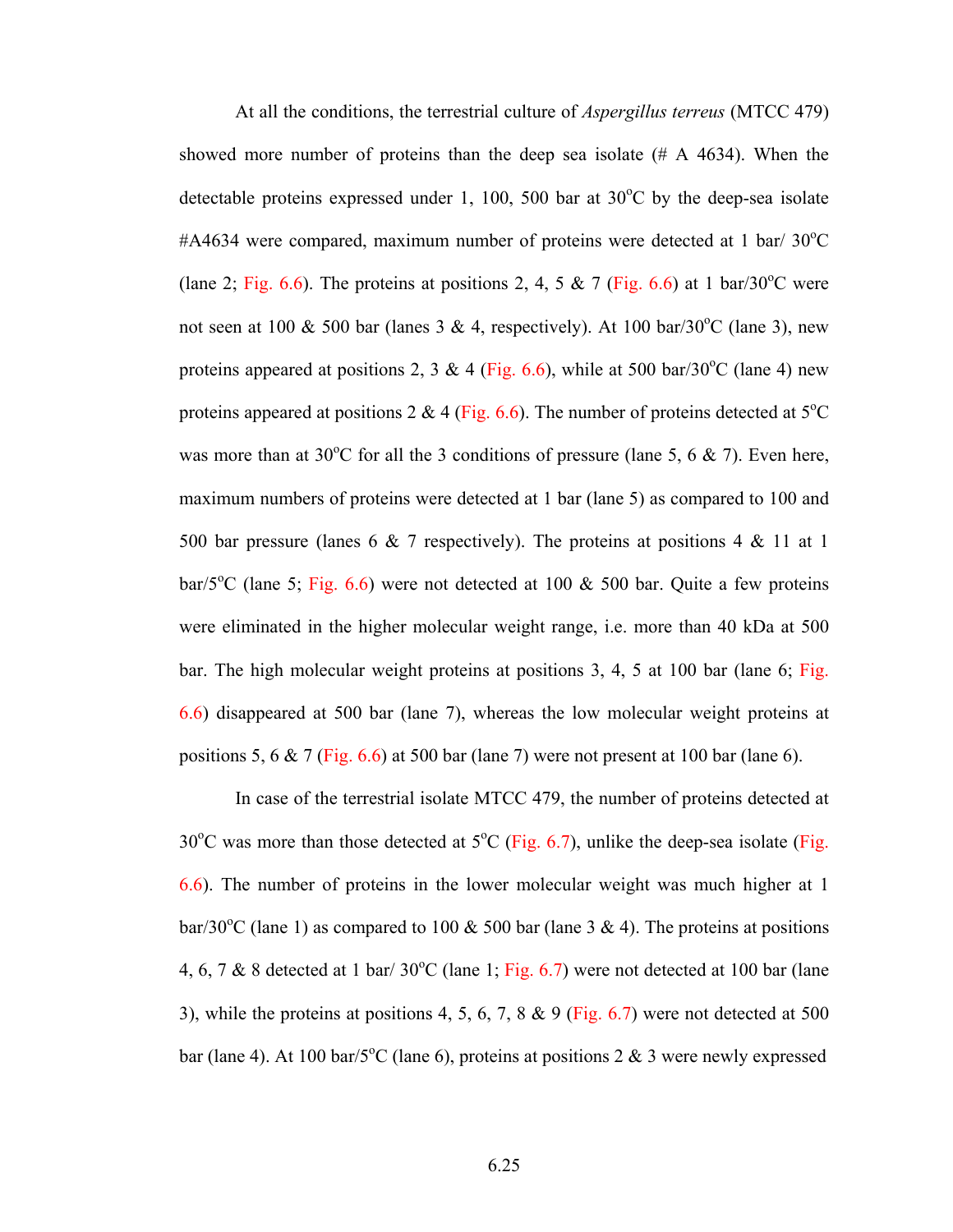

Fig. 6.6 Protein profile of deep sea *Aspergillus terreus* # A4634 grown at different hydrostatic pressures and temperatures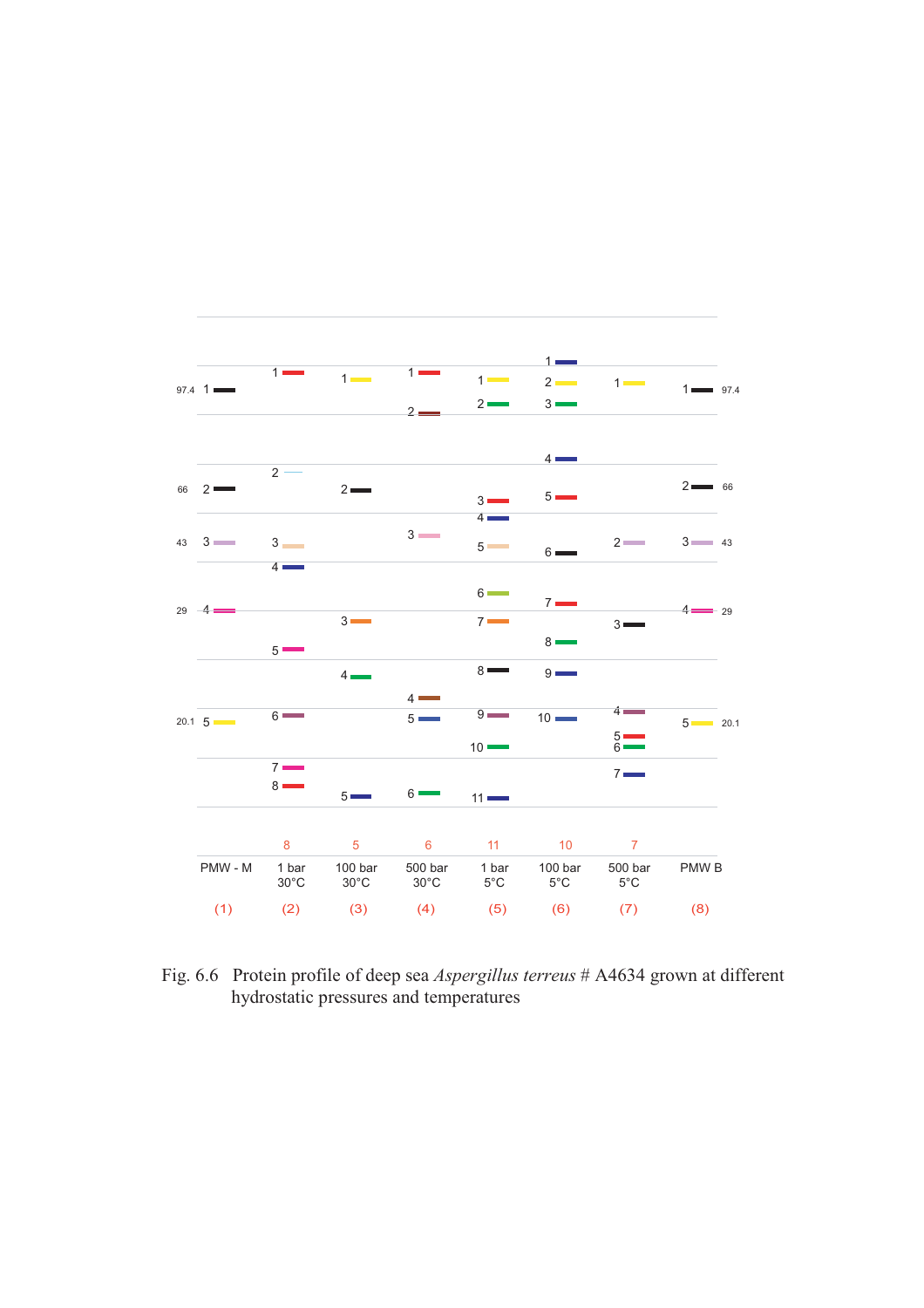

Fig. 6.7 Protein profile of deep sea *Aspergillus terreus* # MTCC 479 grown at different hydrostatic pressures and temperatures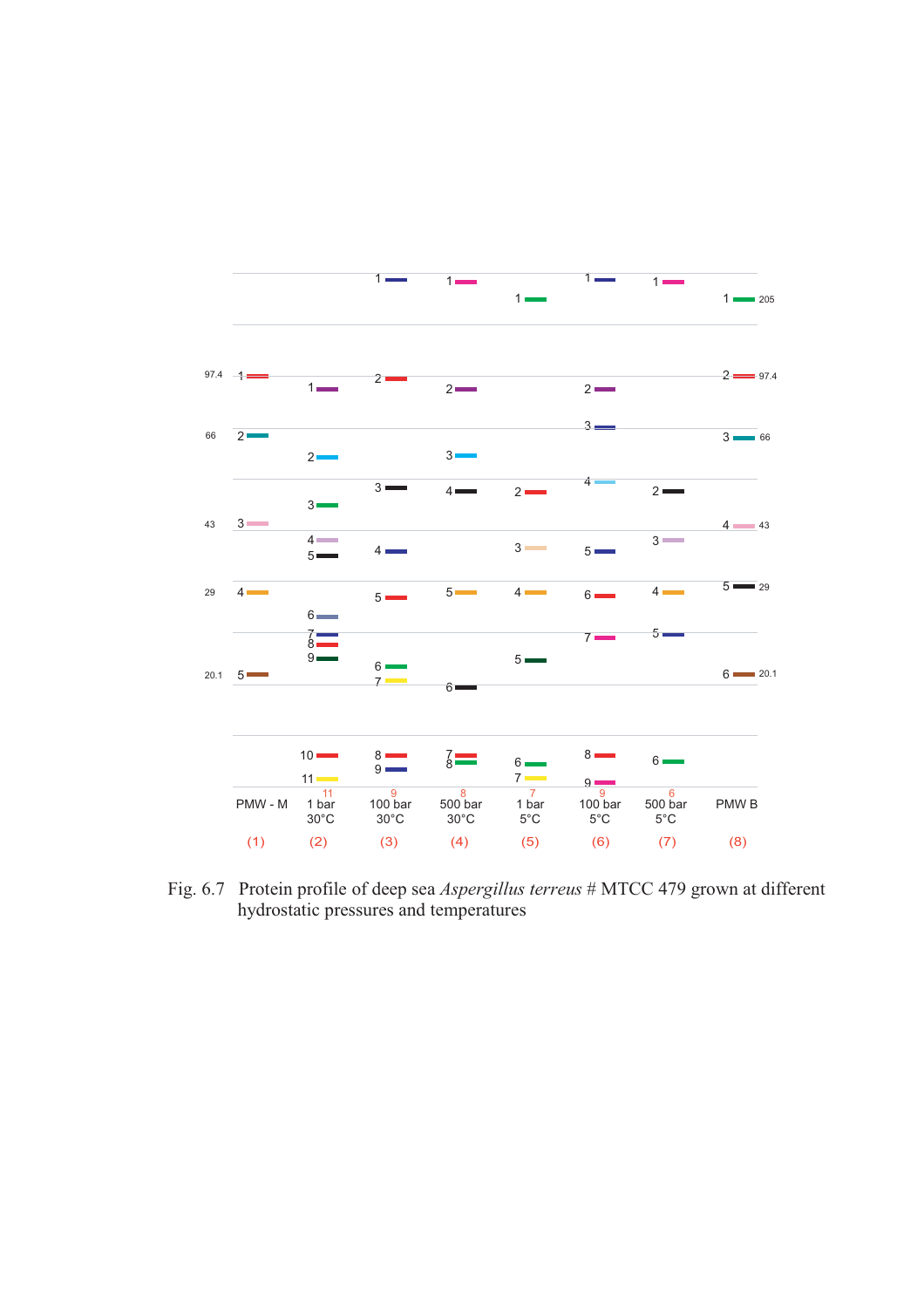as compared to 1 bar (lane 5) and 500 bar (lane 7), while the rest of the proteins were more or less similar with slight shift in their positions.

When the deep sea yeast # A 344 was grown at 1 bar/30 $\degree$ C, 300 bar/30 $\degree$ C and  $300$  bar/ $5^{\circ}$ C, there was a huge dissimilarity in protein expression as detected by SDS electrophoresis (Figs. 6.8 a - c). At each interval of time, new proteins were expressed, which is a common pattern observed in any growing culture. The culture grown at 1 bar /  $30^{\circ}$ C for 6 h (Fig. 6.8a, lane 1) showed totally different proteins, except at position 5 which was also seen in the 24 h old culture (lane 3). The 48 h old culture showed maximum number of proteins (lane 4) as compared to the 6 h, 12 h and 24 h old cultures (Fig. 6.8a, lanes 1, 2  $\&$  3 respectively). When the culture was grown under 300 bar at  $30^{\circ}$ C (Fig. 6.8b), similar trend was seen with new set of proteins being expressed at different time intervals. But here, more number of proteins was seen in the 6 h old culture (lane 1, Fig. 6.8b) than the 12 h, 24 h and 48 h old cultures (Fig. 6.8b, lanes 2, 3 & 4 respectively). When the culture was grown at 300 bar/  $5^{\circ}$ C (Fig. 6.8c), the number of proteins detected at all the time intervals was almost the same, indicating that the culture is probably taking more time than what was used in our experiment to show appearance of new proteins as compared to the 300 bar/ $30^{\circ}$ C grown (Fig.  $6.8b$ ) or 1 bar / 30°C culture (Fig.  $6.8a$ ). This is again in accordance with earlier observations that it is the temperature which is really retarding the growth of the fungus more than the elevated hydrostatic pressure. In case of  $300 \text{ bar}/30^{\circ}\text{C}$  (Fig. 6.8b), the change in protein profile is seen immediately by 12 h, which is changed considerably by 24 and 48 h.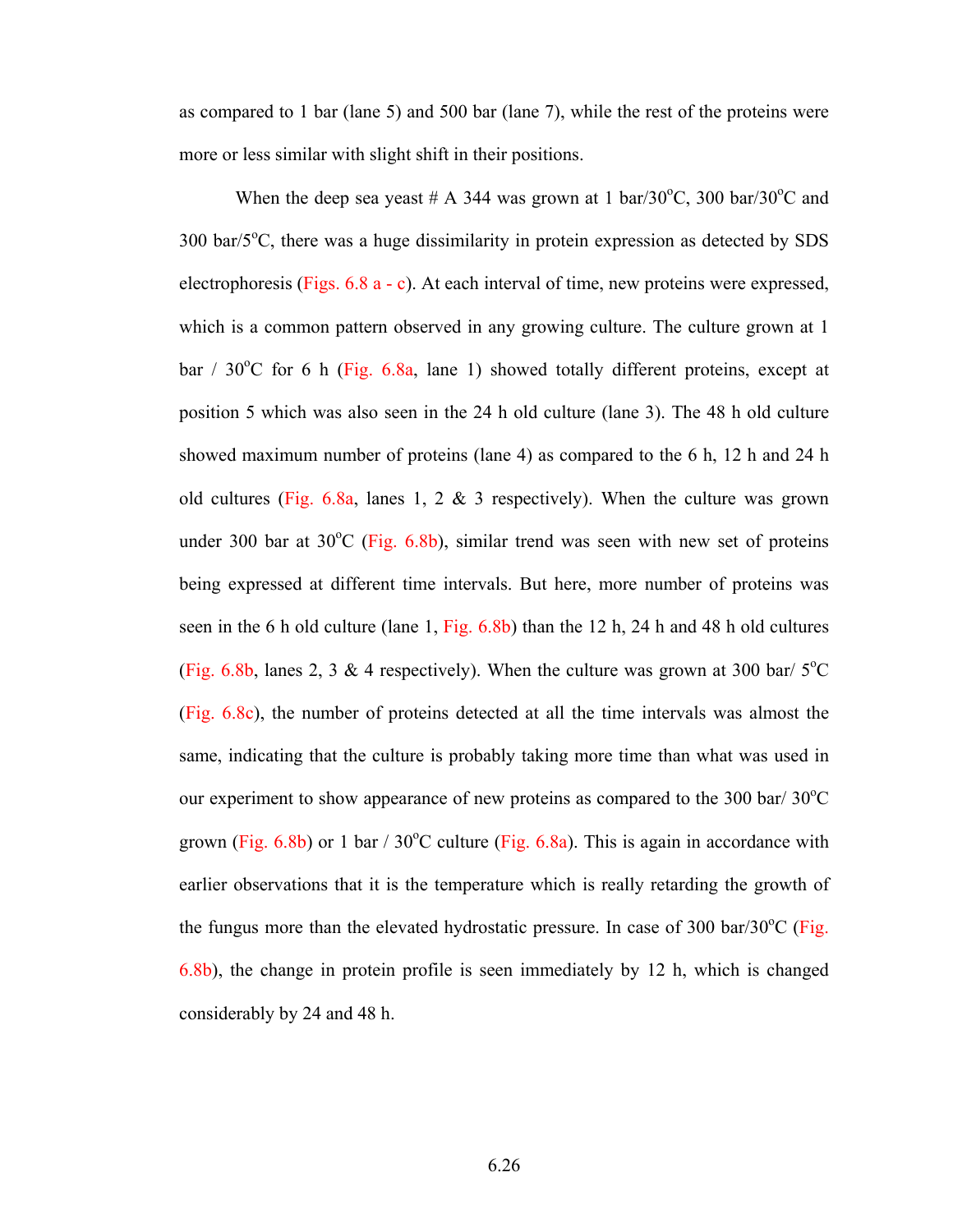

Fig. 6.8a Protein profile at 1 bar / 30°C at different time intervals by the deep sea yeast # A344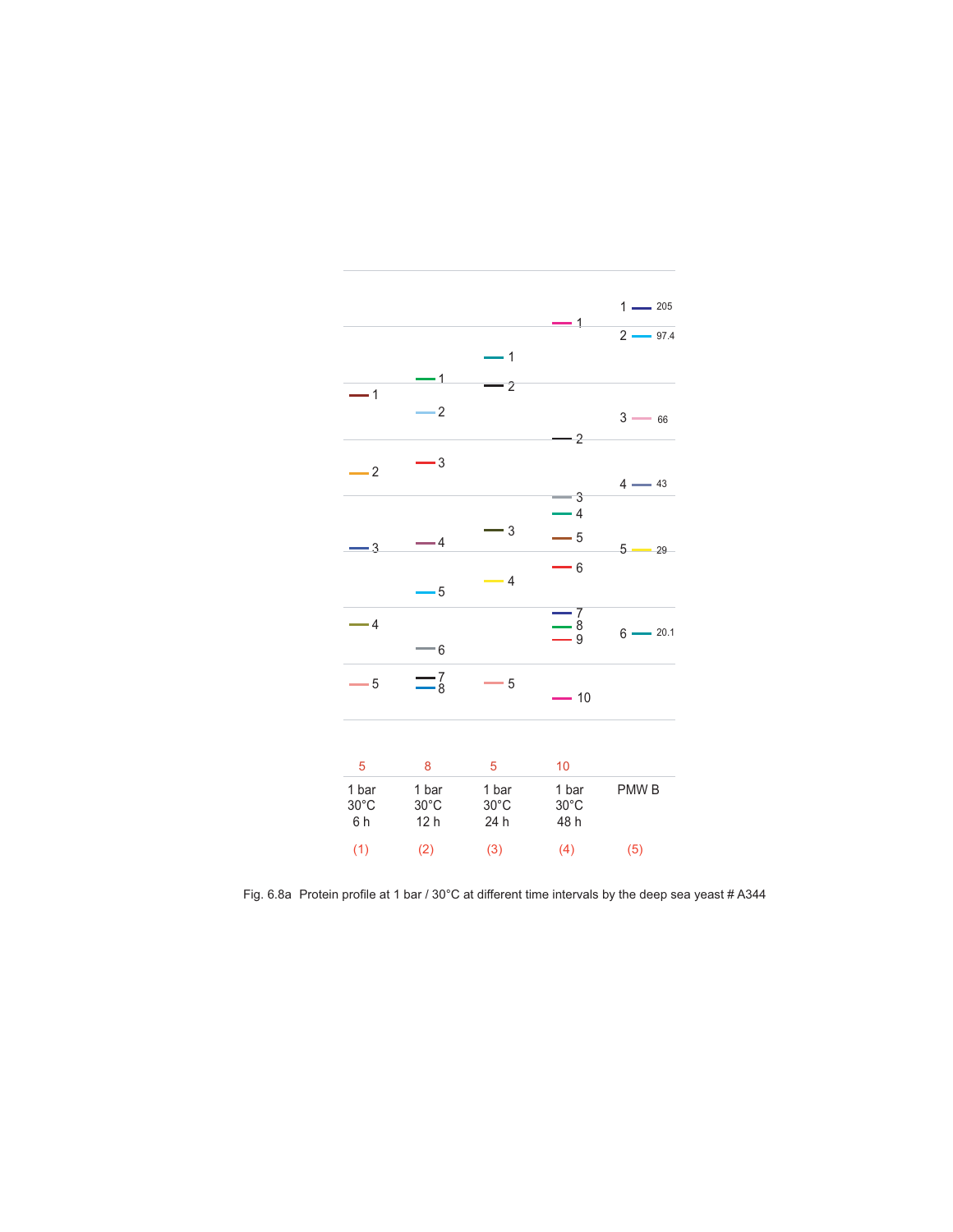

Fig. 6.8b Protein profile at different time intervals at 300 bar / 30°Cby the deep sea yeast # A344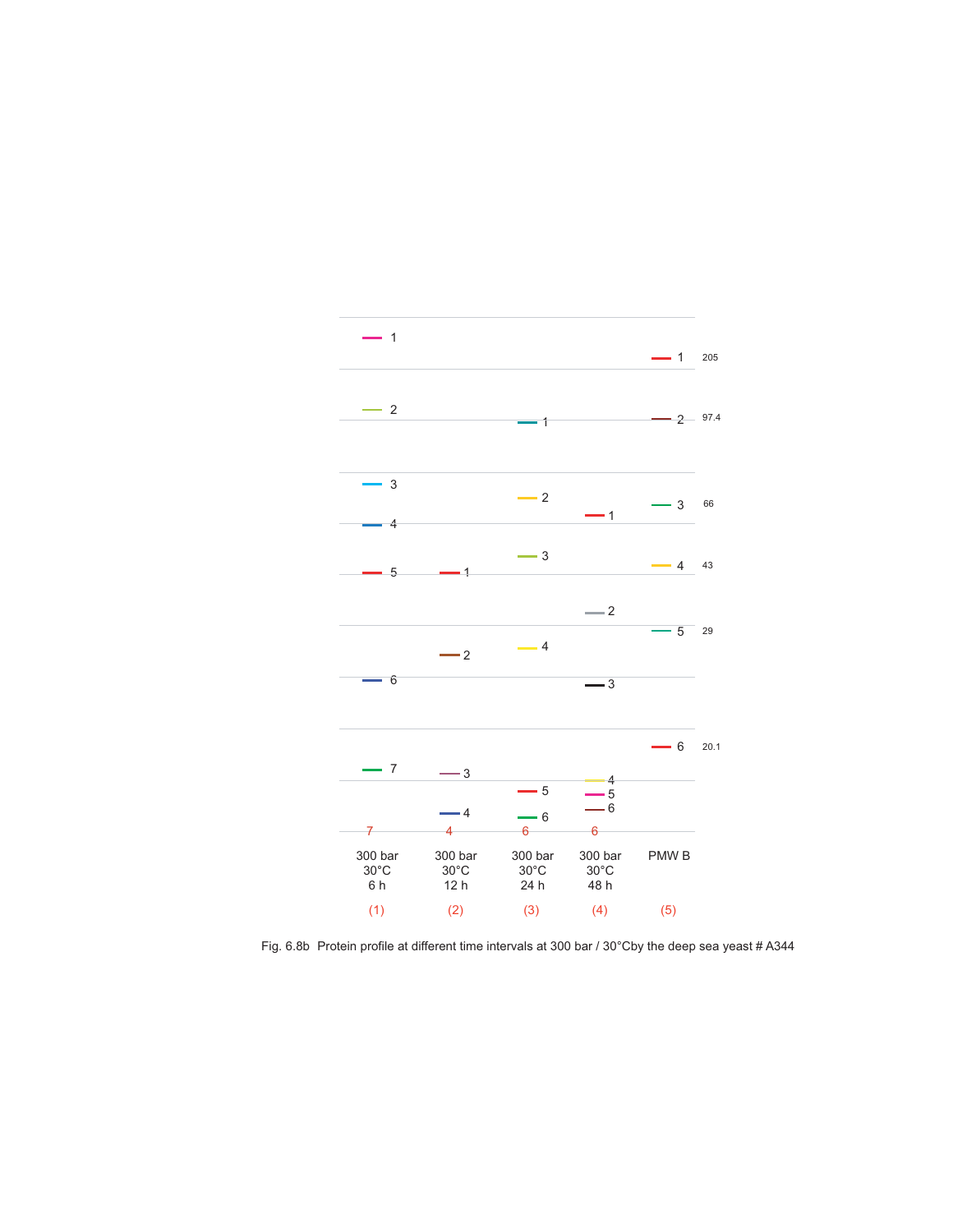

Fig. 6.8c Protein profile at different time intervals at 300 bar / 5°C by the deep sea yeast # A344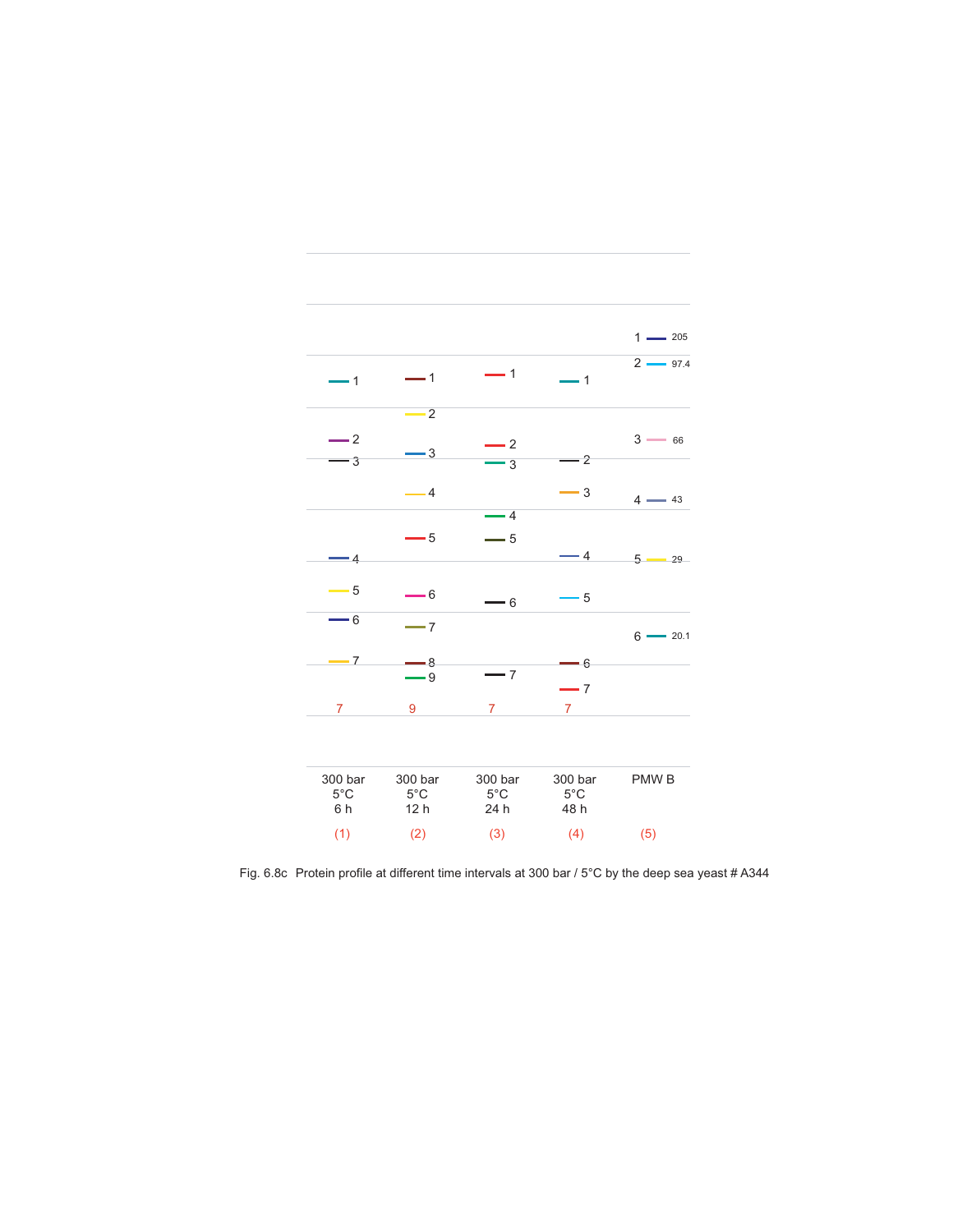### **6.4.4 Trehalose accumulation**

 All the deep sea yeast cultures checked were showing trehalose production. The culture A 61P35 showed maximum trehalose accumulation at 15<sup>o</sup>C (Table 6.1 & Fig.  $6.9$ ). All the cultures showed least trehalose production at  $5^{\circ}$ C.

**Table 6.1 & Fig. 6.9 Trehalose production by the deep-sea yeasts at different temperatures** 

| <b>Culture</b> | Growth condition $(^{\circ}C)$ | <b>Trehalose produced</b><br>$(g\% )$ |
|----------------|--------------------------------|---------------------------------------|
| A 344          | 5                              | $0.06 + 0.01$                         |
|                | 15                             | $0.22 + 0.09$                         |
|                | 30                             | $2.92 + 0.01$                         |
| A 61P35        | 5                              | $0.03 + 0.01$                         |
|                | 15                             | $5.30 + 0.32$                         |
|                | 30                             | $1.35 + 0.22$                         |
| BC7E1          | 5                              | $0.03 + 0.01$                         |
|                | 15                             | $1.82 + 0.13$                         |
|                | 30                             | $1.87 + 0.27$                         |



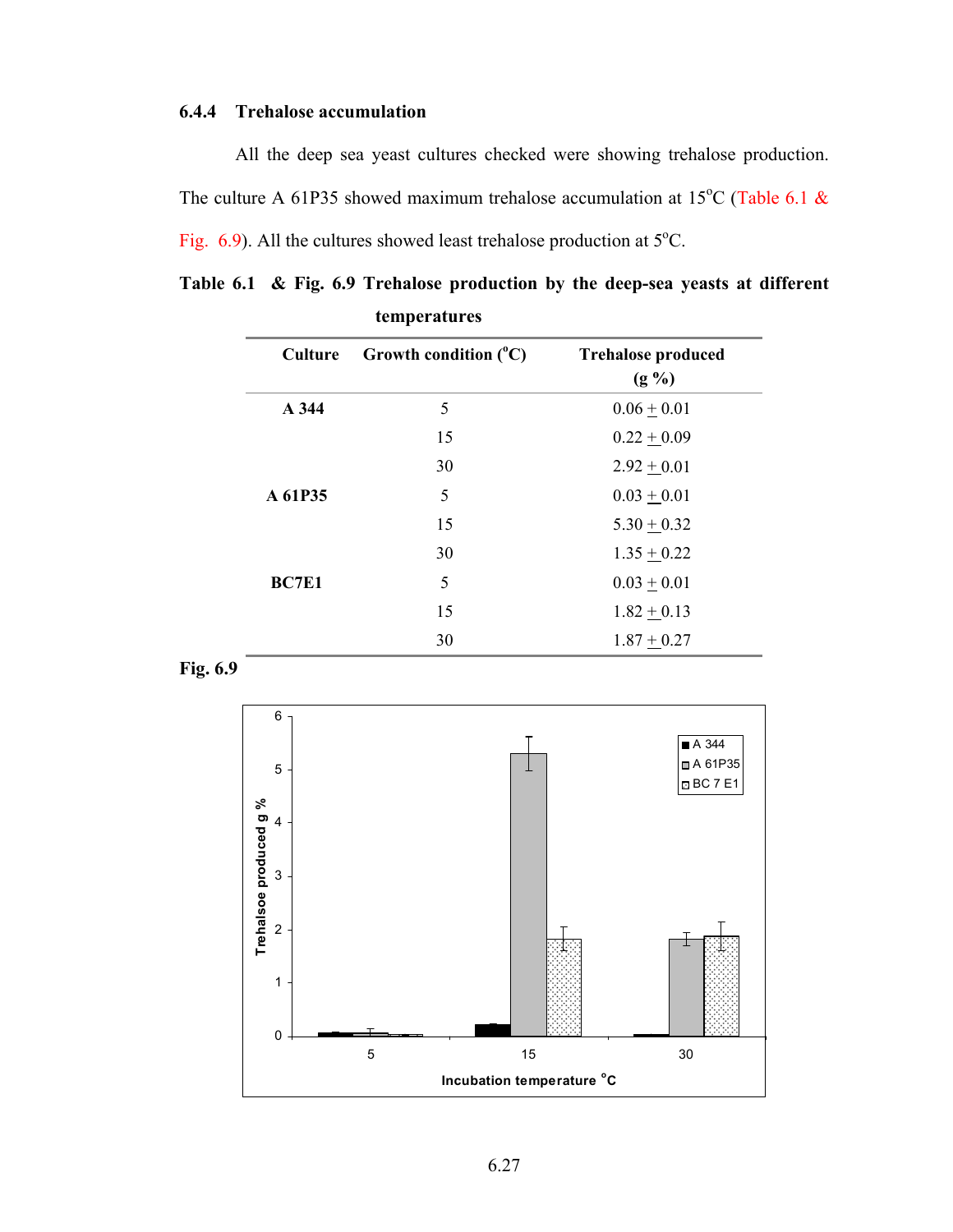The deep sea yeasts (A 344, A 61P35 & BC7E1) when incubated under elevated pressure did not show any drastic increase or decrease in trehalose accumulation (Table 6.2 & Fig. 6.10). The off-white, filamentous yeast, A 344, showed highest trehalose accumulation at 500 bar  $/$  30 $^{\circ}$ C, while the orange yeast BC7E1 showed least at the same condition. In case of A 61P35, there was slight increase in trehalose accumulation from 1 bar to 300 bar, but again there was decrease at 500 bar, while in case of the other two yeasts used for the experiment, there was random increase or decrease in the trehalose levels without any direct correlation to the growth conditions.

| <b>Growth conditions</b>      | Trehalose accumulation $(g \%)$ |               |               |  |
|-------------------------------|---------------------------------|---------------|---------------|--|
| (18 h)                        | A 344                           | A 61P35       | <b>BC7E1</b>  |  |
| 1 bar / $30^{\circ}$ C        | $2.92 + 0.12$                   | $1.35 + 0.05$ | $1.87 + 0.2$  |  |
| 100 bar / $30^{\circ}$ C      | $3.27 + 0.1$                    | $1.56 + 0.13$ | $1.76 + 0.25$ |  |
| $200$ bar / $30^{\circ}$ C    | $2.84 + 0.36$                   | $1.98 + 0.12$ | $1.43 + 0.18$ |  |
| 300 bar / $30^{\circ}$ C      | $3.13 + 0.24$                   | $2.16 + 0.2$  | $1.57 + 0.15$ |  |
| 500 bar / $30^{\circ}$ C      | $3.56 + 0.3$                    | $1.84 + 0.16$ | $0.96 + 0.22$ |  |
| <b>Control (Inoculum)</b>     | $1.13 + 0.1$                    | $0.72 + 0.1$  | $0.51 + 0.16$ |  |
| 1 bar / $30^{\circ}$ C (48 h) |                                 |               |               |  |

**Table 6.2 & Fig. 6.10 Trehalose production by the deep-sea yeasts at different hydrostatic pressures**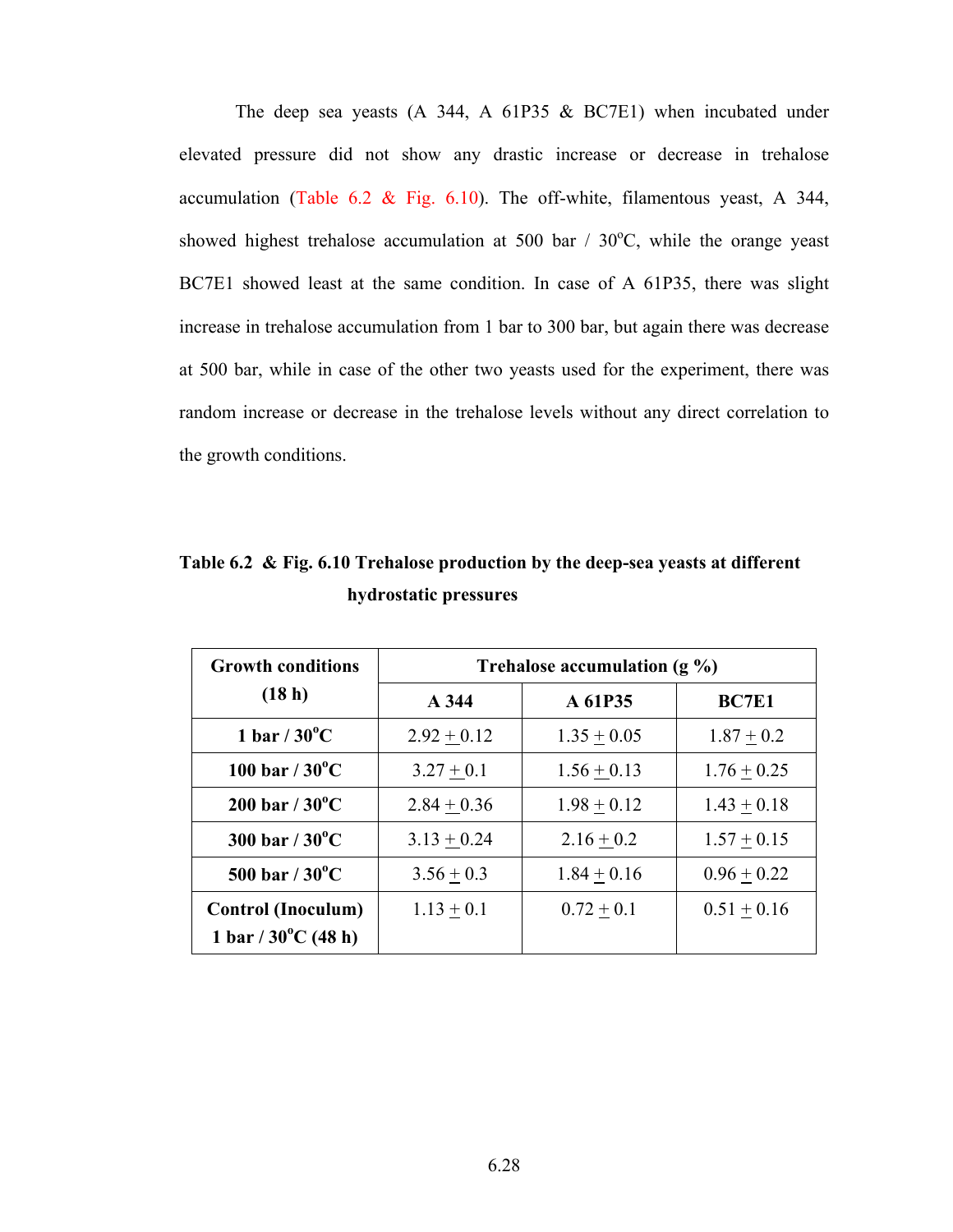**Fig. 6.10** 



- A  $1 \text{ bar}/30^{\circ}\text{C}$
- B  $100 \text{ bar}/30^{\circ}\text{C}$
- C  $200 \text{ bar}/30^{\circ}\text{C}$
- D  $300 \text{ bar}/30^{\circ}\text{C}$
- E  $500 \text{ bar}/30^{\circ}\text{C}$
- F Control (Inoculum) 1 bar  $/30^{\circ}$ C (48 h)

### **6.5 Discussion**

In the present study, the growth of the cultures at high pressure and low temperature was not inhibited indicating the versatility and tolerance of cultures to extreme growth conditions. However, more number of proteins were seen in the cultures grown at 1 bar rather than at the elevated pressures. This could be pointer to the fact that all these cultures were isolated from the deep sea and the elevated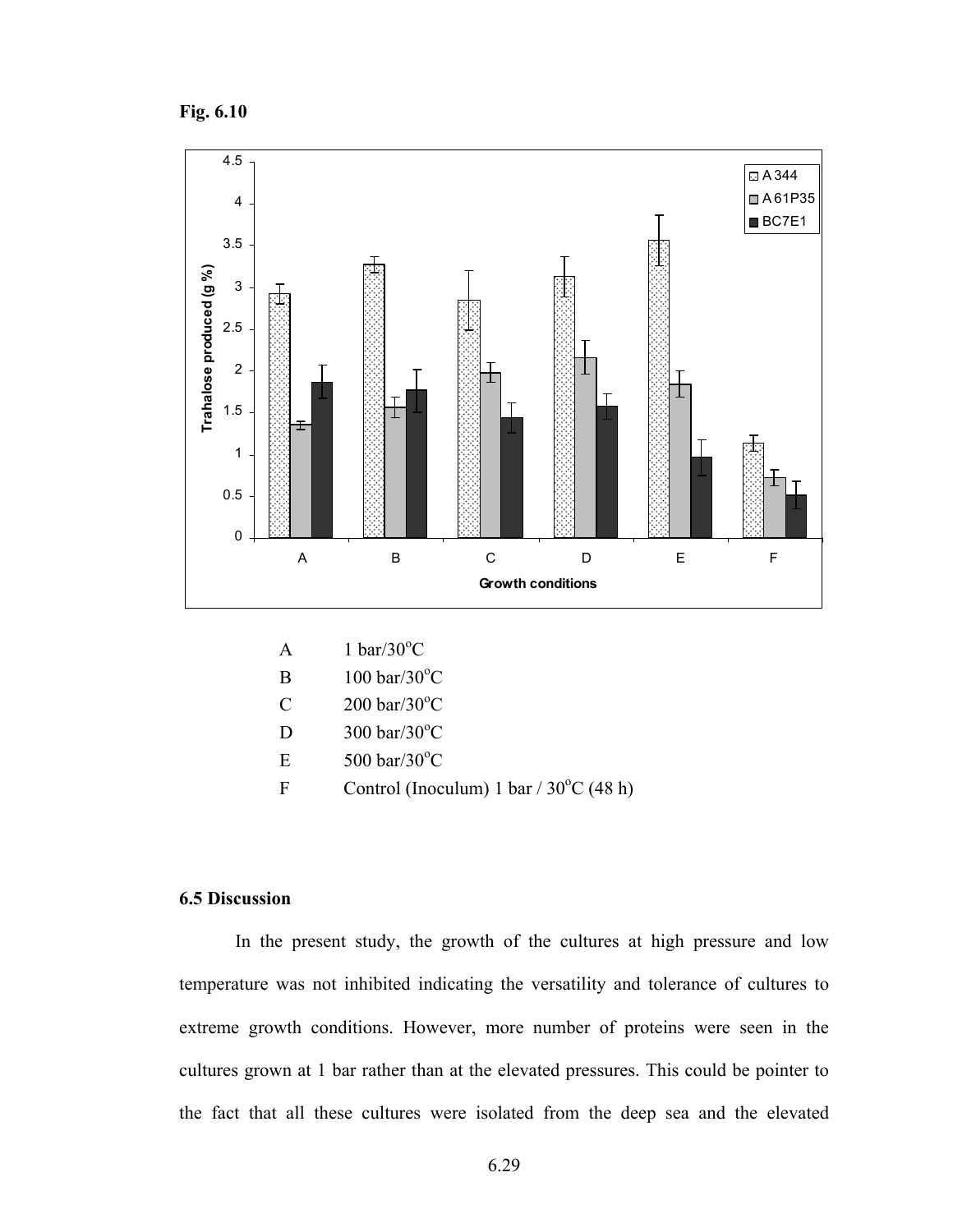pressure conditions being the native conditions existing, the atmospheric pressure may be acting as a stress, thereby expressing more number of proteins. But this was not supported by other growth experiments to satisfaction. This needs to be studied to the genetic level as in case of bacteria [Bartlett, 2002; Horikoshi, 1998]. This might also be indicating that the metabolic rates are very low at the elevated pressure and low temperature, correspondingly giving less number of proteins or this could be due to biochemical adaptation of cells by transition to a specific surviving state, which is characterized by deceleration of vital activity (DVA), a process related to decreased metabolism [Feofilova, 2003].

The first attempt to characterize the pressure response of an unicellular organism at the protein level targeted the methanogenic archaeon *Methanococcus thermolithotrophicus* [Jaenicke *et al*., 1988], partly because the negative reaction volume of the methane-forming reaction suggested that this organism might thrive at elevated pressures. In spite of the positive results of this study, further characterization of the detected pressure-induced proteins was hampered by the extremely difficult handling of this organism. Four Pressure-induced-proteins (PIPs) were observed in case of *Rhodotorula rubra* at 450 bar. The profiles obtained at 20, 40 and 45 MPa, revealed no change in protein expression as compared to samples grown at atmospheric pressure. However, at 400 to 500 bar, approaching threshold of complete growth inhibition, significant alterations occur [Groβ *et al.*, 1994]. Cultivation of cultures at temperatures from 5 to  $30^{\circ}$ C showed no inhibition of growth. The pressure shock induces heat and cold shock proteins [Welch *et al.*, 1993], and ribosomes appear to play a role as sensors for these two stress conditions [VanBogelen, 1990], strongly suggesting a similar role for ribosomes in response to hydrostatic pressure.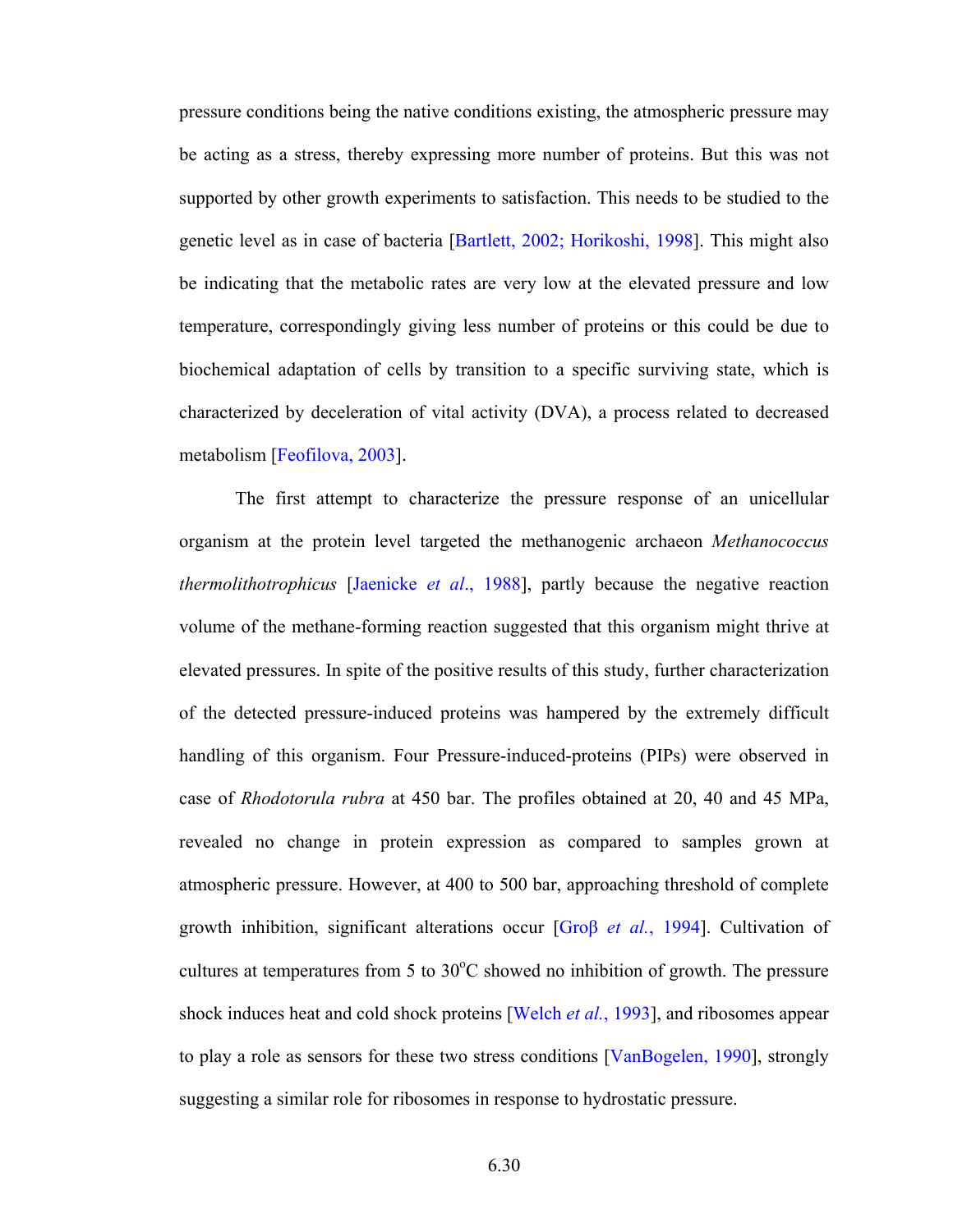It has been reported previously *[Julseth & Innis, 1990]* that stress protein production can occur both during the absence and presence of cell growth. Further, time needed for induction of proteins subjected to shock at low temperature is more than the time needed for induction at higher temperature because of the decreased rate of overall protein synthesis at lower temperature. We also had similar observations (Fig. 6.8 a - c), with more number proteins observed at  $30^{\circ}$ C grown cells than  $5^{\circ}$ C grown cells under high pressure.

The filamentous fungi did not give very good protein profiles. The main problem for the filamentous fungi was the amount of biomass produced. The biomass produced was too little to carry out the liquid nitrogen crushing to obtain detectable amount of proteins. It was observed during the standardization of protein extraction methods using, 1 bar-grown culture, that maximum amount of protein was obtained using the liquid nitrogen crushing.

Both the anti hsp antibodies checked did not give positive signals with the proteins present in the sample indicating their novel nature. To get a positive confirmation, these proteins need to be gel purified, and polyclonal or monoclonal antibodies will have to be raised against them. Other approach to study these proteins would be to purify the proteins and do the amino acid sequencing to find out if the proteins are really new.

 It has been shown in previous studies with bacteria [Niven *et al*., 1999] that effect on ribosomal structure observed after cold shock was similar to the effect observed after high pressure treatment, suggesting that there is overlap in the responses to these two types of stress. This was also reported in case of *Listeria monocytogenes* LO28 [Wemekemp-Kamphuis *et al*., 2002]. In the present studies also

6.31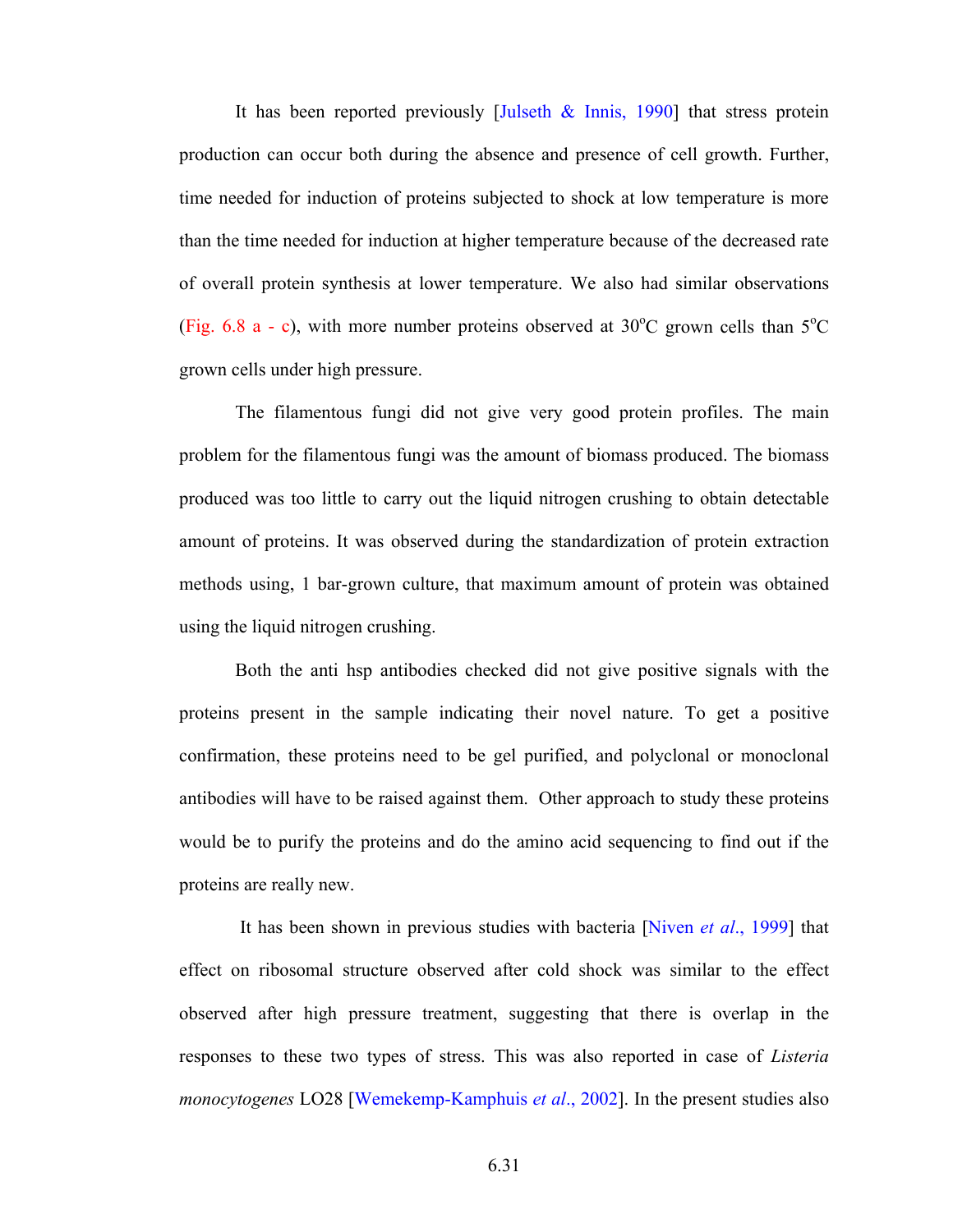the cultures showed similar response to pressure and low temperature  $(5^{\circ}C)$ , with many proteins being induced (Fig. 6.1 to 6.8) in both deep sea and terrestrial isolates.

The maximum trehalose accumulation was observed at  $15^{\circ}$ C or  $30^{\circ}$ C. Trehalose, being a stress protectant is known to be produced under the stress of low temperature, but the results obtained here were on similar lines of the growth and the protein profiles. More trehalose accumulation at mesophilic temperatures is a further proof of these yeasts being deep-sea inhabitants. Similarly, high hydrostatic pressure also doesn't seem to induce or repress trehalose production (Table 6.2  $&$  Fig. 6.10), except in case of one of the cultures, A 61P35. But even this is also not very high to be called as a response against the increasing pressure, and thereby playing a role in the defense of the cell. A possible role of trehalose in the defense of the yeast *Saccharomyces cerevisiae* against osmotic stress was suggested by Piper [1993]. In case of a thermophilic fungus *Chaetomium thermophilum* var. *copriphilum* [Jepsen & Jensen, 2004], it was shown that cytosolic trehalose accumulation was observed only in case of temperature stress and not osmotic stress caused due to increased concentration of sodium chloride. In the present studies also there was no increase in trehalose accumulation when the cells were exposed to the stress of decreasing temperature or increasing hydrostatic pressure, suggesting that trehalose alone may not be playing a role as stress protectant. Other compatible solutes that accumulate in cells are amino acids and polyols, e.g. glycine betaine, ectoine, sucrose, mannitol and glycerol [DasSarma & Arora, 2001]. Halotolerant yeasts and green algae accumulate polyols, while many halophilic and halotolerant bacteria accumulate glycine betaine and ectoine. Compatible solute accumulation may occur by biosynthesis, *de novo* or from storage material, or by uptake from the medium. A major exception is for the